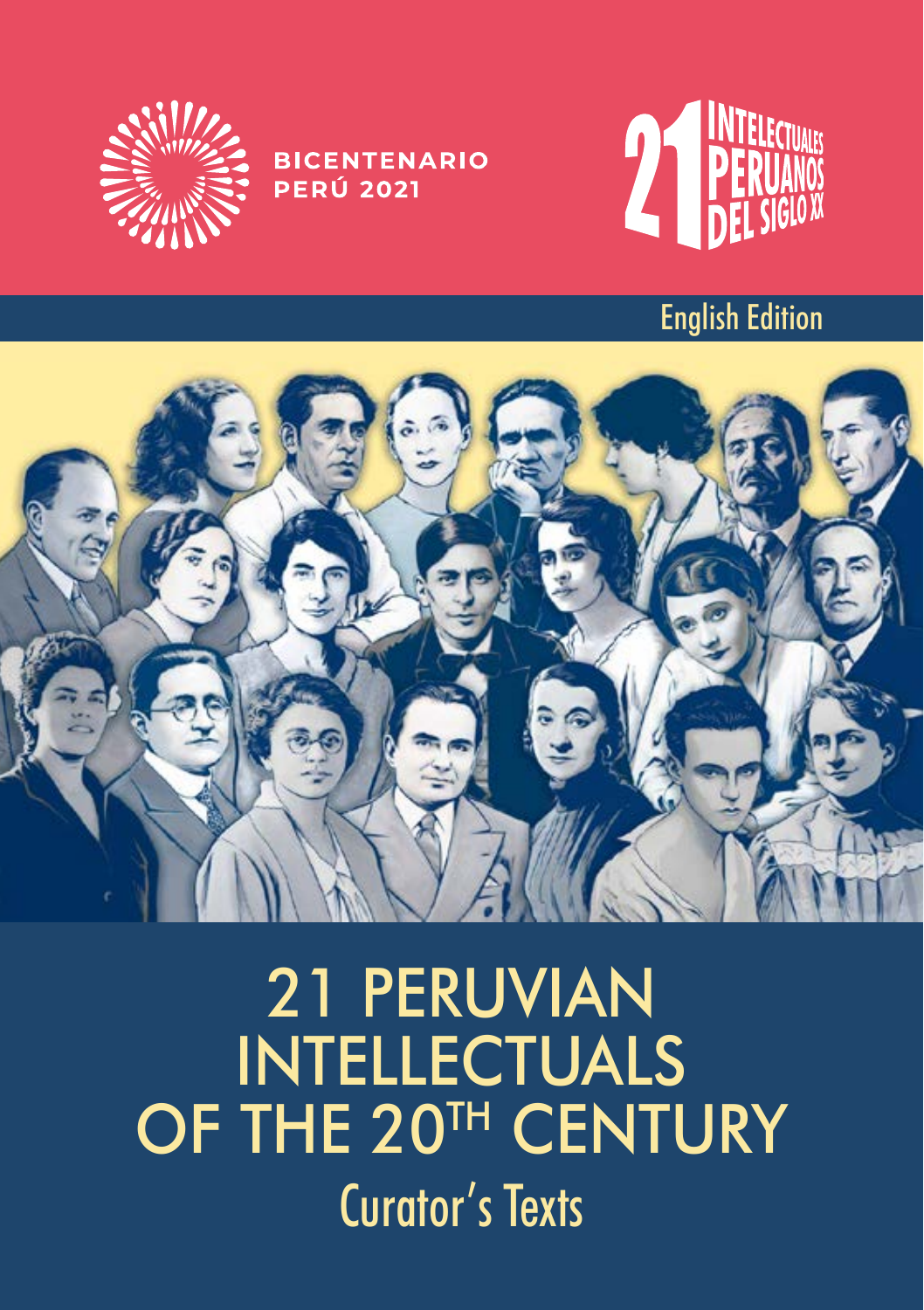#### 21 Peruvian Intellectuals of the 20<sup>th</sup> Century Curator's Texts - English version

Lima, December, 2020.

Curatorship: Carlos Maza and Anita Tavera Texts: Carlos Maza Research and Project Coordinator: Anita Tavera Audio-Visual and Web Production: Cristian Alarcón Graphic Design: Angélica Parra Web Design: Pablo Chacón Art (portraits): Gino Palomino Voice (videos): Martha Galdós

Bicentenario Perú 2021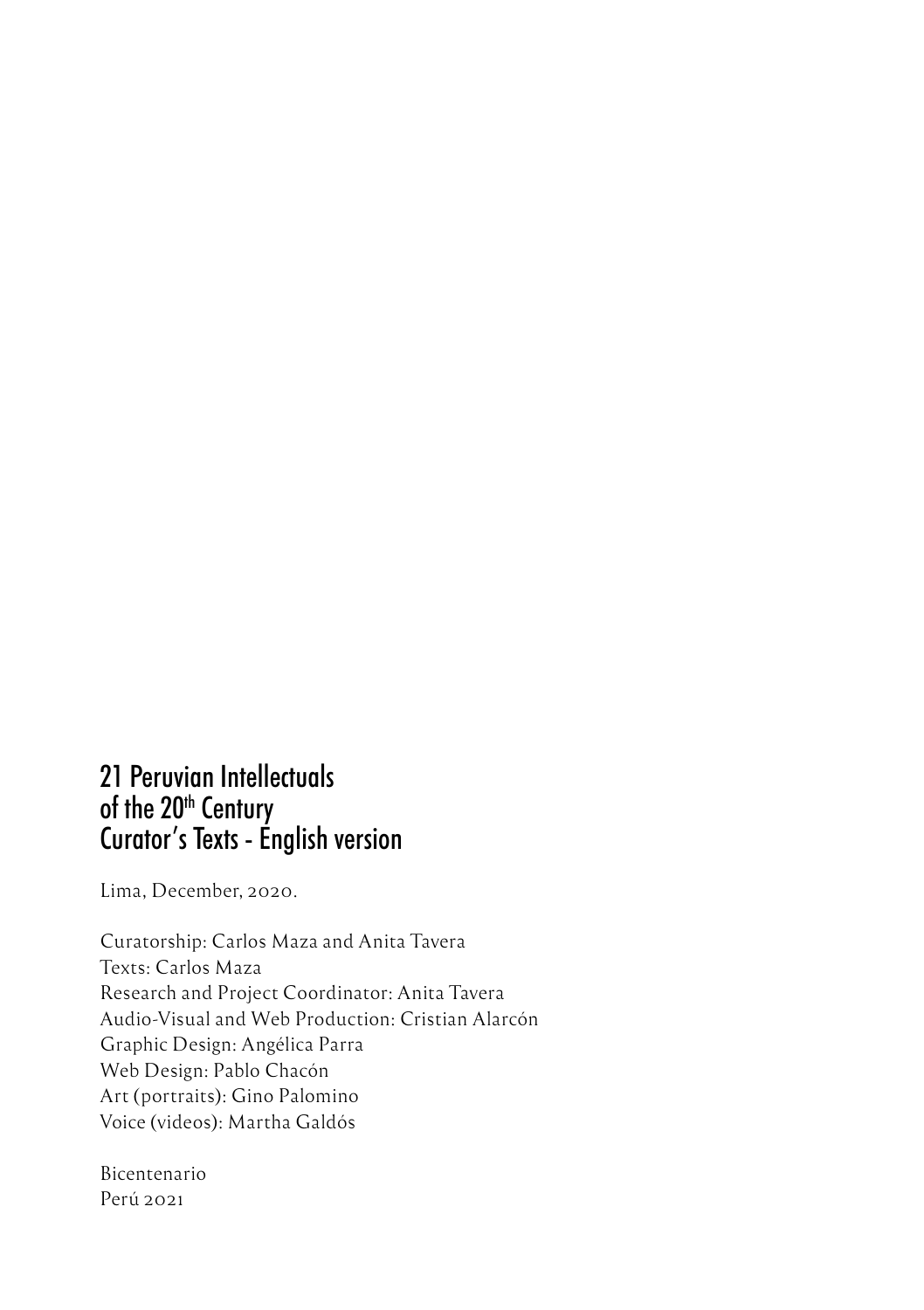# **Contents**

| Miguelina Acosta Cárdenas18  |
|------------------------------|
|                              |
|                              |
|                              |
|                              |
| Laura Meneses del Carpio  28 |
|                              |
|                              |
| Raúl Porras Barrenechea34    |
|                              |
|                              |
|                              |
|                              |
|                              |
|                              |
|                              |
|                              |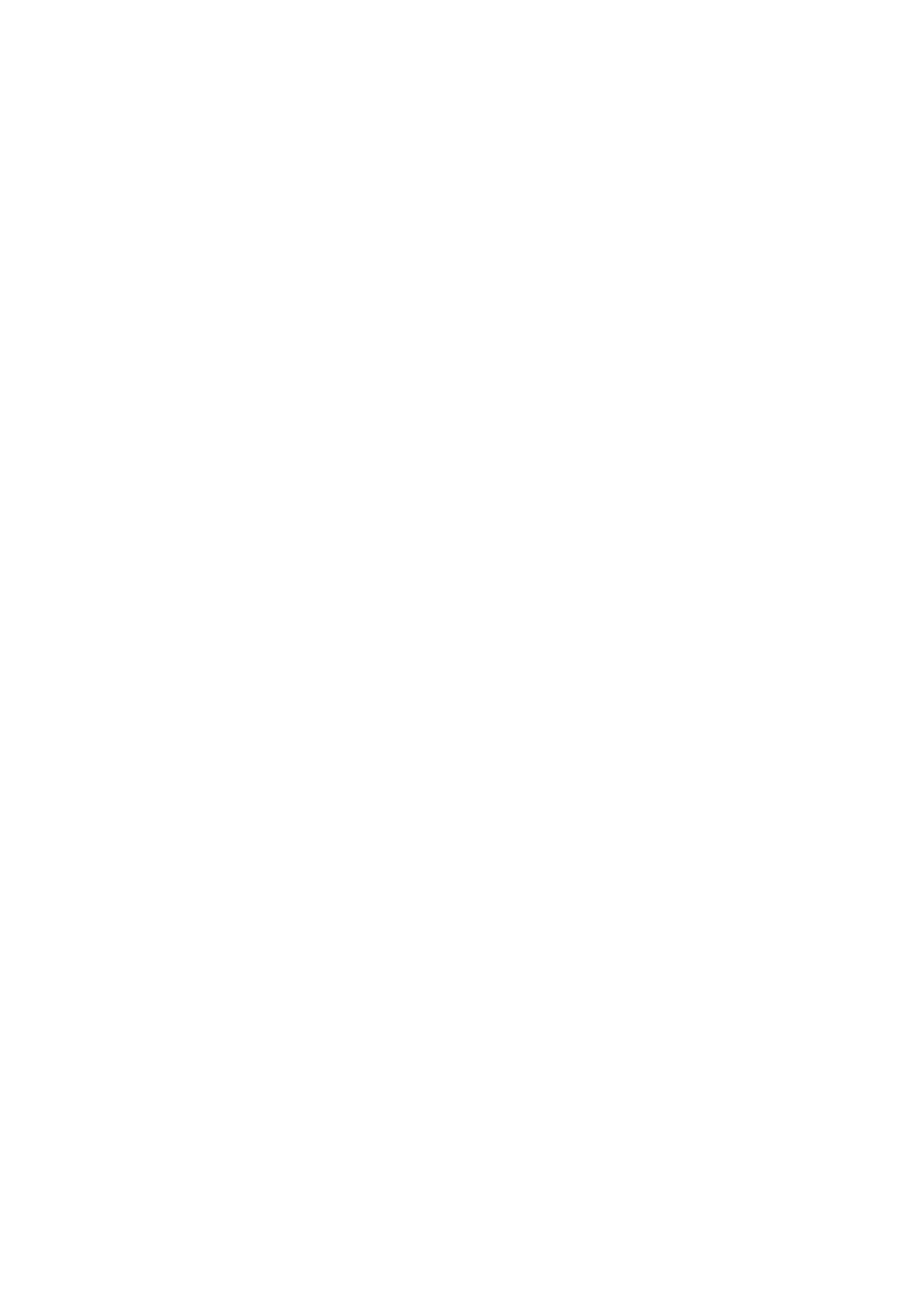#### Foreword

<span id="page-4-0"></span>

21 Peruvian Intellectuals of the 20<sup>th</sup> Century

Welcome! You are about to travel back in time, one hundred years into an astonishing time, the years when Peru celebrated its first Centennial as a free nation, and the following decades (1920-1930), a time when almost everything was changing.

This virtual exhibition shows a plurality of views on that period, the views of these 21 personalities, whose lives and work incarnated the transformations that were taking place in History and in their present: the dreams and hopes of a great country. If today, as Peru reaches the Bicentennial, we are better prepared to face the challenges of equality, diversity, justice and democracy — the Banners of the Bicentennial of Peru— it is largely thanks to the legacy of these transforming, revolutionary generations, that we have tried to synthesize in the lives of 11 extraordinary women and 10 extraordinary men.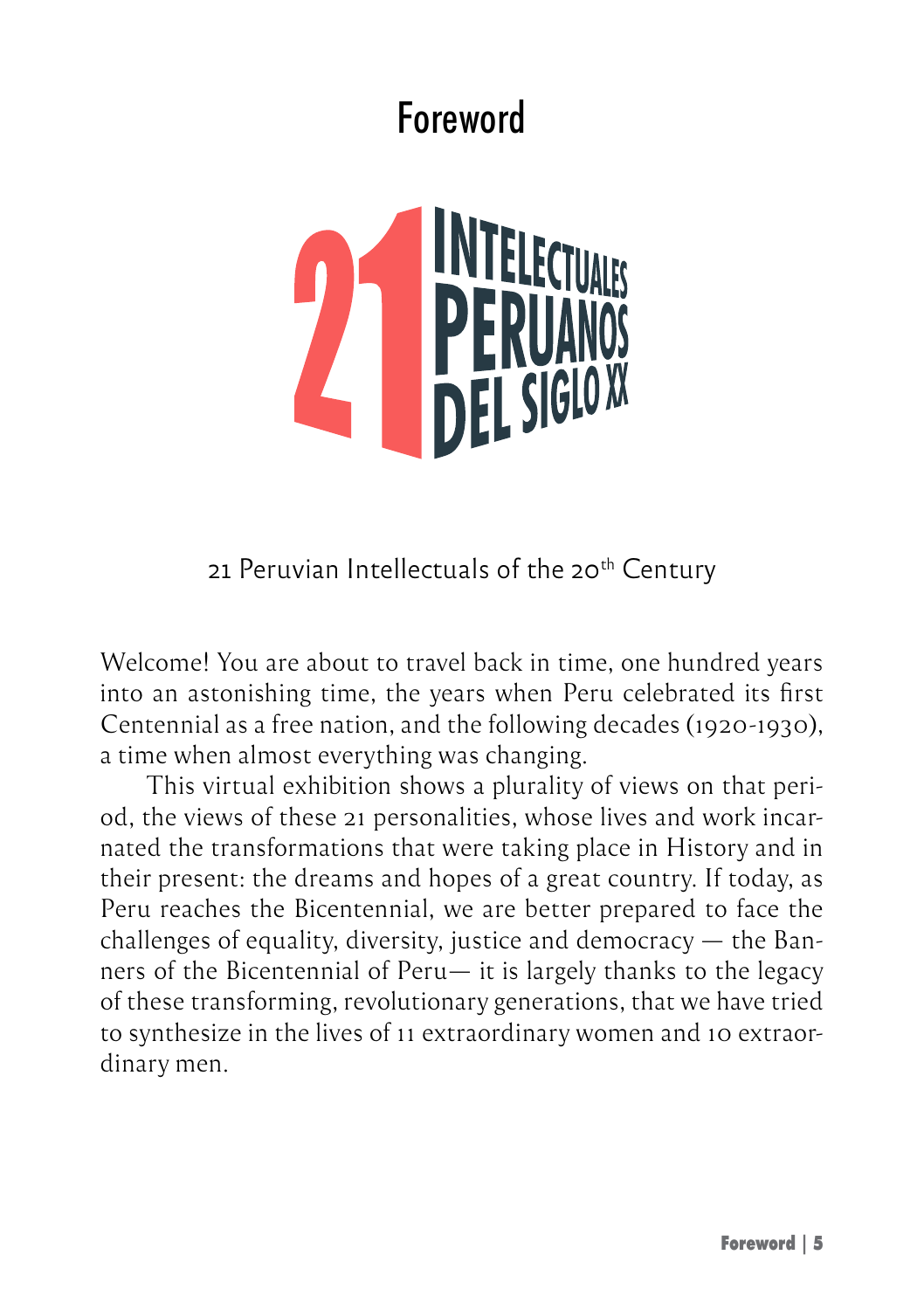#### About the selection

It was not easy to choose our 21 intellectuals. To do it, we began by establishing a broad definition of "intellectual", one that would let us find room not only for philosophers and humanists, but also for artists and creators, as well as for scientists and researchers.

The hardest part was not so much that of the names that would remain, but of those who would be left behind. Our selection has a feature that we consider mandatory in our days but did not exist a hundred years ago: gender equity, with which we have forced a reality in which there were always more men than women in the historical sources. Because of this, we think it is necessary to warn our visitors that they should not picture in their imagination an idea of gender equality that did not really exist in those times. Our selection of women intellectuals points in this direction because it was then that the first ideas of gender equity were born, and strengthened the struggles that would lead to our current awareness of this issue.

Peru was a highly centralized country then. The lives of our 21 intellectuals took place mainly in Lima, if not abroad (think of César Vallejo in Paris, Magda Portal and Haya de la Torre exiled in Mexico, César Moro in Mexico and France, Laura Meneses migrating to Puerto Rico and Cuba, or Rosa Arciniega traveling to Madrid and Buenos Aires). We have tried to represent the different regions of the country, at least in terms of the places where our 21 were born.

We do not wish to debate the importance of certain person in our past. On the contrary: we have selected our intellectuals in such a way that each one of them is a door to others, to those whom we could not include. Each biography wants to invite you to come into this journey in time: the knowledge of our history, and discover the relations among them.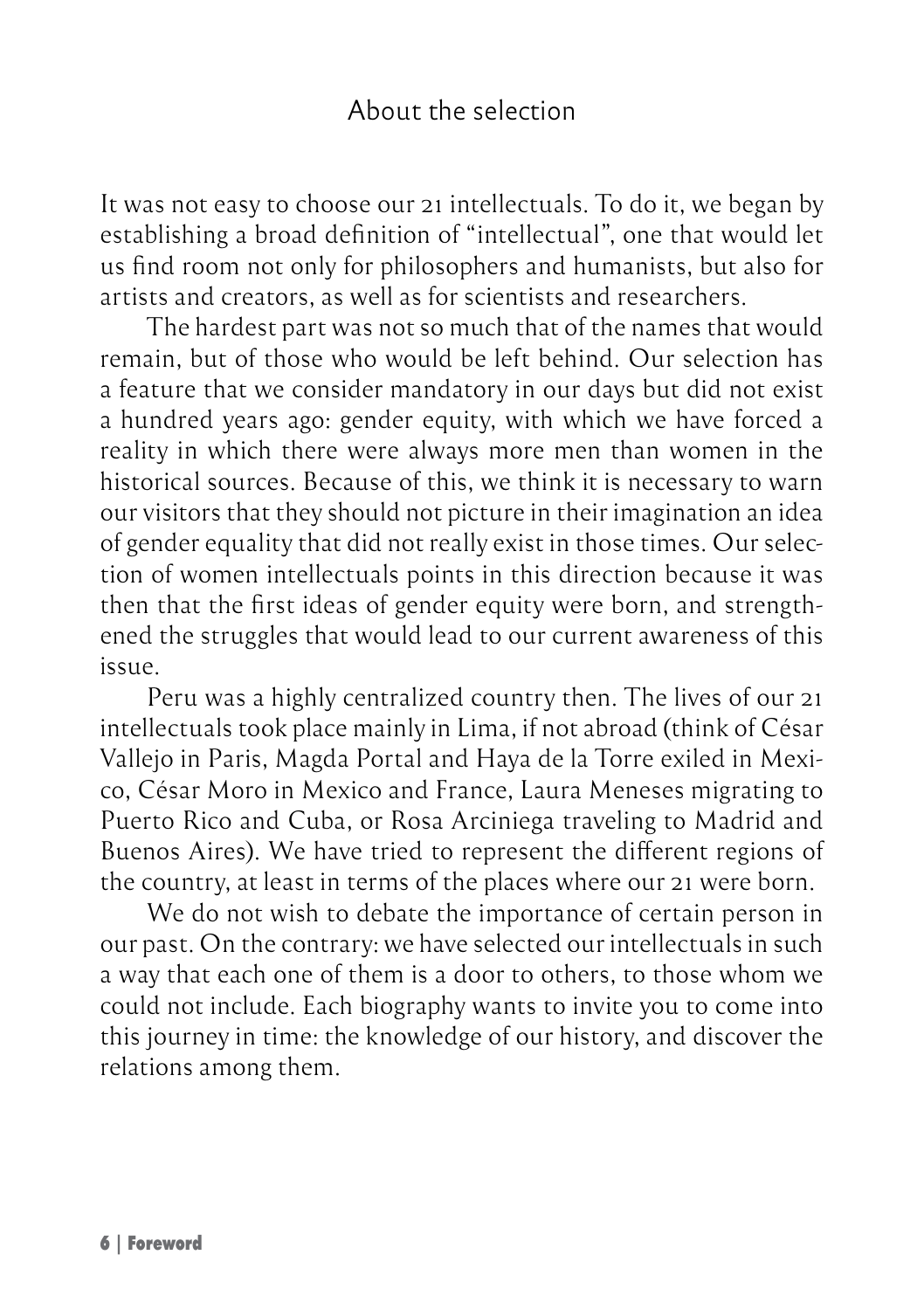### The Times

#### A Changing World

<span id="page-6-0"></span>By the 1920s, following Europe's leadership and rule, the world was changing fast. The slow but troubled 19th Century was now moving into a stage or vertigo. The era of empires and expansionism was beginning to lose the battle against the emerging national identities: the rising of nationalism. The celebration of the First Centennial of Latin American countries' Independence, which began in 1910 in Argentina, Chile, Mexico and other countries, played an important part in the growth of nationalism in this times. Another rising force was that of populism.

At the beginning of the 20<sup>th</sup> Century, a Second Industrial Revolution was taking place. Electricity and magnetism occupied central places in it, but there also was the growing "internal combustion" economy: the era of the automobile began, and with it, the urgent demand for fossil fuels that would dominate modern times and eventually lead to climate risk.

This technical revolution drew the attention of new social subjects: the masses. Now a powerful working class was approaching socialist and communist theories and parties; the proletariat of the industrialized countries was eager to fight for better conditions. But against their force, a new conservatism also grew: urban middle classes that were demanding agricultural and industrial products because they had a surplus of money to spend — at least until the economic crisis of the early 30s —, and these middle classes allied themselves with decadent aristocracies and great industrialists and bankers.

In the huge periphery of imperialist Europe, ever bigger masses of peasants were reacting against unfair domination and exploitation systems. Peasant emergence, together with that of the workers,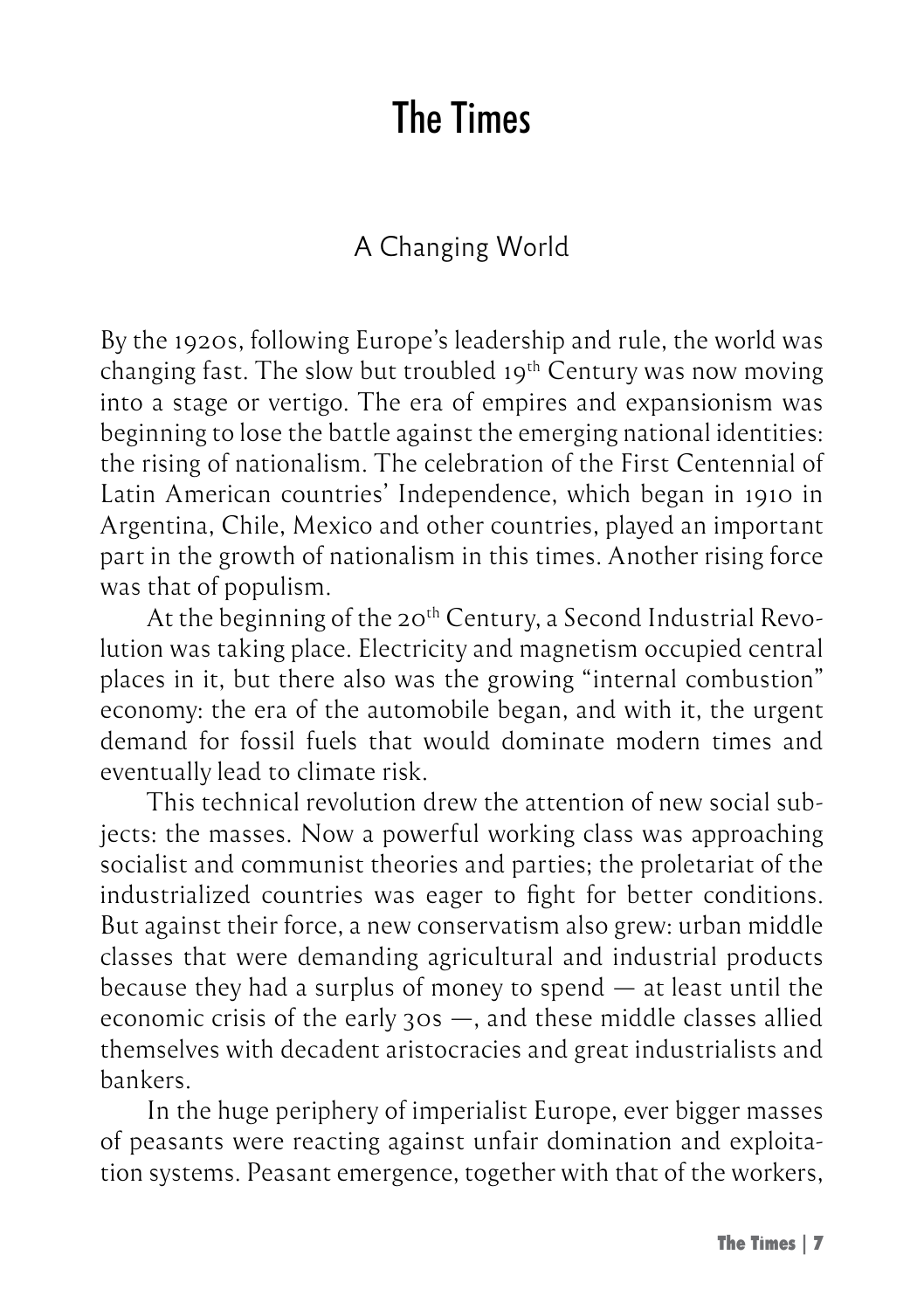was to provoke outbreaks that would change the ways of thinking throughout the world. Eventually, they will produce, as happened in Peru in the 1920s, a generation of men and women dedicated to transform both the ideas and the reality.

Mexican Revolution, carried out by peasant masses, ignited the ideas of change of young people who, throughout the continent, witnessed injustices of the same nature. On the other side of the world, immense Mother Russia made the world's bones tremble, in October 1917, when the socialist revolution became triumphant. The establishment of a different order than liberal capitalism, promised to abolish the sources of all injustice, and expanded like wildfire around the globe.

Simultaneously, the end of World War I in 1918, closed 19th Century's style of imperialism. Germany got trapped by the Treaty of Versailles while the old Austro-Hungarian empire was dismembered in a dozen nations. 20 years later — the same 20 years that our exhibition focuses — another terrible war, WWII, was raging and setting an end for this luminous period for culture, the arts and for human knowledge.

Between 1919 (the fall of the Austro-Hungarian empire) and 1939 (the beginning of WWII), science and the arts lived a golden age. It was the era of the University Reform and the avant-garde: romanticism had fallen behind the force of modernity, and perspectives, genres and styles — the "isms" — were multiplying. Everything was questioned, everything could be transformed.

#### The End of the Aristocratic Republic in Peru

Latin America entered the new modernizing stage of the 1920s under the influence and economic and technical domination of the United States and Western Europe, powers that imported Peruvian natural resources through simple extractive or agricultural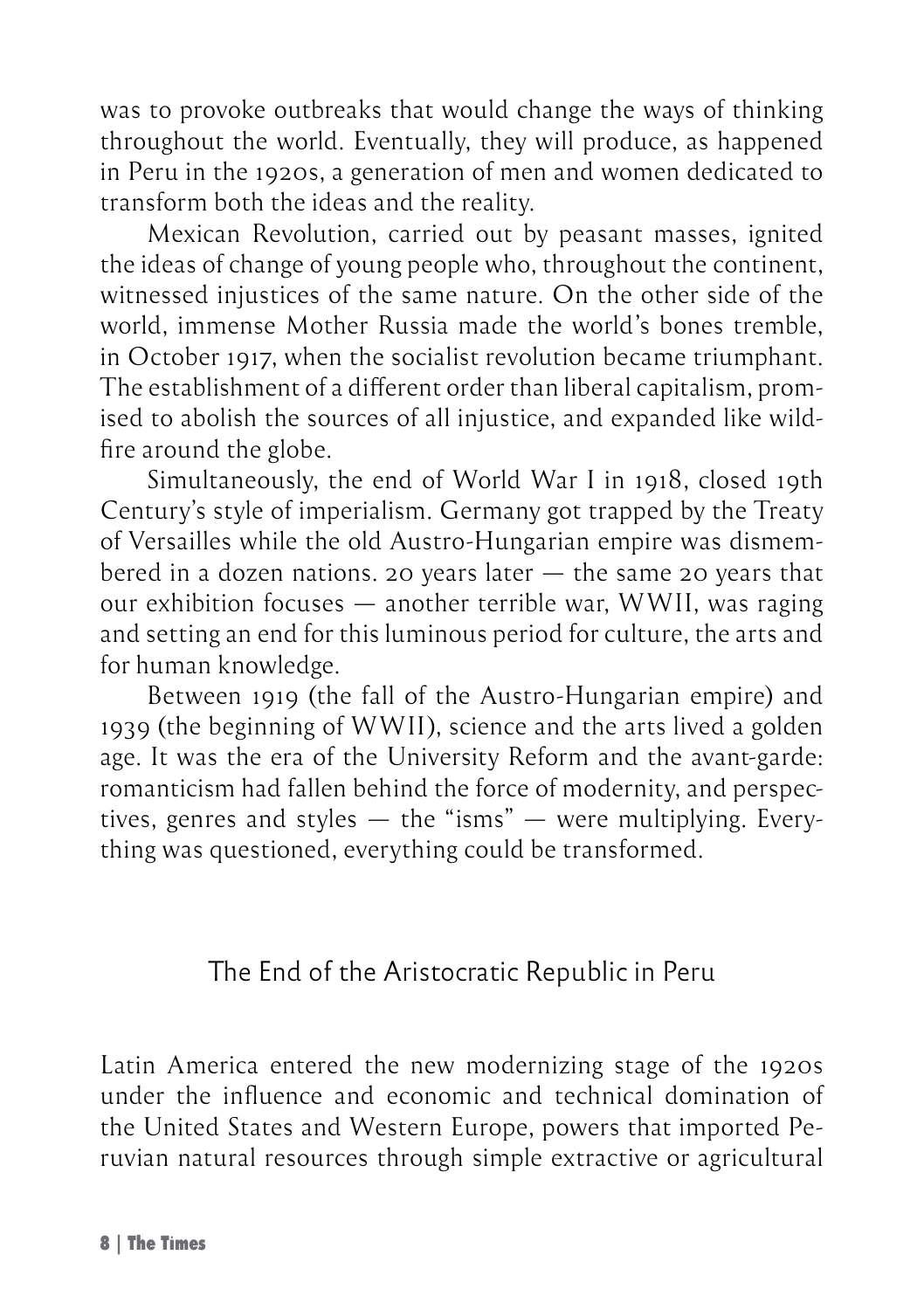industries. The oligarchic order that Jorge Basadre named "The Aristocratic Republic", disappears to form a different system, leaded by President Augusto B. Leguía, whose authoritarian style was imposed over the growing threat of working and peasant masses, fighting for justice.

An incipient proletariat began to grow slowly in Peru, made up mainly of workers in the large sugar and cotton agricultural industries of the Pacific coast. In the North, in La Libertad, the first modern political party in Peru, was founded: APRA, based on the germ of an agrarian unionism.

In Lima, San Marcos University was also growing and accommodating new students from an incipient middle class, looking forward to a society that required new professionals in different areas. But its old structure was unable to support its growth and, following the impulse of the University Reform of 1918 in Cordoba, Argentina, San Marcos students — and teachers like Julio C. Tello — started a movement to strengthen the social impact of higher education in society. In the first line of this movement, were Raúl Porras Barrenechea and Víctor Raúl Haya de la Torre.

Peruvian women began at this stage the struggle for the recognition of their equality in an atavistic and patriarchal society. Although the full recognition of their Constitutional rights will only come in the 1950s and even later, that would represent the fruit of the seeds sown by the pioneers of feminism in the 20s and 30s.

But the environment in which both, political thought and political action towards equity and justice have to develop, was adverse. The economic power was still concentrated in a few hands, and politics were shaped, government after government, in a conservative position that outlawed all social thinking.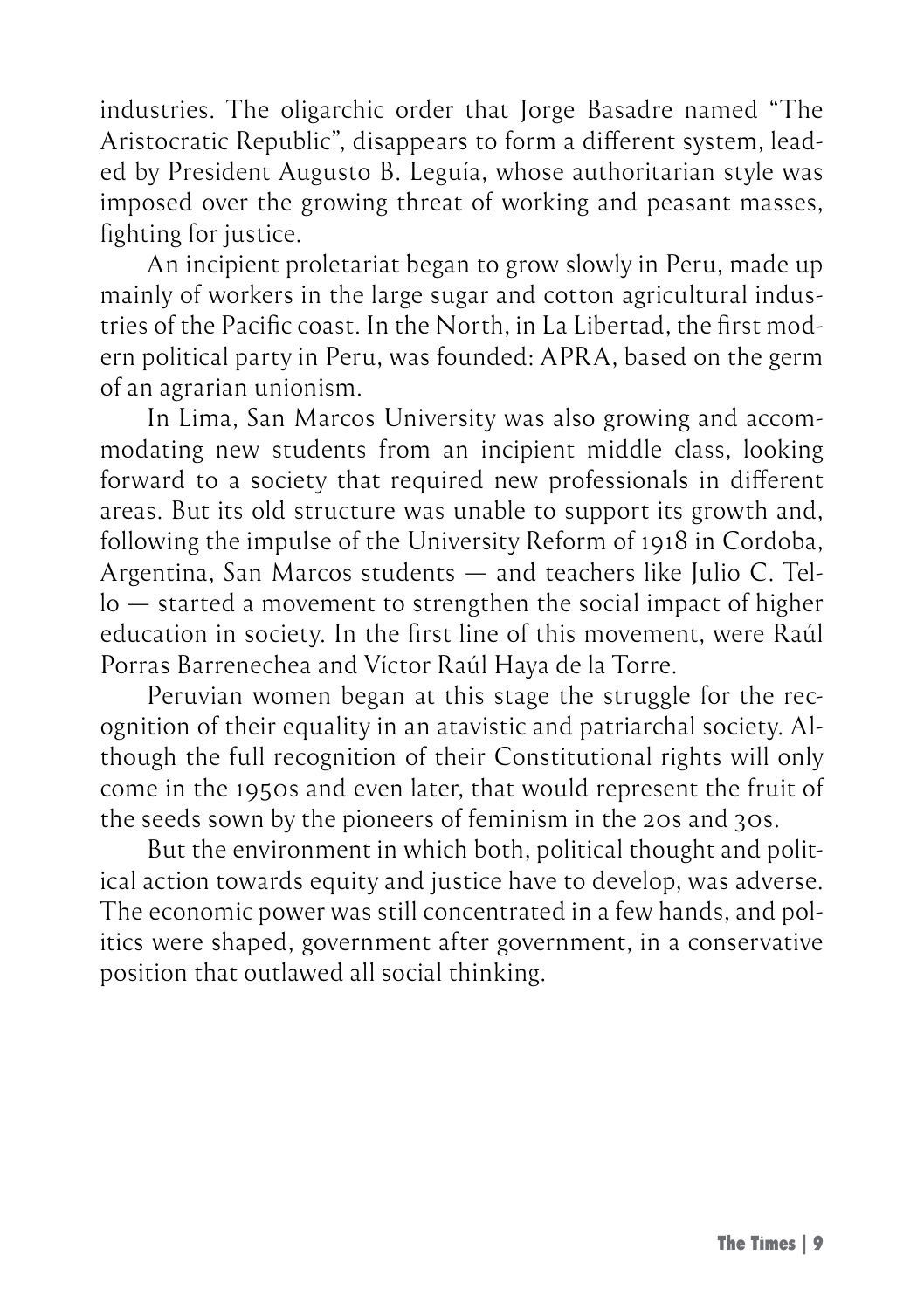#### Dora Mayer

<span id="page-9-0"></span>

Dora Mayer was 17 years old when the War of the Pacific ended. Among our 21 intellectuals, she is the elder and one of the longest-lived. She was born in Hamburg, Germany, in 1868, and died in Lima 90 years later. She was only five years old when her parents decided to go into exile from the Prussian empire for political reasons. They settled in the port of Callao, and both participated in the vast education of their daughter, who would never stop preparing herself in a self-taught way. She published her first novel in Germany (*A Life Contrast*, 1895), and by the start of the 20th Century she wrote on political and economic issues for *El Comercio*.

In 1909, together with Pedro Zulen and Joaquín Capelo, she founded the Asociación Pro-Indígena, dedicated to defend the rights of Peruvian original peoples. The association was the ulti-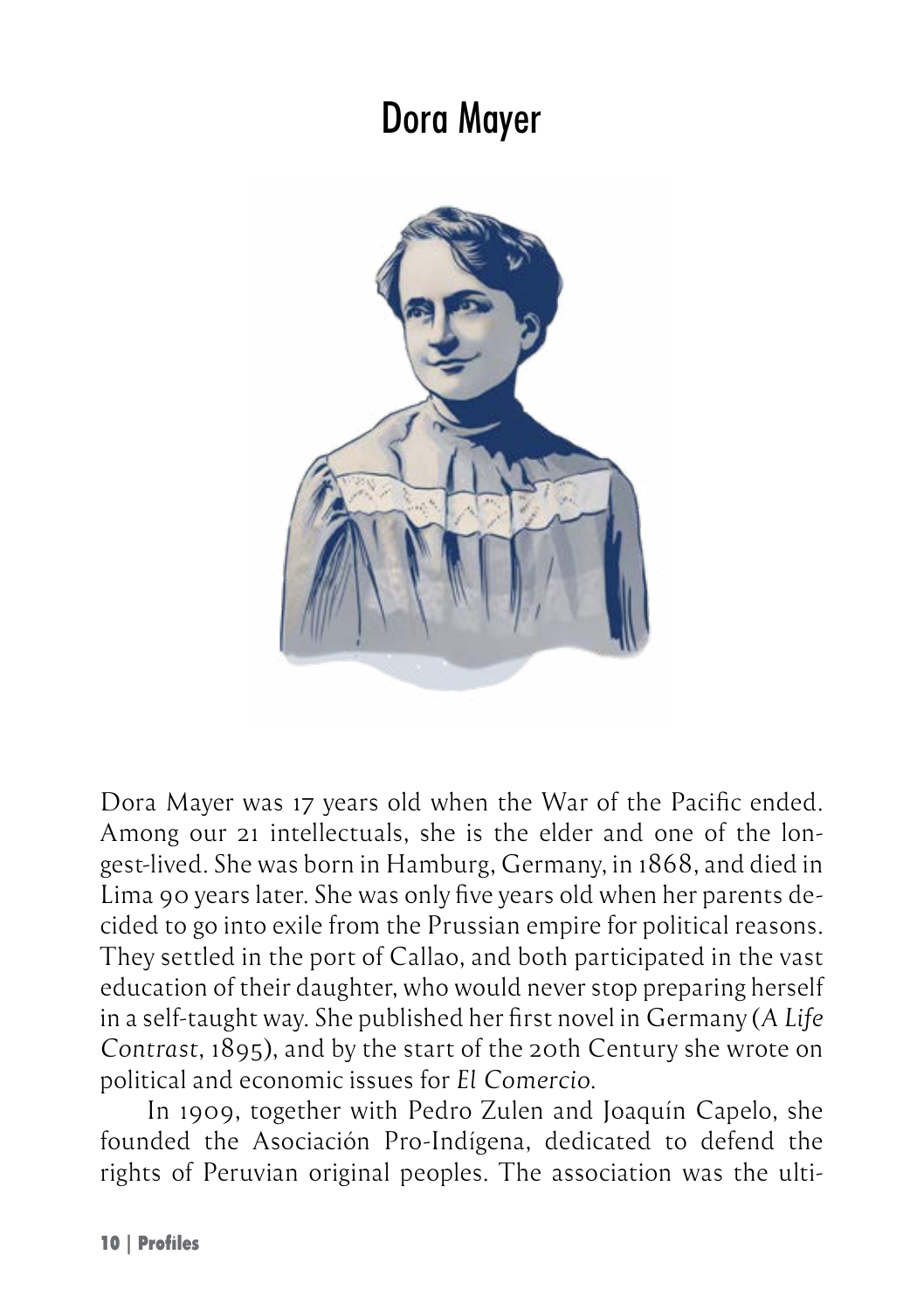mate predecessor of the indigenista perspective. *Amauta*'s first issue (1926) published a report written by Dora on the activities of the association, and from then on she would collaborate frequently in Mariátegui's magazine. Her work in favor of indigenous population led her in 1940 to the Inter-American Indigenist Congress held in Pátzcuaro, Mexico, which Dora attended as official Peruvian representative.

Following her relationship with her husband, Zulen, descendant of the Chinese community emigrated into Peru, Dora was also the first to highlight Chinese contribution to contemporary Peru as well as the need for respect to their culture. Thus, Dora Mayer is also a forerunner of inter-cultural thinking in Peru.

Her intellectual work included research and journalism (she collaborated in many magazines and newspapers), as well as narrative and theater. She embodied her social and political activism in writings that addressed a variety of issues. She was director of *El Deber Pro-Indígena* (1912-1916, the association's magazine) and, together with Miguelina Acosta Cárdenas, the magazine *La Crítica* (1917-1920), dedicated to the promotion of feminism, trade unionism and indigenous rights. She also directed *Concordia* (1928-1929) and *El Trabajo* (1931-1934) magazines.

As a precursor of feminist thought and of the struggle for women's rights to participate in all spheres of society and politics, she attended the International Women's Congress of the Argentine Republic, held in Buenos Aires in May 1910 (although not officially representing Peru), a meeting that reached conclusions on equal civil and legal rights, the right to divorce, labor regulations to protect workers' rights and compulsory public education.

Although the outstanding actions of Dora Mayer in all these areas began much earlier than those of the rest of our 21 Intellectuals, her work was especially active in the 1920s and 1930s, and was linked to the various networks formed then: she was a pioneer and an active participant in the debates of that era in transformation. She died in Callao in January  $7<sup>th</sup>$ , 1959.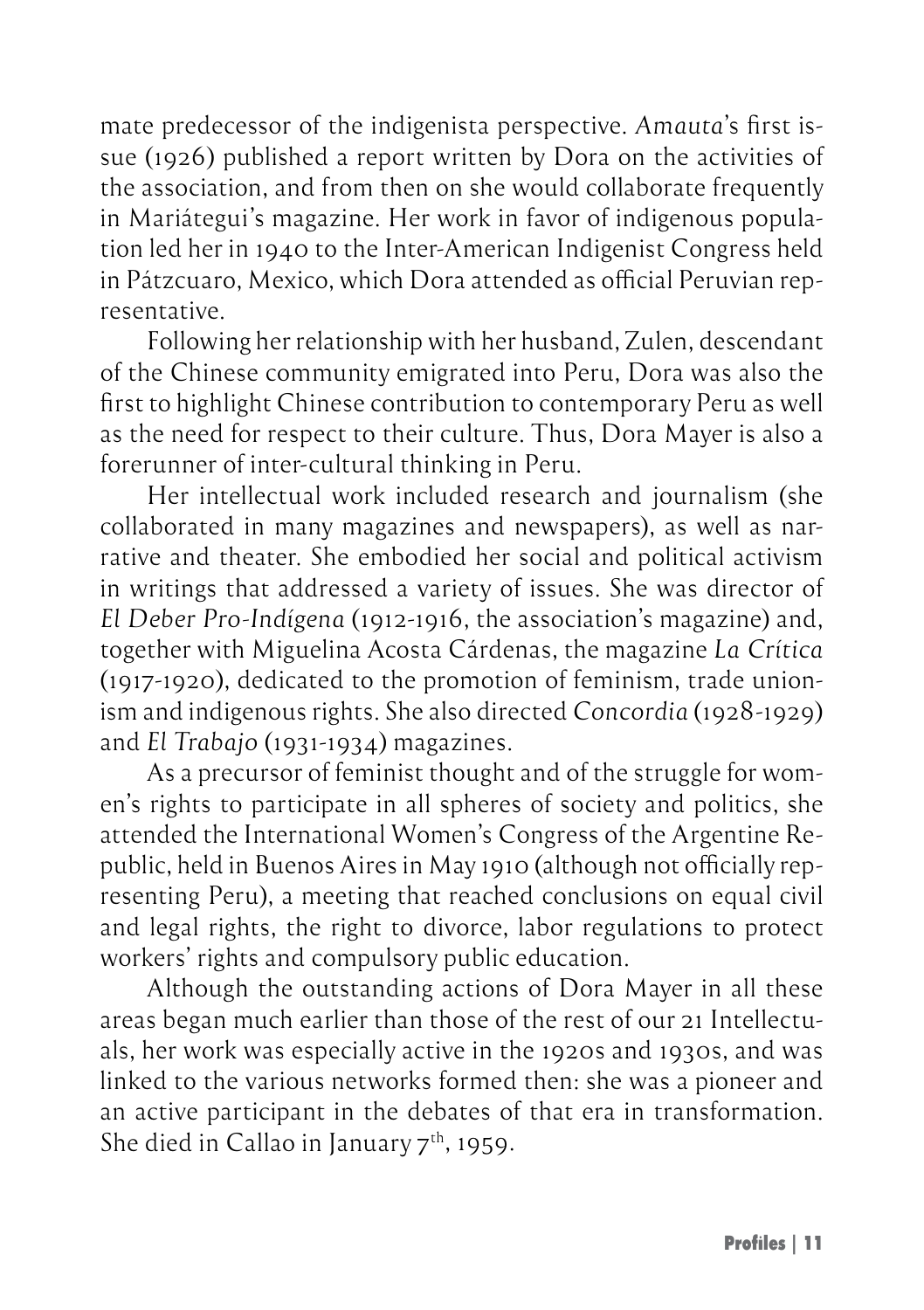### Angélica Palma

<span id="page-11-0"></span>

Angélica Palma is an emblematic writer of the change of regime, of the passage from the 19<sup>th</sup> Century literary styles to the concerns of the new times. She is also the first philologist dedicated to study the work of Ricardo Palma, her father, and to disseminate it on behalf of Peru beyond our borders. As a sad token of this, let's recall the event of her death, which found her in Argentina in 1935 (she was only 56 years old), where she was on a lecture tour on the *Tradicionista*, of whom Angélica was the eldest daughter and his closest assistant.

She was born in Lima in 1878. She began writing as a teenager, while she was still attending the Liceum for Young Women, directed by famous teacher Teresa González de Fanning. In 1892 she traveled with her father to Spain and became acquainted with the cultural environment around the Congress of Americanists to which Don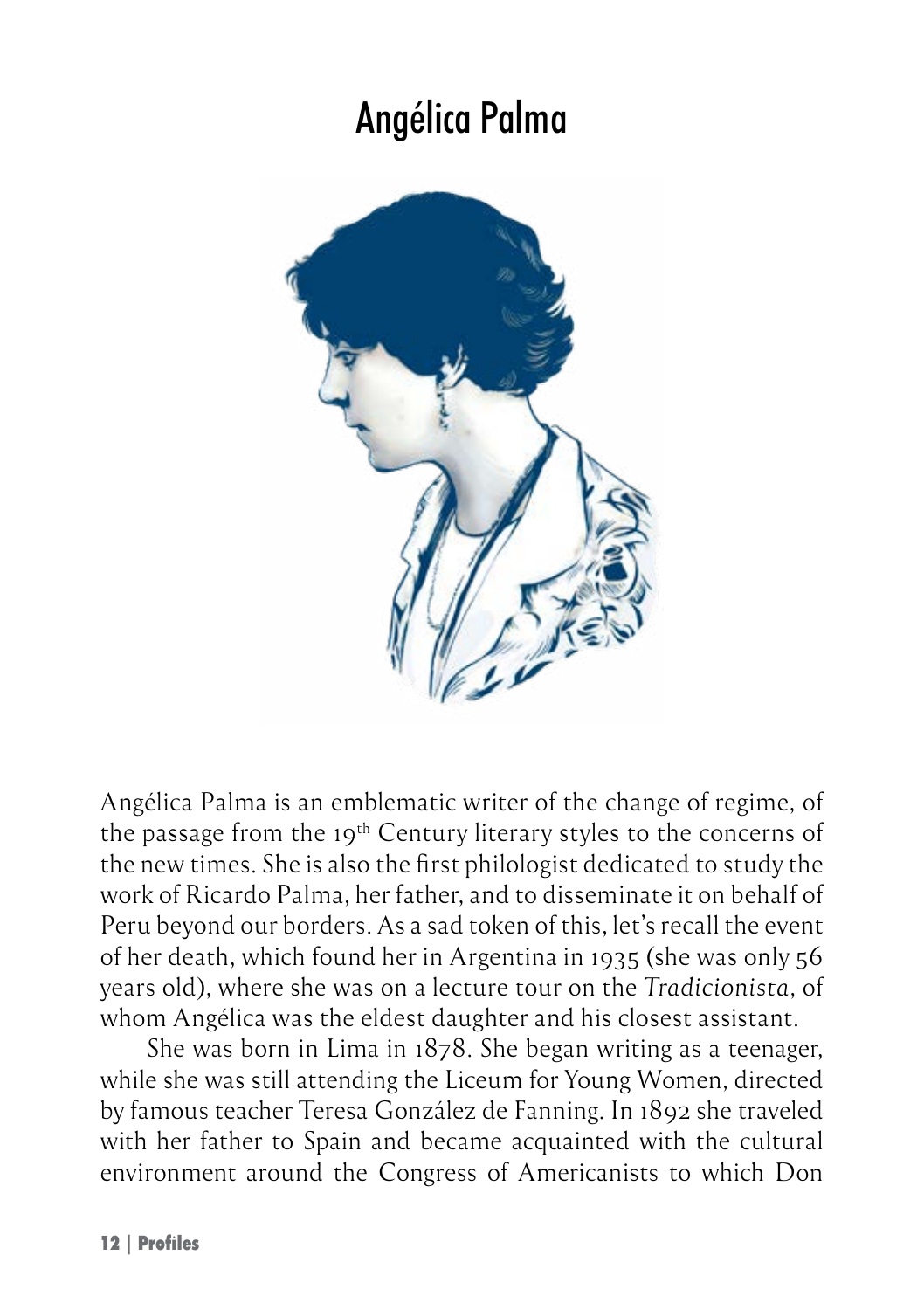Ricardo Palma attended. There, Angélica saw her father defend the American forms of Spanish speech, which until then were considered "incorrect" compared to those of the old Colonial power.

She published her first writings using a pseudonym in *Prisma*, a magazine directed by Clemente Palma, her brother and an important writer and journalist himself. In 1918 her first novels appeared in Spain and Peru, some of them signed with pseudonyms. She addressed romantic and traditional themes, in a modernist style. The 1920s would see the publication of more mature novels that would grant her greater recognition: the Buenos Aires International Literary Contest Award for her historical novel *Coloniaje romántico*, and, back in Lima, the award of the commemorative contest for the Centennial of the Battle of Ayacucho, with another historical novel: *Tiempos de la Patria vieja*.

In 1923 she lived with two of her sisters in Madrid, where she supervised the compilation and edition of the *Complete Peruvian Traditions* for Calpe publishing house. This was the beginning of her research on her father's work, that would produce the biographical novel *Ricardo Palma. El Tradicionista*, in 1927. In Spain, she also worked with the literary environment of the time, offering lectures for the famous Ateneo de Madrid.

Her most famous book is *Por senda propia* (1921), with a foreword by José de la Riva Agüero that emphasized her descriptions of "patriarchal customs that the Colony bequeathed to the first two decades of Independence". In many of her novels, women characters show awareness of their subordinate position to men and develop a vindictive attitude: a feminist thinking beginning to emerge. Although it is not possible to say that she is a precursor of feminism like Flora Tristán or Dora Mayer were, the importance of picturing a woman who, through literary and historical fiction, denounces her subordinate position in texts so widely spread, should not be overlooked. Her books were effectively read by a very wide audience in and outside Peru: works written by an author recognized institutionally as representative of the national identity 100 years ago.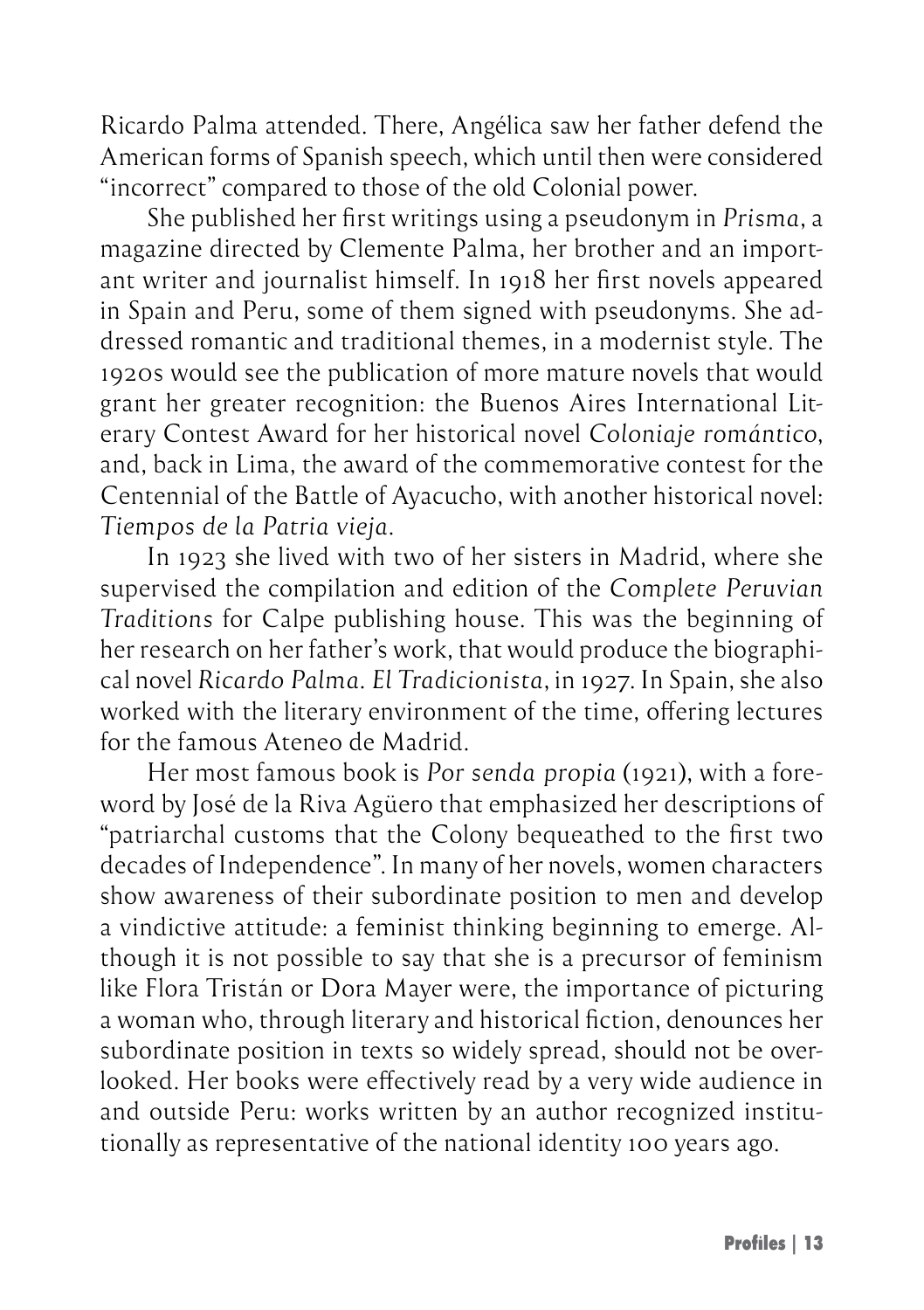## Julio C. Tello

<span id="page-13-0"></span>

"The most original and creative of historical researchers," wrote Luis Alberto Sánchez to describe with few words the founder of modern Peruvian Archaeology. His legacy is one of the most invaluable in 21st Century Peru.

Julio César Tello Rojas was born in 1880 in Huarochirí, in the Central Andes of Peru. His father was a farmer, but he preferred to send Julio to Lima to continue studying after completing primary school in his hometown. In 1900, at the age of 20, he entered the Faculty of Medicine in San Marcos University, where he befriended one of Ricardo Palma's sons and, eventually, the writer himself, who would support him through employment in the National Library and in the Raimondi Museum. His interests in historical and archaeological research would ignite there, as was reflected by the medical thesis on sexually transmitted diseases in ancient Peru with which he obtained his first degree.

A scholarship granted by the Government allowed him to continue his studies at Harvard University, in the United States, where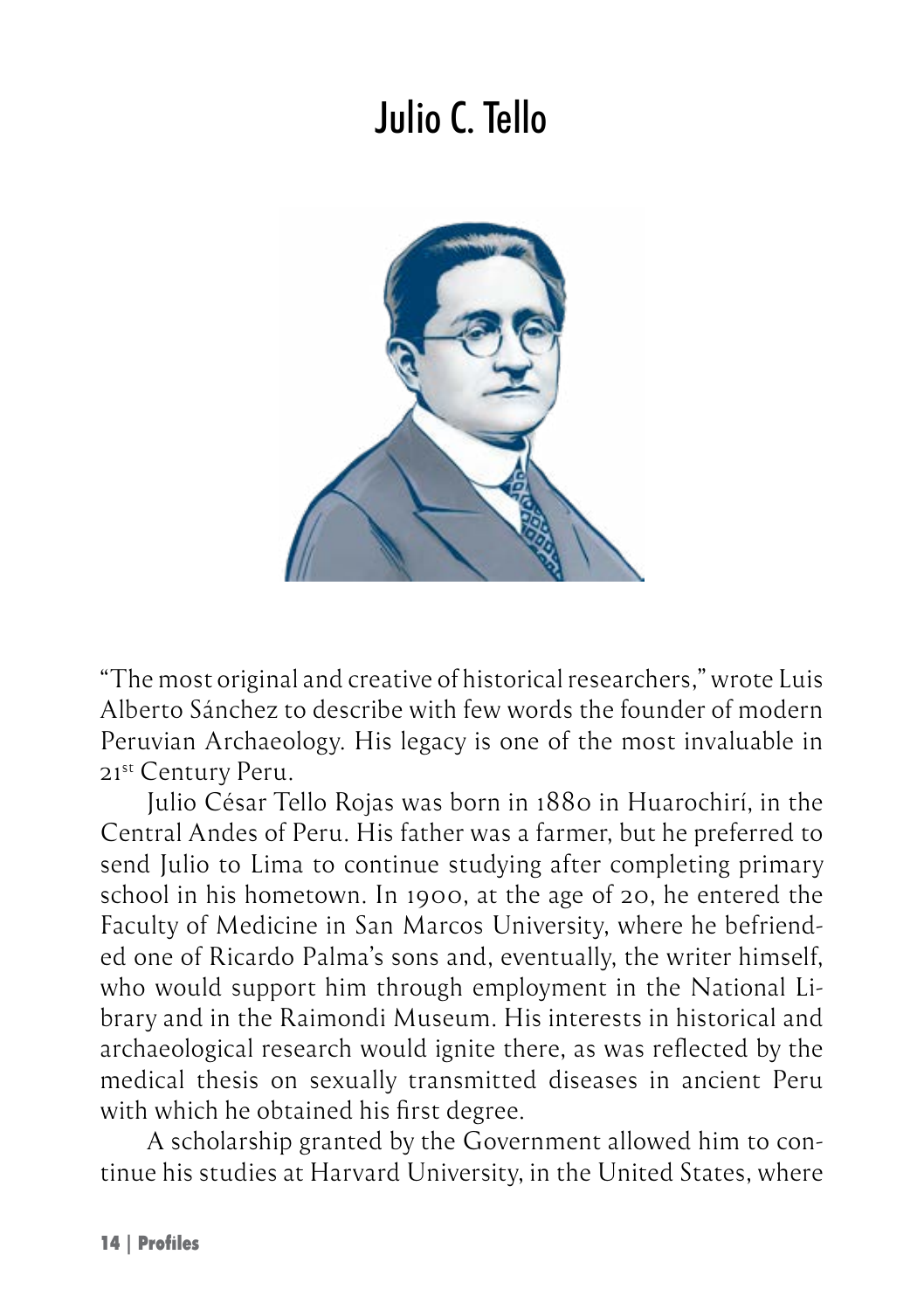he learned from important archaeologists of the time. He continued Anthropology studies in Germany and returned to Peru in 1913 to develop an astonishing research trajectory. Raúl Porras Barrenechea describes him: "The first scientific archaeologist in Peru, nourished by European science and technique, Tello merges all the qualities of his predecessors in his archaeological work."

His systematic explorations applying cutting-edge archaeological research methods, provided definitive discoveries for the task of reconstructing the Peruvian and South American pre-Hispanic past, which, until then, was an almost totally unknown territory, subject to interpretations closer to myths and legends than to scientific knowledge. The record of his discoveries lies in his invaluable written legacy: *Trepanation in the Yauyos of Peru* (1912), *Arawak, South American Linguistic Fragment* (1913), *The Ancient Cemeteries of Nazca Valley* (1917), *Introduction to Peruvian Ancient History* (1921), *Antique Peru* (1929), *Origin and Development of Prehistoric Andean Civilizations* (1942), *On the Discovery of the Chavín Culture in Peru* (1940), *Vira-Kocha* (1949), *Paracas* (1959), and many more.

One of them shows another of Tello's main concerns; one that is also one of his greatest legacies. As early as 1918 he wrote *Present and Future of the National Museum*, where he analyzed his apprenticeship as a curator, his experience in heritage preservation, a work carried out as a Congressman for Huarochirí since 1913, and his concern for the dissemination of archaeological and historical discoveries and knowledge. In other words, he was aware of the educational importance that the knowledge of the past has for the construction of identity and for national projection into the future. His museum-related legacy is a central part of our national heritage. In 1919 he founded the University of San Marcos' Museum of Archeology and Ethnology, and acted as its director until his death. In 1924 he organized and directed the Museum of Peruvian Archeology and the Institute of Archaeological Research, and in 1945 he formed the National Museum of Archeology and Anthropology to bring together the previously dispersed heritage.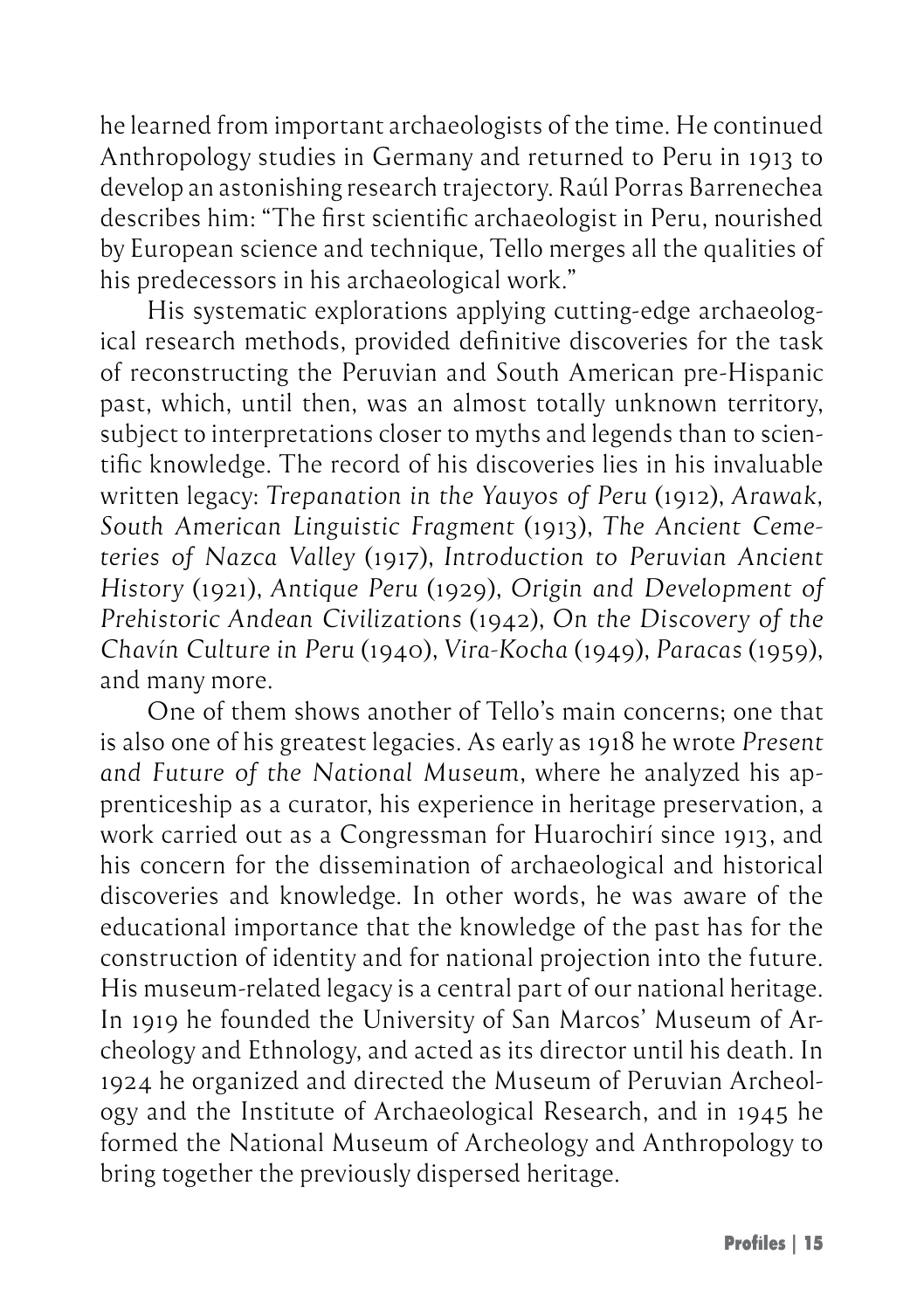## <span id="page-15-0"></span>Julia Codesido



Julia Codesido was a plastic artist whose work played an active and central role in the Peruvian aesthetic and political avant-garde from the early 1920s, and continued her activity until the 1970s.

Julia Codesido Estenós was born in Lima in 1883. Her father, Bernardino Codesido Oyague, was a diplomatic, so during her youth she lived and traveled in Europe. Those were years of learning in the Old Continent's explosive cultural and artistic atmosphere of the early 20th Century. Back in Lima, she was part of the very first class in the recently founded National School of Fine Arts. From 1920 on, she studied in José Sabogal's workshop, where the creation of *indigenismo* was taking place.

Julia was one of the main artists in this Peruvian avant-garde, while she worked in connection with Mariátegui's *Amauta* maga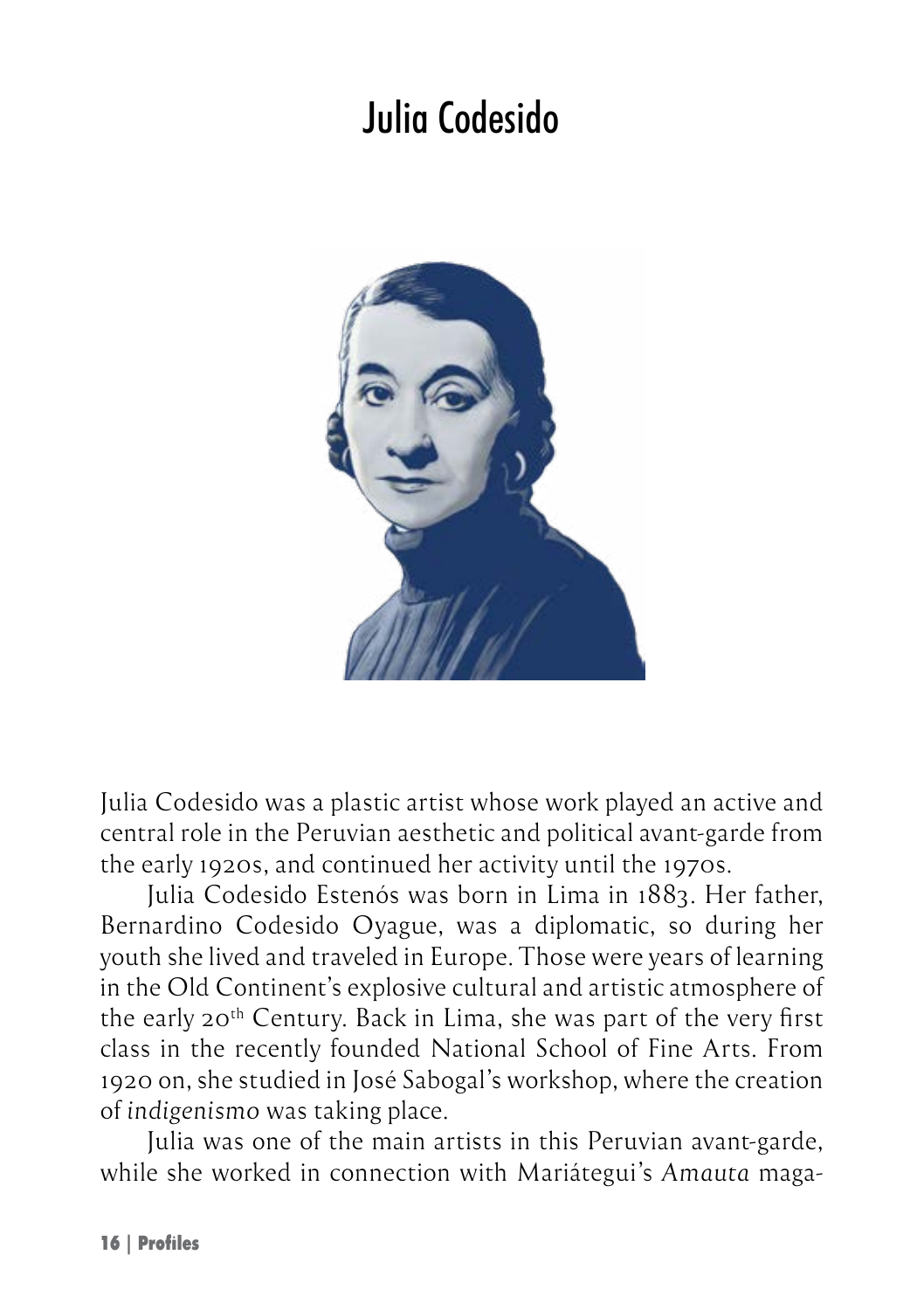zine. In 1928 she designed *7 Essays on the Interpretation of Peruvian Reality*'s famous front cover, a symbol of the earthly force with which the first graphic indigenism accompanied Mariátegui's revolutionary theory. "Each of her paintings, even when Julia does not consciously intends so, is beyond a realist interpretation. There is always creation in her paintings," he wrote about her work, which, although it was always close to the indigenista canon, was able to broaden its scope by incorporating elements from other graphic languages alive in those brilliant years. This gave her work a particular and unique identity, finely differentiated from that of other representatives of the indigenist style.

Her first solo exhibition took place in 1929, in the hall of Alcedo National Academy of Music (which would soon become the Conservatory). Two years later she showed her work at San Marcos University. In 1935 she went to Mexico and exhibited her work in the Palace of Fine Arts' gallery; David Alfaro Siqueiros wrote her presentation text. There she absorbed the influence of the vigorous Mexican *Muralismo* movement, whose influence she would later bring to Peru. In 1936 she had a show in New York and in 1939, just before the war, in Paris. During the 1950s, after an exhibition at Lima Gallery, she returned to Paris — where she was part of a tri-personal show titled *Three American Artists*, with Marina Núñez del Prado and Irene Arnau — and Barcelona. In 1959 she was back to Mexico, showing her work at the Museum of Modern Art. The following decade saw retrospectives that recognized her powerful trajectory, and during the 70s, this recognition would be extended with the National Culture Award (1976).

Julia died in Lima in 1979; she was 96 years old. Her legacy lies not only in her engravings (for *Amauta* and Minerva publishing house) and paintings, but also in her teaching and in the way in which she worked her aesthetic proposal without pause, without a doubt, throughout a very long life, passing from the first indigenist figurative style, to abstract art with an expressionist language.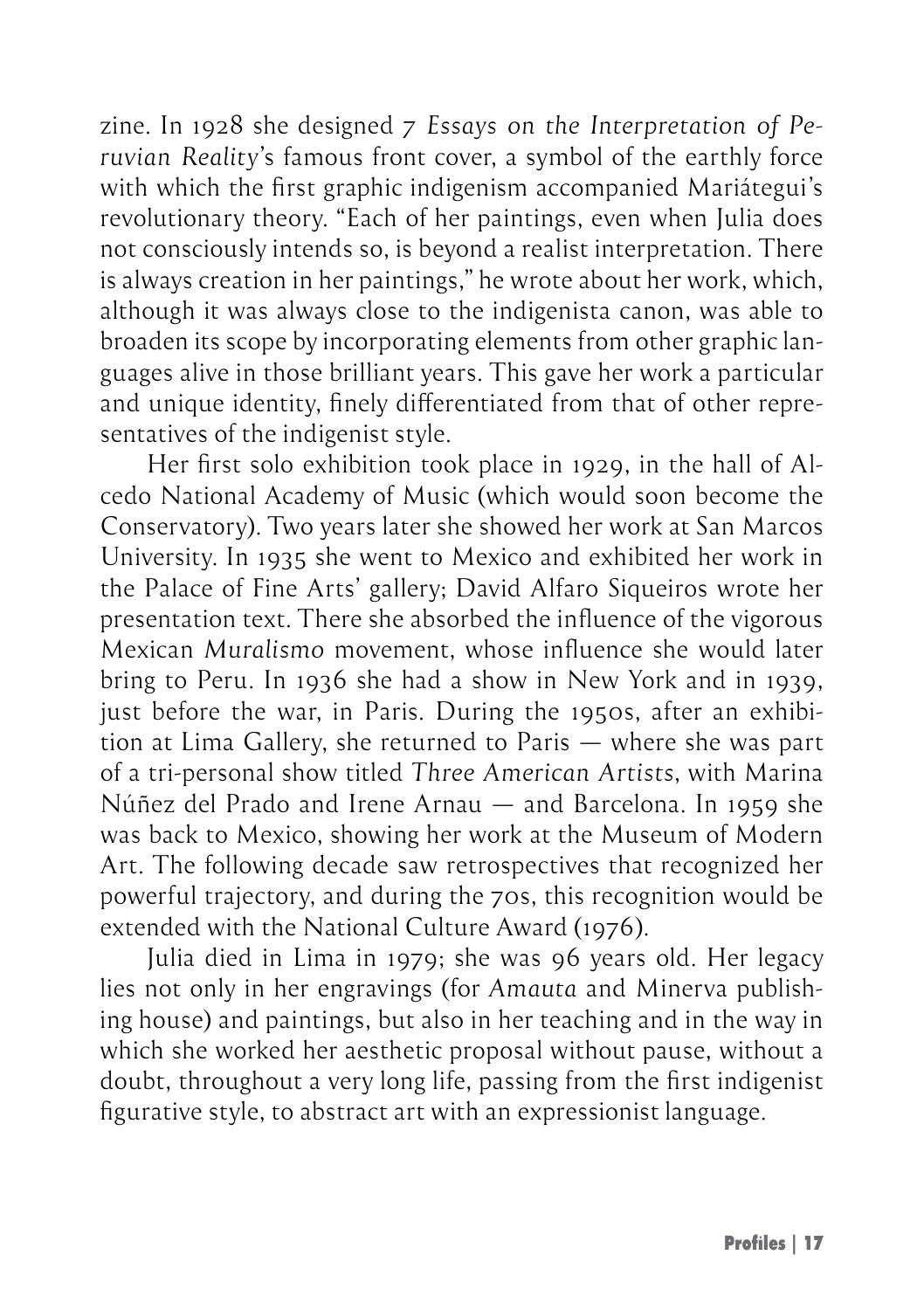#### <span id="page-17-0"></span>Miguelina Acosta Cárdenas



The daughter of a wealthy *cauchero* (rubber merchant), Miguelina Acosta Cárdenas was born in Yurimaguas, Loreto — the heart of Peruvian Amazon — in 1887. She traveled to Europe together with her mother when she was very young, and there she absorbed the revolutionary atmosphere of the early 20<sup>th</sup> Century, which would mark her ideas and struggle in Peru. In those days, her commitment to education and development grew strong: she founded a school for young women in Yurimaguas, as well as the first experience of first-childhood education in the country.

Miguelina was also the first Peruvian woman to graduate from Law School in San Marcos University, in 1920. She obtained a Bachelor's degree with a thesis titled *Our Institution of Marriage Lowers the Legal and Social Status of Women*. The title itself shows a truly revolutionary vision of gender equality in a time when this sound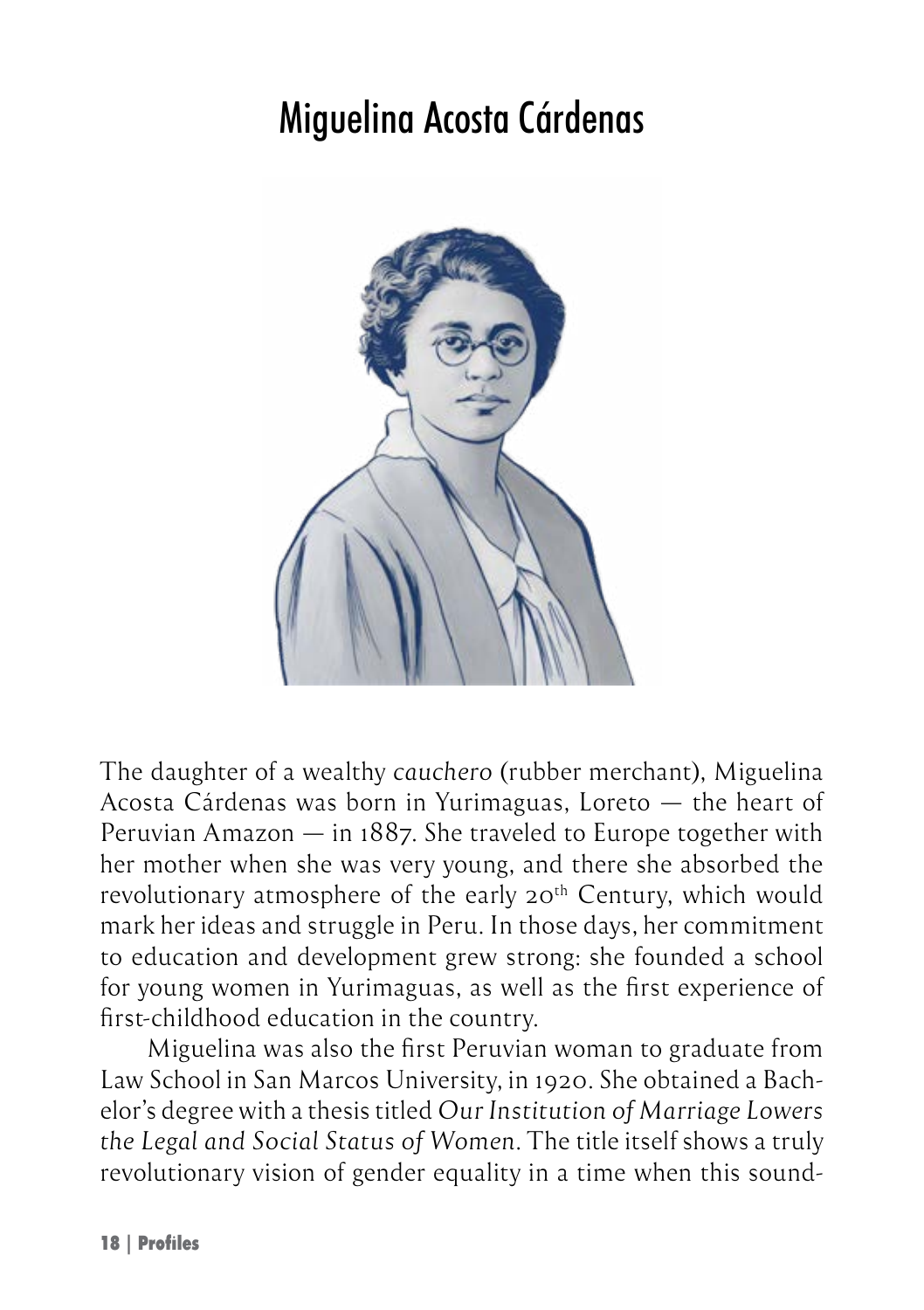ed very strange. She obtained a PhD with another radical thesis: *Necessary Reforms of the Peruvian Common Civil Code Aimed at Making Effective the Civil and Legal Equality of Men and Women*.

She participated in the Asociación Pro-Indígena with Dora Mayer, and then jumped to activism pushing in favor of workers' demands. She was President of the Comité Femenino Pro-Abaratamiento de Subsistencias, a women's organization grouping workers, merchants and housewives who demanded a stop to rises in the prices of basic products. The next trade-union strategy was the strike. Miguelina supported the workers' strike declared in Lima and Callao from May 27 to June 5, 1919, an unprecedented event in a country that was still living in the atmosphere of the Aristocratic Republic. So, Miguelina faced *gamonalismo* both from her articles in *Amauta* and other media, as from litigation conducted by her law firm. This is why she is known as the first litigating female lawyer in Peru.

In 1924, Miguelina participated in the Pan-American Conference of Women, held in Lima, and she was a member of the Peruvian installment of the International League of Women for Peace and Freedom. She then dedicated herself to teaching women in workers' training schools, convinced that education was the instrument to achieve a more equitable society. In the field of education, she transcended teaching, and went on with analysis and education theory, concluding that it was necessary to advocate for secular and rationalist public instruction. She opposed the legal figure of *tutela* or guardianship of women, by which they could not legally represent themselves (a man — father or husband — had to do it), and she defended the rights of women to work and to a fair wage.

Miguelina died in Lima in 1933, at the age of 45. What she built in such a short space of time is a true marvel, if we also think that she did it with absolutely everything against her: men and traditional patriarchy family values; the Church, the State. Her faith in reason, in law and justice, and in education to achieve equality among classes and genders is a living example for us today, when we know that we still have a long way to go.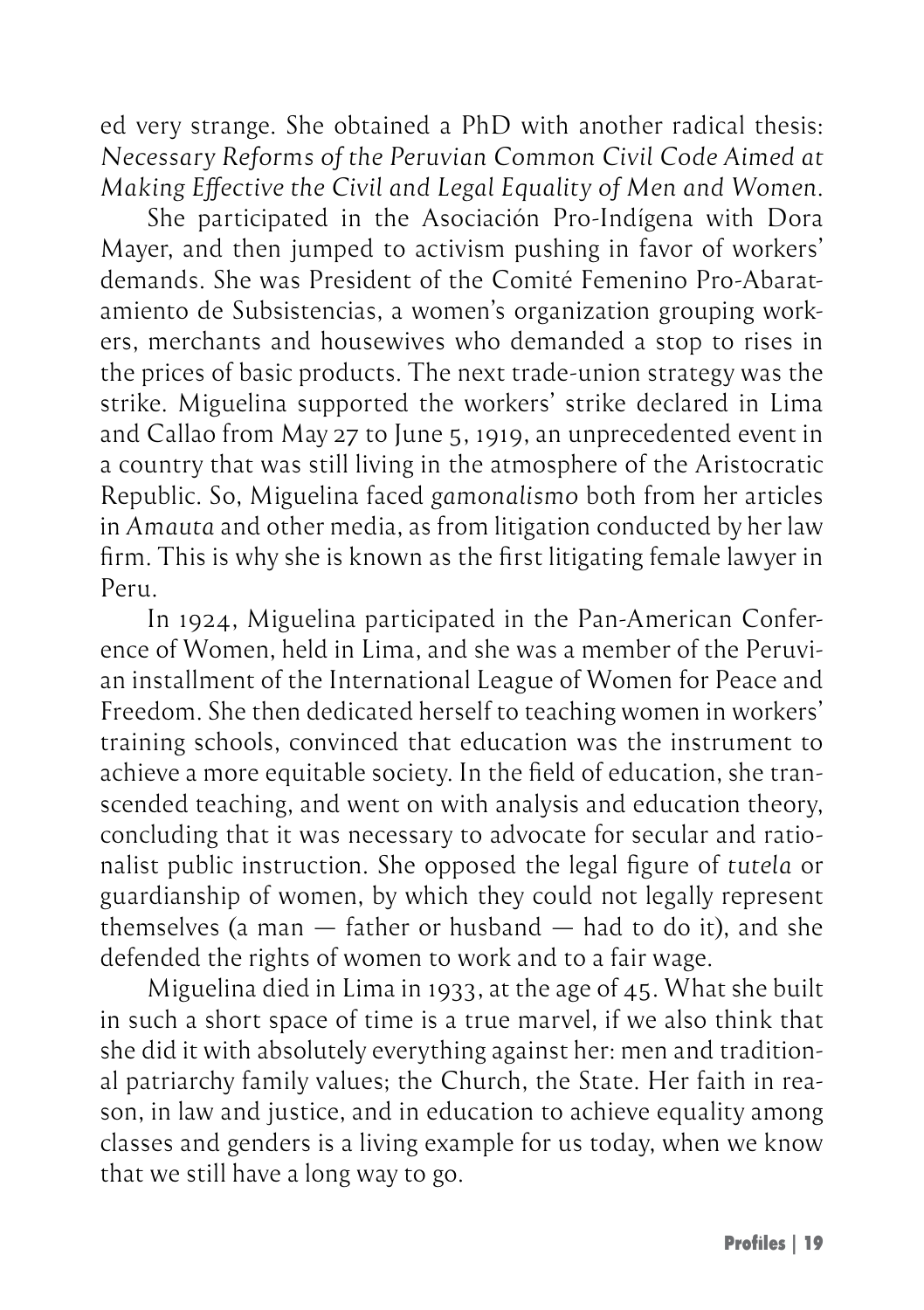#### José Sabogal

<span id="page-19-0"></span>

His name is an undeniable symbol in the history of modern Peruvian art. Thanks to him, to his participation in the early project of the National School of Fine Arts, Peru contributed a language to the avant-garde dialogue of the beginning of the  $20<sup>th</sup>$  Century, especially during the initial stage of *Indigenismo*, the style that Sabogal created and that was first showed in the pages of *Amauta* and the covers of Minerva, Mariátegui's publishing house.

José Arnaldo Sabogal Diéguez was born in 1888 in Cajabamba, Cajamarca. After completing primary studies in Trujillo and working for a time at Hacienda Chicama, he traveled to Europe (Italy, France, Spain) and Northern Africa when he was 20 years old. Between 1910 and 1913 he studied painting at the Academy of Fine Arts in Buenos Aires, and in 1920, Daniel Hernández authorized the opening of his painting workshop at the newly founded School of Fine Arts in Lima. In this workshop, a new visual perspective, focused on the Andes and its original inhabitants, and separated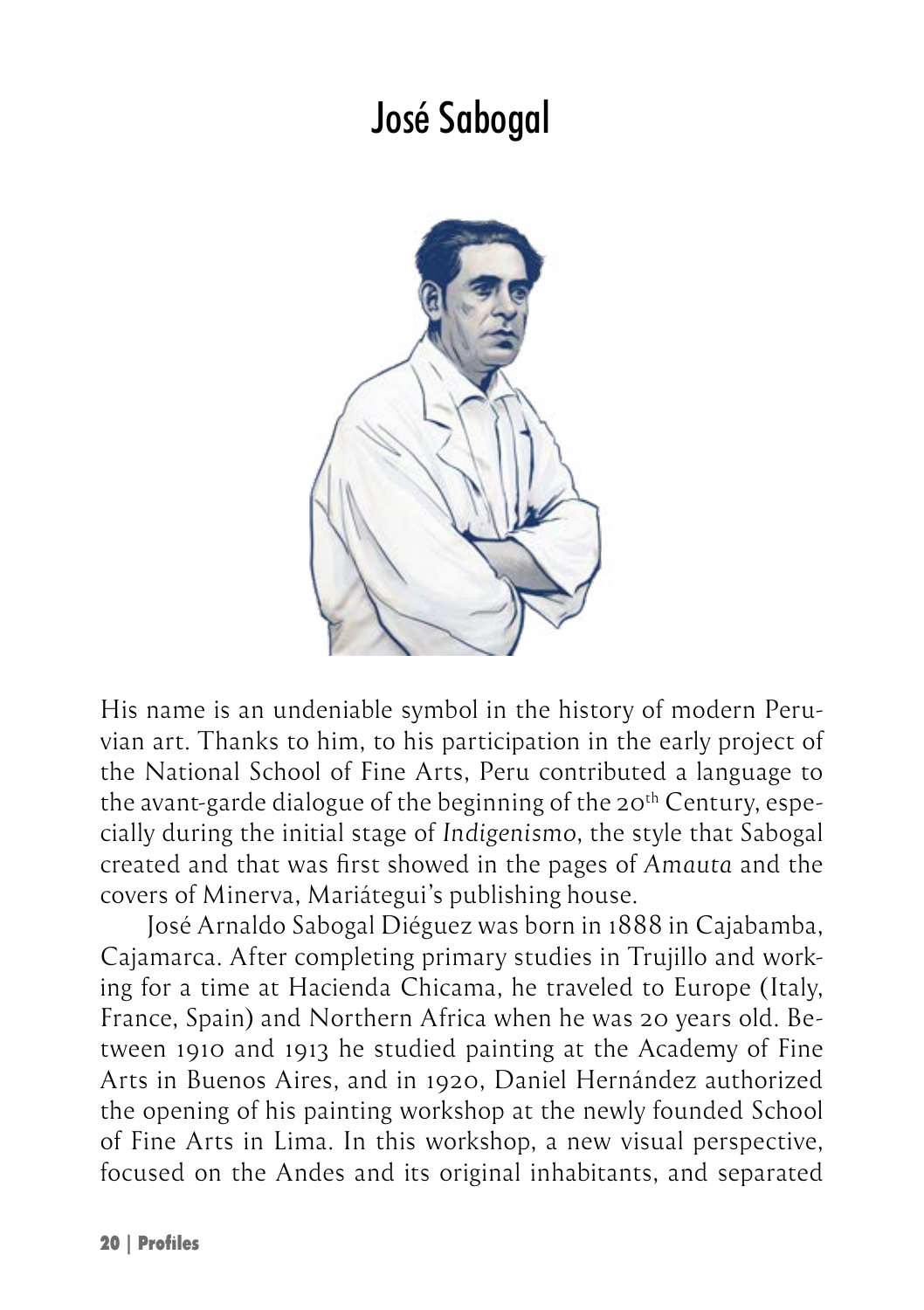from the Western canon, would be born. It would soon be called *Indigenismo* and would join the global dialogue of the aesthetic avant-garde, while lending its sense of identity to a new Peru. His role in illustration and his reflections on popular and modern art in *Amauta* would mean that during those years, indigenismo was also considered in the political dimension that Mariátegui headed.

When the School of Fine Arts was installed, in 1918, it opened the way to the *Neoperuano* style. The most representative expression of this aesthetic discourse lies in the frontispiece of the school itself, the work of Spanish sculptor Manuel Piqueras Cotolí. But this style portrayed the idealized pre-Hispanic indigenous with a decorative, modernist perspective. Sabogal would come shortly after to claim an aesthetic vision based in the present and the local. It would be a new idealization, but a nationalist and popular one, with the essential characteristic of the avant-garde: the will to transform reality.

In creative alliance with Mariátegui, before being assigned the direction of the School of Fine Arts, Sabogal served as artistic director for *Amauta*. Together with Julia Codesido, he developed, in addition to his own illustrations and typefaces, a policy of dialogue between the avant-garde of the time: Mexican *Muralismo* and *Estridentismo*, Constructivism, Futurism, Expressionism, Surrealism, Cubism, and more, they all coexisted in a visual narrative consistent with the revolutionary legacy of the magazine. A symbolist and decandentist language will become Sabogal's avant-garde language for the 1920s.

In 1932, when his work was at its peak, Sabogal was appointed Director of the School of Fine Arts and began a radical transformation. He declared the independence of Peruvian art from the Western canon to the extent that he even removed from the courtyards and corridors of the academic cloister the traces of Greco-Roman and Renaissance sculpture reproductions, that had been the pride of the School's heritage, so that they would not "contaminate" the formative process of the students, who now had to look for their models in the Andes and its current inhabitants: the discourse would be in charge of highlighting their dignity and would be central in the formation of our identity.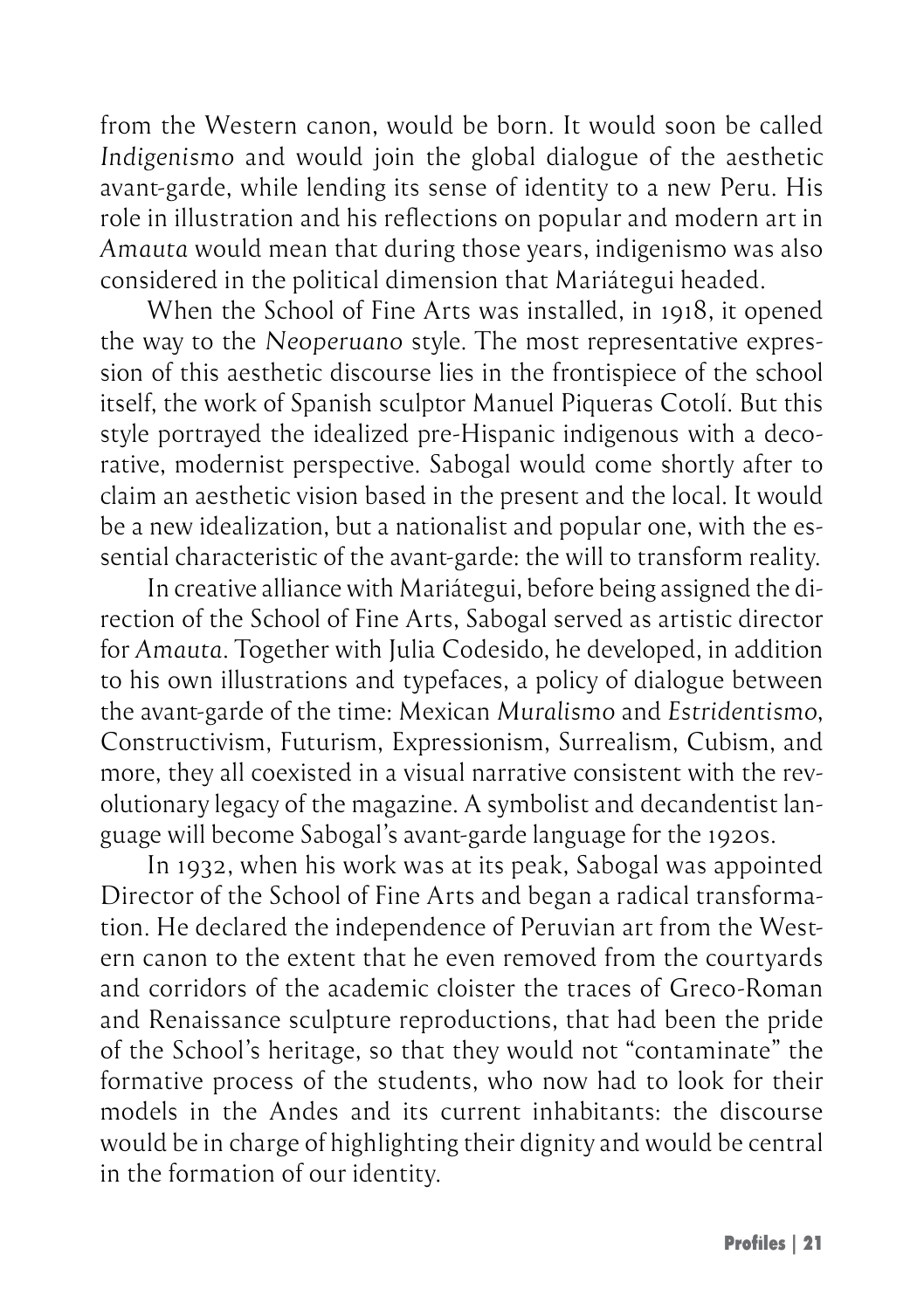#### César Vallejo

<span id="page-21-0"></span>

Vallejo, himself, represents a whole avant-garde. Innovative by nature, pioneer of so many roads, creator of new possibilities for language, César Vallejo is one of the greatest writers in the universal history of poetry. Starting with *Trilce* (1922), his work prefigures other avant-garde poetics that were forming in his time. Without being attached to any group, he opened all the doors language can cross.

César Abraham Vallejo Mendoza was born in Santiago de Chuco, La Libertad, in 1892, where he spent his childhood. During his youth he alternated seasonally between Santiago de Chuco, Huamachuco and Trujillo, and experienced the hardness of mining workers and indigenous peasants' lives. He first published in local newspapers and magazines, and participated in the same literary and students' groups with Víctor Raúl Haya de la Torre.

In 1917 he moved to Lima to follow studies at the University  $$ studies he would not complete — and there he established contact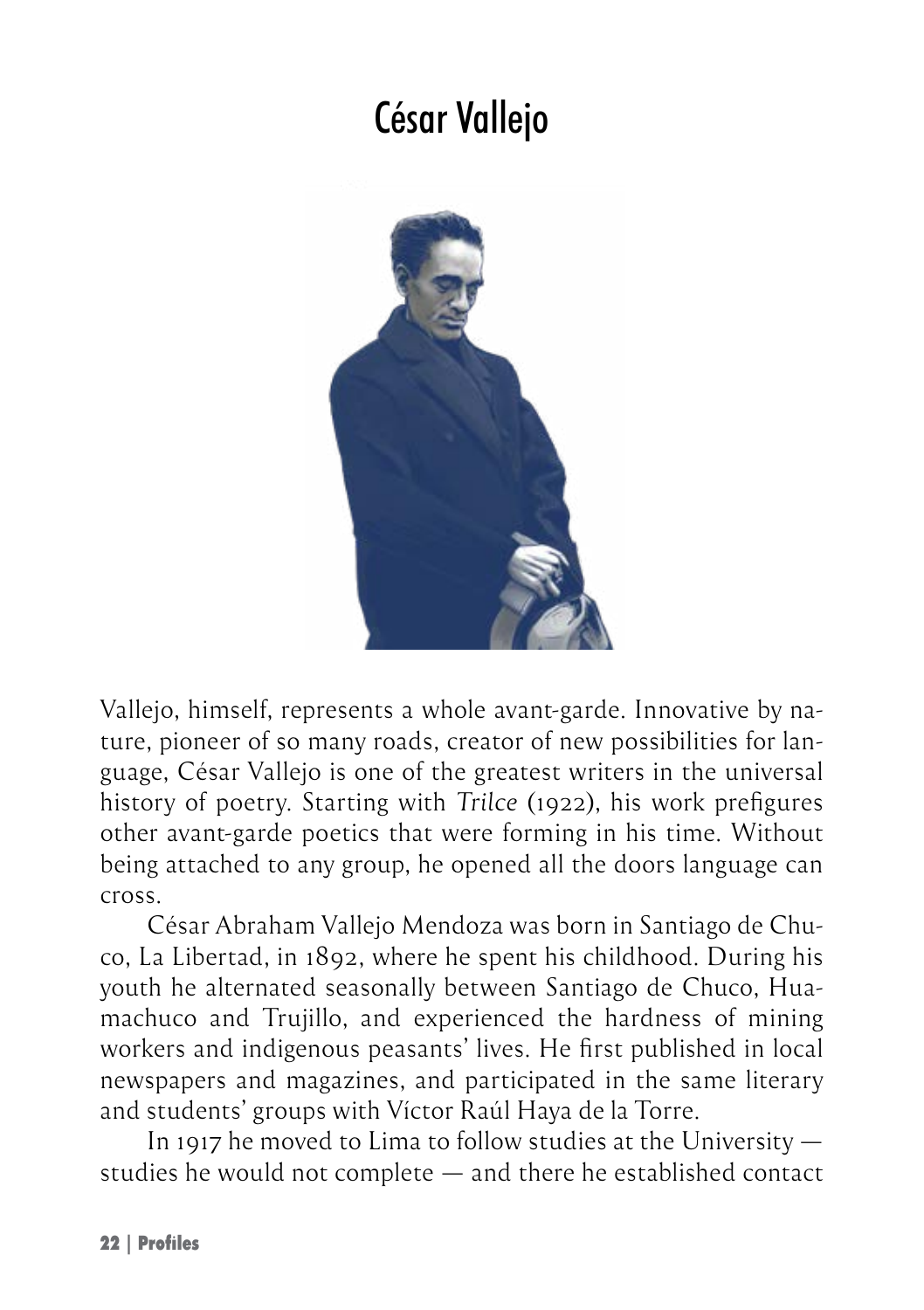with the capital's intelligentsia, including Clemente Palma (who had bitterly criticized his poems) and the ideological leader of the progressive youth, the anarchist thinker Manuel González Prada. But his closest relationships were writers and poets such as Abraham Valdelomar, Luis Alberto Sánchez and José Carlos Mariátegui. In 1919, still under the influence of modernism, he published *Los heraldos negros*.

Back in Trujillo in 1920, a misunderstanding — perhaps a trap set against him in the context of sugarcane workers' trade-union struggles — led him to prison. His process was never closed, although he was paroled and returned to Lima, where he published *Trilce*, his first avant-garde collection of poems (which did not find a positive reception). Shortly after, *Escalas melografiadas* appeared, with avant-garde verse and prose that anticipates elements that will be shown in other revolutionary works of those years' authors.

Almost immediately afterwards, he decided to travel to Europe; he would never come back to Peru, but he maintained active contact, especially collaborating for *Amauta* and acting as a representative of the Parisian cell of Mariátegui's Socialist Party. The relationship with Georgette Philippart, a French young woman who would be his permanent partner, began in 1927. They traveled to the Soviet Union on several occasions; and through many places in Europe. César put poetry aside to write essays and fiction (he also wrote theater and practiced journalism). Works such as the proletarian-indigenous novel *El tungsteno* and the short story *Paco Yunque*, a masterful piece on power and class struggle, are from these days.

He also supported the Spanish Republic through his participation in intellectual groups, and traveled to Spain on several occasions during the Civil War. These experiences produced poetic work that shows a deep solidarity with human pain: *Poemas humanos* and *España, aparta de mí este cáliz*.

It is hard to evaluate such a diverse and profound work as Vallejo's. It is here where the idea of "invaluable" comes really at hand. An up-to-date, humane (more than humanist) work, filled with solidarity; a work truly universal.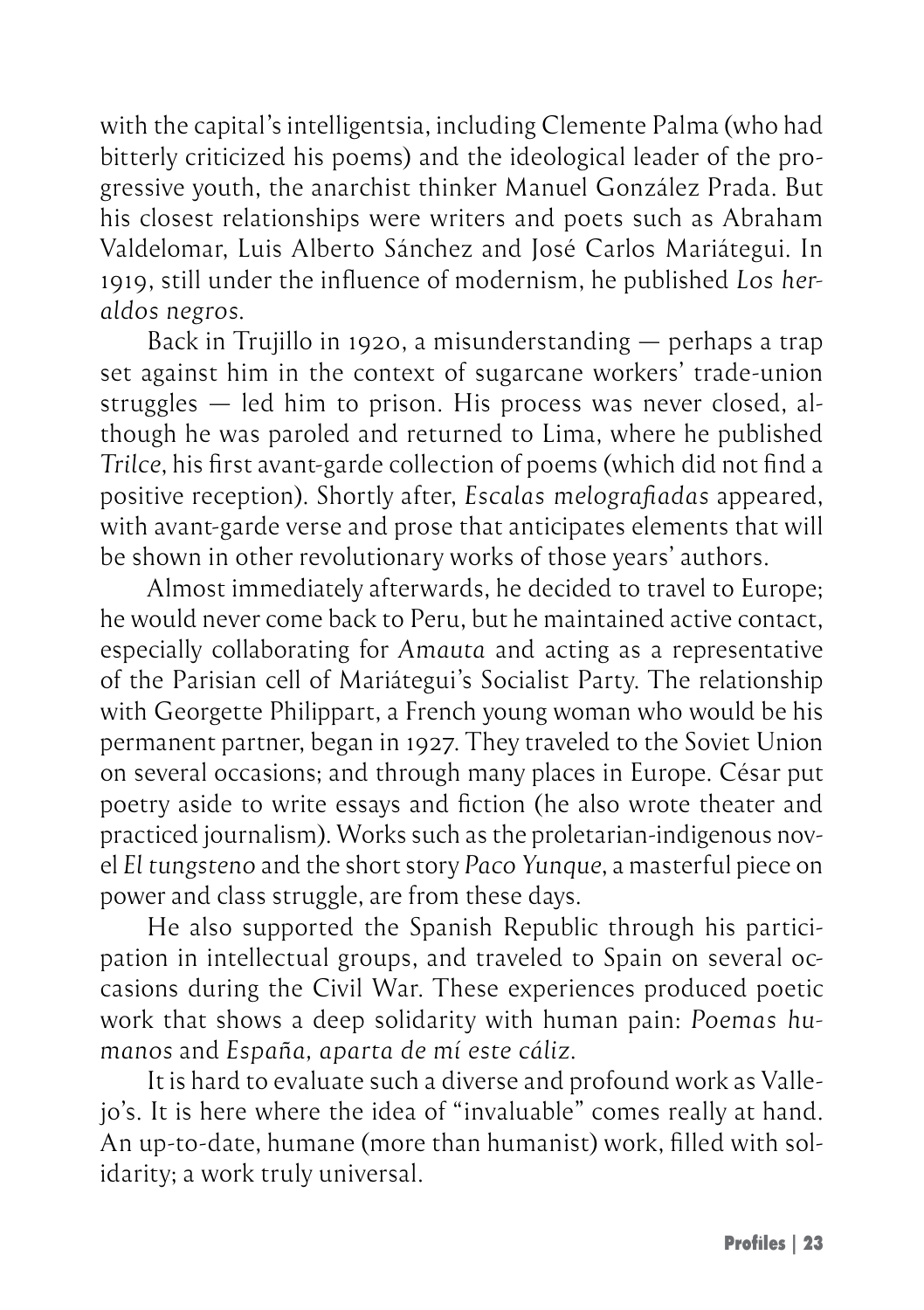## José Carlos Mariátegui

<span id="page-23-0"></span>

José Carlos Mariátegui was not only a writer, but also a researcher and political theorist, a great "hub" of intelligences, discourses and current affairs, and a systematic effort to transform social reality towards a new order of justice and equality. The tools with which he carried out such a titanic work in such a short time — he passed away when he was only 35 years old — were mainly *Amauta* and other magazines, Minerva publishing house and the Socialist Party of Peru founded by him and other politicians of the time. Naturally, he achieved these goals in companionship with some of the brightest and most advanced minds both inside and outside Peru.

He was born in Moquegua in 1895, into a humble family. From a very young age he struggled with a fragile health, which probably got worse because of the situation of deprivation in which he grew up. He learned in a self-taught way and worked in journalis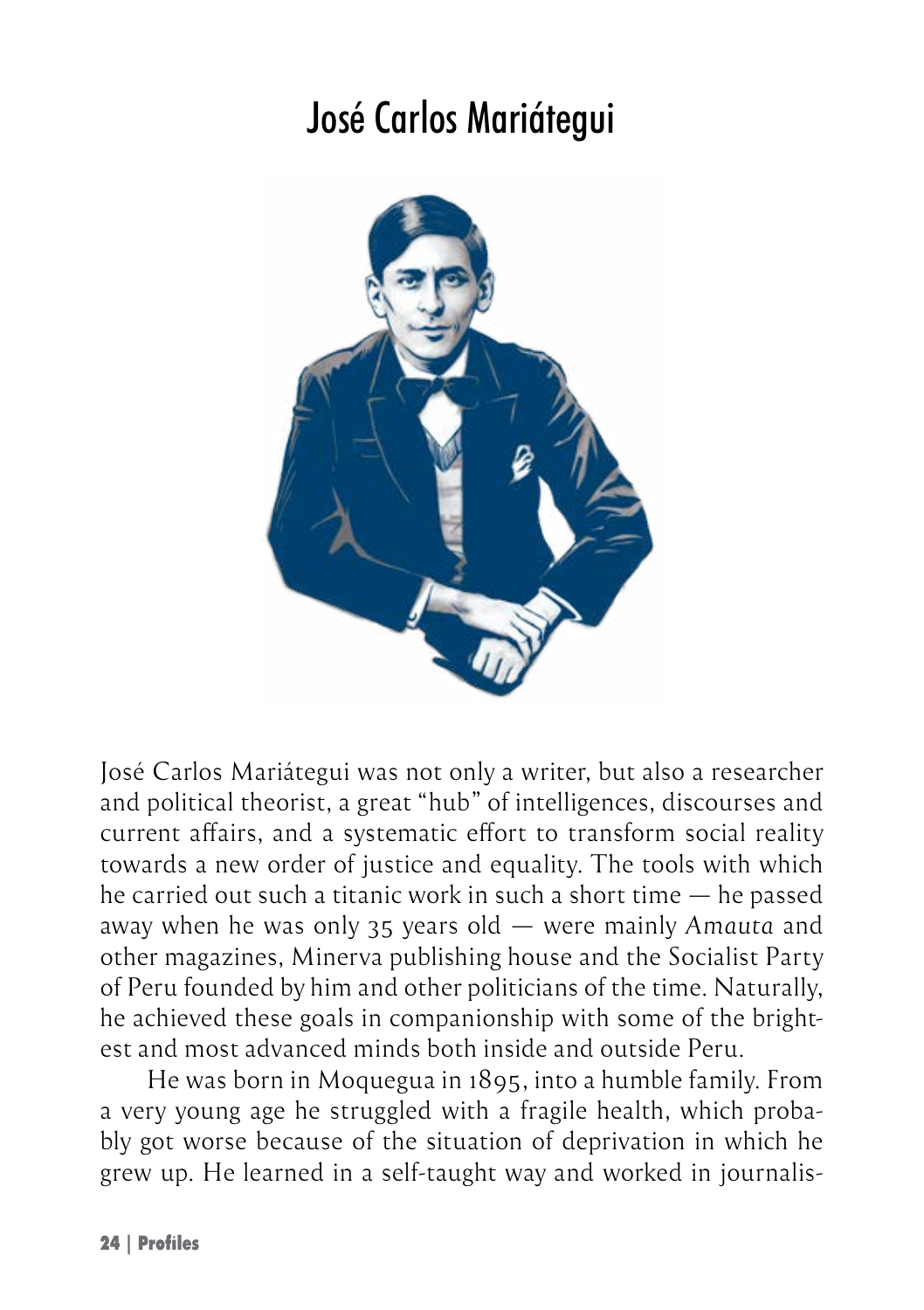tic printing workshops since he was a child, which put him in early contact with the technical tasks of printing but also with writing and journalism. In 1916, in Lima, having published a chronicle under a pseudonym, he participated in Abraham Valdelomar's Colónida group, and wrote what he would later call "the stone age", referring to his youthful poetry and literary narrative.

But it was journalism — the dissemination of knowledge and active debate — what interested him most. He founded magazines: *Nuestro Tiempo*, *La Razón*, while his ideas approached socialism. He would soon become the first great Latin American Marxist theorist, and his work will be at the headline of social analysis of our continent from the Historical-Dialectical Materialism point of view: the Marxist method.

In 1919, President Augusto B. Leguía shut *La Razón*, as the magazine's pages had been encouraging claims and demands of people's movements. He went to Italy, where he interacted with some of the main leaders of European communism, then full of life. His ideas grew in accuracy and so did the adaptation of Marxism for explaining Peruvian reality, which would become a valid lesson for the whole of Latin America. He married Anna Chiappe in Italy, and in 1923 he came back to Peru with a family, ready to undertake the project that three years later (a delay due to health issues) would be *Amauta*. Meanwhile, he collaborated with *Variedades* and *Mundial* magazines, the most widespread of the time, with characteristic color covers.

Mariátegui suffered political persecution by Leguía's rule, along with other leaders such as Haya de la Torre, with whom he has shared political goals. He would break ties with the leader of APRA in 1928.

Although his journalism and the essays he published in magazines are numerous, he only published two books as such: *La escena contemporánea* and the classic *7 Essays on the Interpretation of Peruvian Reality*, a foundational book of mandatory reading for all those who want to achieve a deep understanding of Peru, both that of yesterday as that of tomorrow.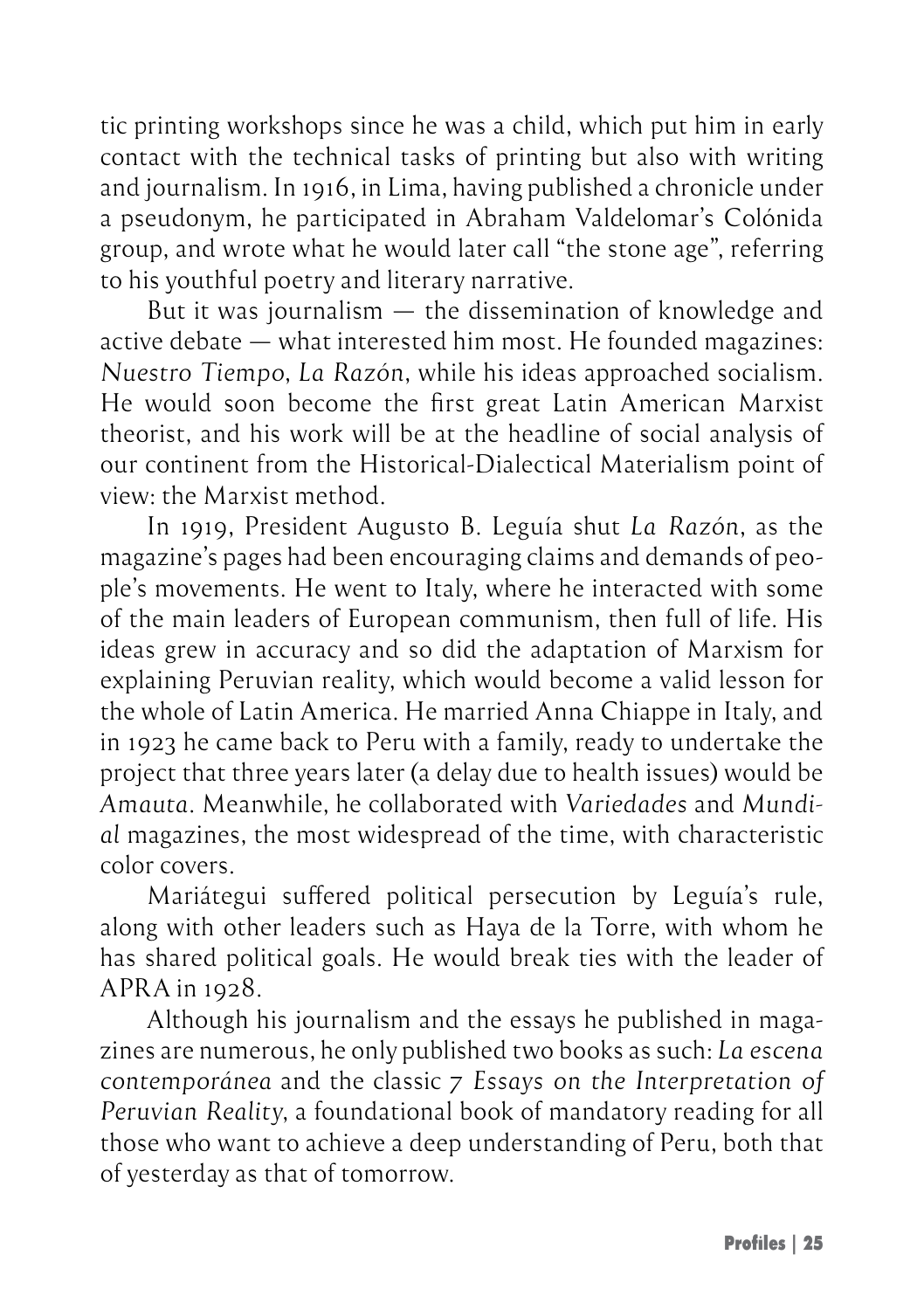#### María Wiesse

<span id="page-25-0"></span>

Her texts were among the most versatile presences on *Amauta*'s pages, where she gave voice to women's expectations. At the same time, she made a scathing commentary of her days and was especially active as a pioneer of film criticism in Peru: if anyone embodies the impact of cinema on early  $20<sup>th</sup>$  Century society, this was María Wiesse, commentator of the moving pictures, among the first to understand cinema as one of the Fine Arts.

María Jesús Isabel Wiesse Romero was born in Lima in 1894. Her father, historian Carlos Wiesse, was employed by an international corporation, so the family traveled to Switzerland, where María attended first school. Upon their return to Peru, she began to collaborate in *Variedades*, *Mundial* and other magazines and newspapers. She established a solid relationship with the group around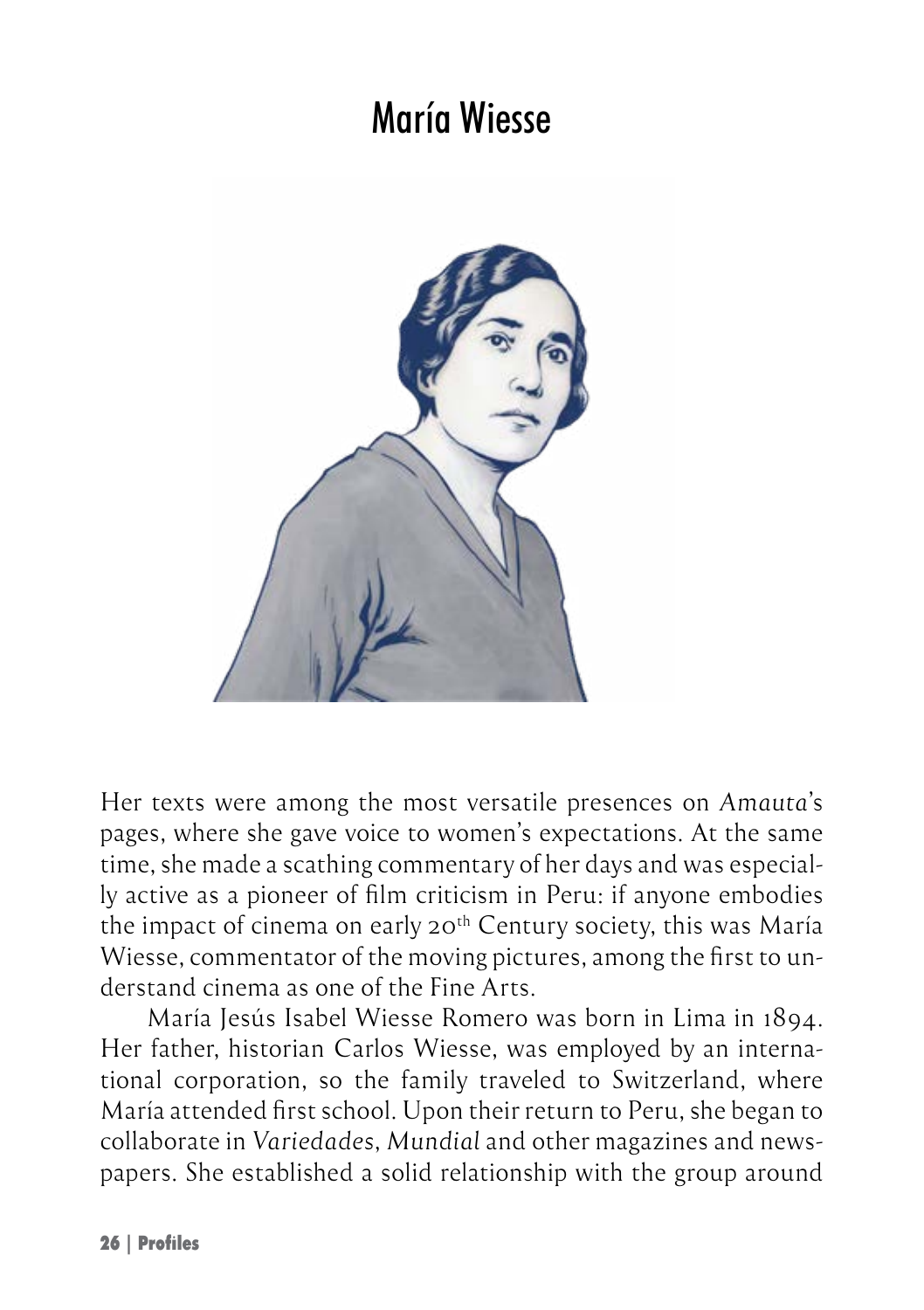*Amauta* and Mariátegui. She married José Sabogal, and eventually she would write beautiful biographies of both Sabogal and Mariátegui.

As a critic of contemporary culture, not only she devoted herself to the commentary and dissemination of cinema, but also of academic music, of which she was a great *connoisseur*. She wrote music criticism and disseminated the work of the great composers both in printed media and through the radio. During many years, she held a classical music program on Radio Nacional (she also published an entertaining *Journey to the Country of Music* in 1943).

She also wrote novels and, as she herself called *La huachafita*  (1927), "novel essays". The latter is a genre-style novel but in a satirical tone that uncovers the complexities and banalities of Limeñan bourgeoisie with a corrosive attention that can also be found in her many articles for *Amauta*. Texts that pushed towards the recognition of gender equality stand out: in *Amauta*'s 4th issue, she wrote: "In vain have the moralists shouted against the mutilation of female hair and against the skirt that reveals the whole leg… In this century of tennis and swimming female champions, of *chauffeuses*, female voters, office workers, journalists and lawyers, the hair and the long suit were anachronistic and uncomfortable."

Porras Barrenechea wrote: "Wiesse's work on history and geography was thus enormous, silent and ennobling." She also wrote short stories, some of which pioneered modern Peruvian children's literature. She approached the genre with samples of an indigenist fiction narrative, close to what the painters led by Sabogal were doing visually, as in the short story "Veneno" (published in *Amauta*), another invaluable legacy for the reflection on our identity.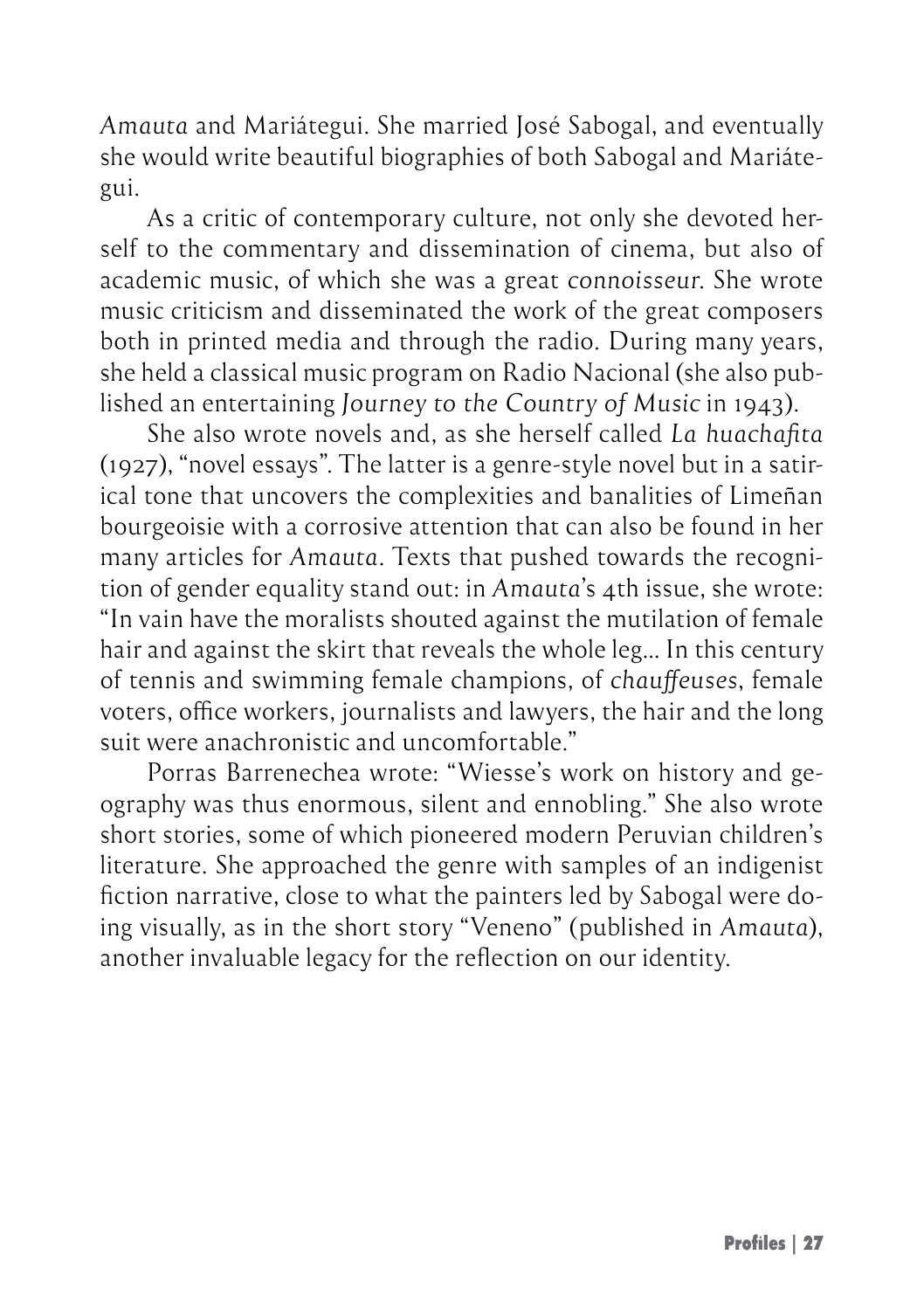#### Laura Meneses del Carpio

<span id="page-27-0"></span>

She was one of the best students at San Marcos University's School of Natural Sciences, where she obtained her first degree. She also was the first Latin American woman to attend Radcliffe College, women's unit of Harvard University, in Boston, USA. Life would take her on unsuspected paths and would give her the recognition of countries different from Peru. We believe that although her life did not let her shine as the scientist she promised to be, Laura Meneses should be recognized as one of the exemplary women on the path to equality in the educational and professional fields.

She was born in Arequipa in 1894 and graduated as a biologist in Lima before 1920, the year she was accepted in Harvard. The adversity a woman faced in the Peruvian academic and scientific world was not very different from that of Boston (even worse for an immigrant woman from South America). However, Laura achieved a PhD in Biochemistry from that institution.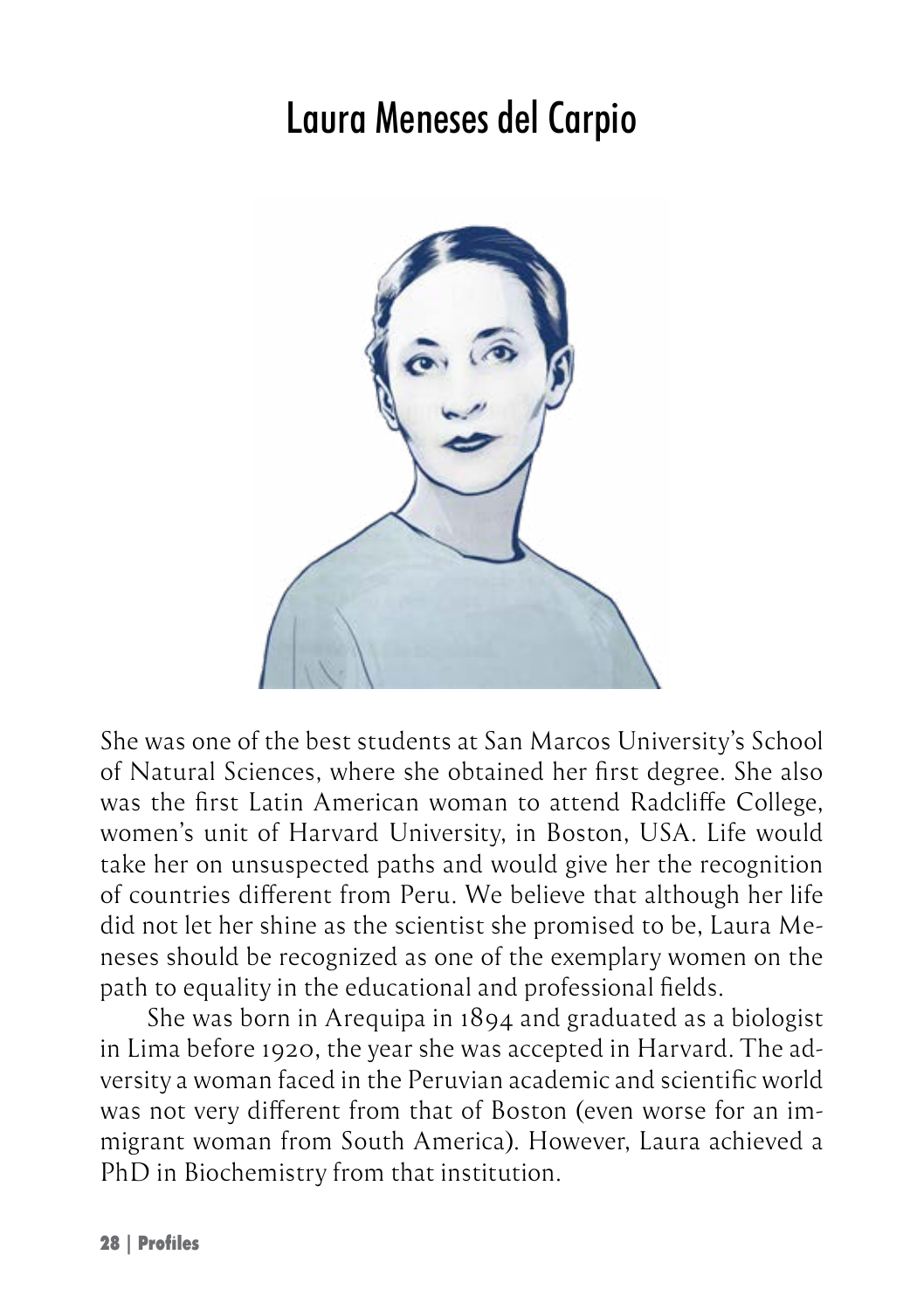But one day, at a Rabindranath Tagore's talk, she met Puerto Rican lawyer and politician Pedro Albizu Campos, one of the most radical leaders of the movement for the Independence of Puerto Rico from US rule during the 20<sup>th</sup> Century. Pedro fell hopelessly in love with Laura and, although at first she did not seem interested, two years later they married in Ponce, Puerto Rico. Laura put aside her academic career to follow her husband's political struggle. She accompanied him in such solidarity, specially during the long jail periods he suffered, forced into silence, that she has been called the true "voice of the Revolution". Albizu's life would turn into a tidal wave of persecutions, prison entries and exits, secrecy and exile, so Laura and Pedro were separated for very long periods, giving one another unconditional support from the distance, facing deprivation and poverty and even escaping from attempts on their own lives.

At a certain point, around 1948, Laura became a displaced person. During her time at Harvard she had chosen to become a naturalized American, which had caused her to lose her original Peruvian nationality because at that time two nationalities could not coexist in one person. But the political persecution undertook by US Government against the independence Puerto Rican fighters culminated in the withdrawal of Laura's US citizenship: she became a displaced person (a person with no nationality).

She continued to represent her imprisoned husband and to denounce US imperialism. In 1950, she went to Cuba, but dictator Batista did not welcome her. Then she was granted political asylum in Mexico. Her apartment in Mexico City became one of the places where the group of adventurers led by Fidel Castro and Che Guevara got together, the group that would lead the 1959 Cuban socialist Revolution. She emigrated to Cuba where she continued to be a spokesperson of Latin American struggles for liberation, and am ambassador of solidarity among its peoples. "For Hispanic Americans, Homeland is the continent, Laura thought and acted accordingly. She generated a movement at a continental level," her grand-daughter Rosa Meneses Albizu Campos said when celebrating the 125th anniversary of her birth in 2019.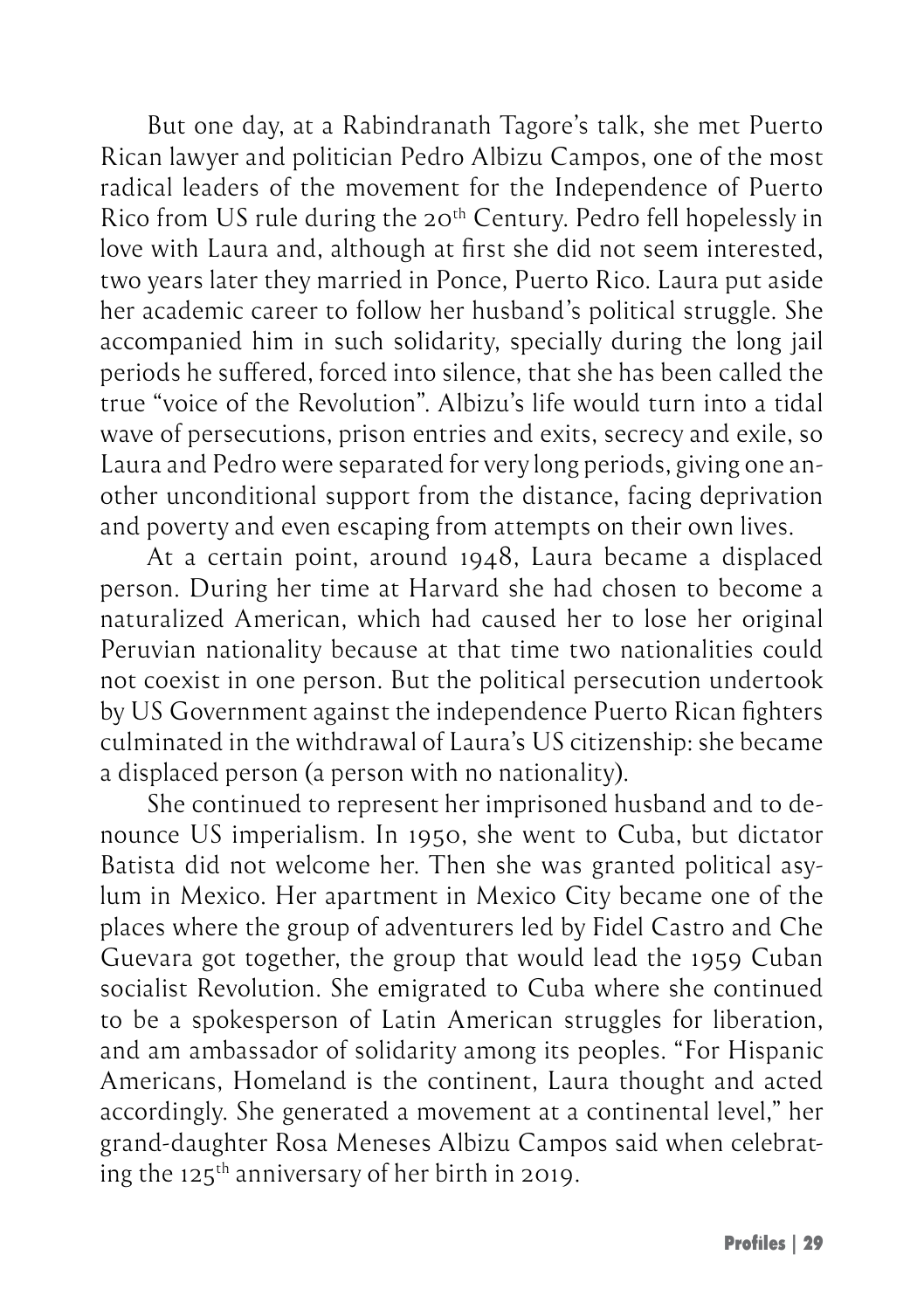# <span id="page-29-0"></span>Víctor Raúl Haya de la Torre



The figure of this important politician and writer, born in Trujillo in 1895, continues to exert its influence in the public sphere of our country today. 100 years ago, Haya de la Torre was a leader for the university students of Peru, a task he undertook through the consciousness acquired after observing the exploitation conditions in which the majority of peasants and workers in the country lived. He studied Education and Law at San Marcos University, and absorbed the influence of Manuel González Prada, the great anarchist thinker of the early 20<sup>th</sup> Century. He vigorously opposed President Augusto B. Leguía during the *oncenio* (his second term, authoritarian and dictatorial) and was exiled in 1923, at the age of 28.

Exile took him to Mexico, where the government emanating from the revolutionary conflict was being consolidated. He worked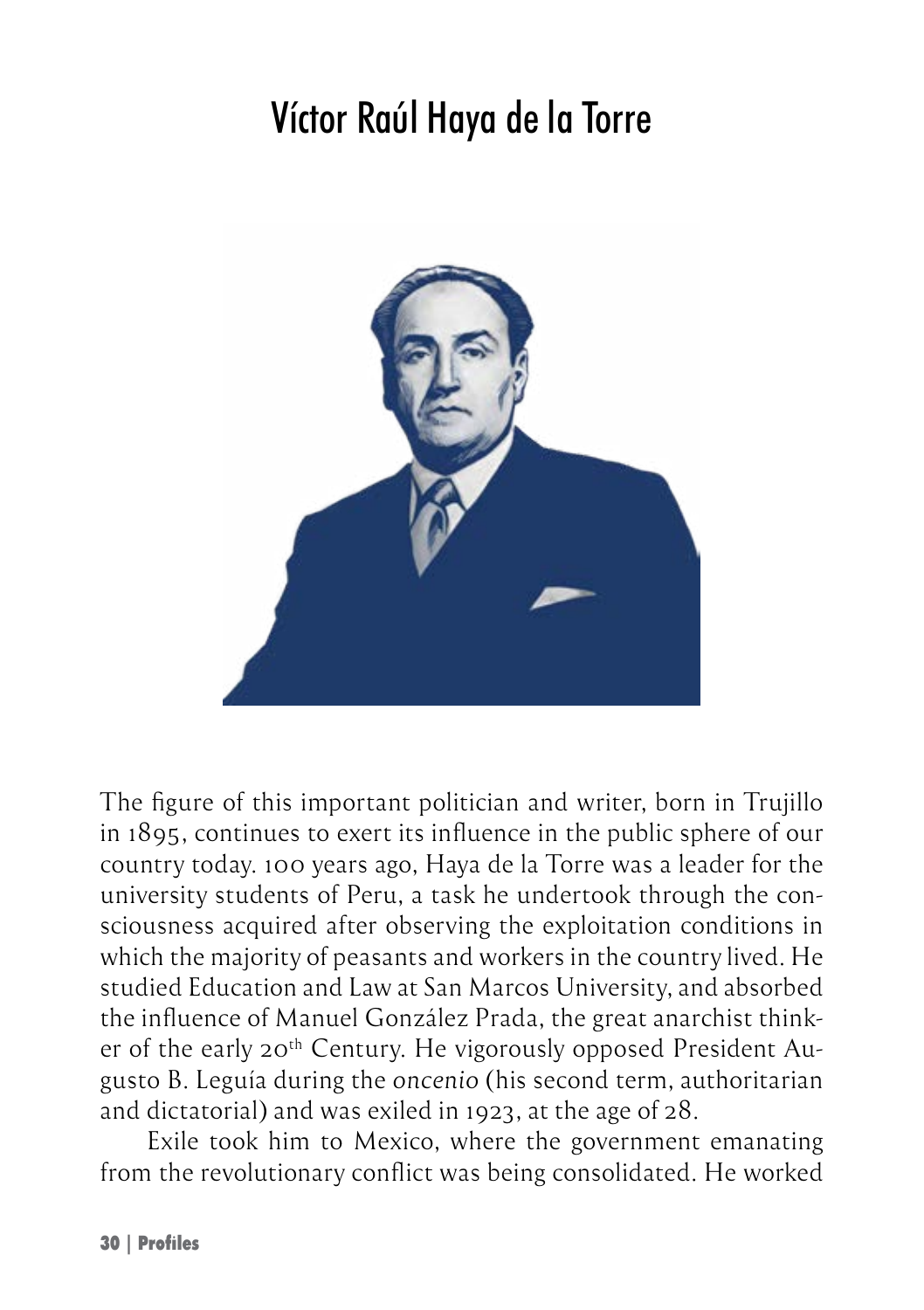with famous creator of the new Mexican public education system, José Vasconcelos, and founded in Mexico, in 1924, the American Popular Revolutionary Alliance (APRA). Back in Peru, in 1930, he would re-found APRA as the Peruvian Aprista Party, which would soon be banned (during the next authoritarian government, that of Luis Miguel Sánchez Cerro).

The Aprista Party existed under proscription for decades, and Haya, consecutively persecuted by Presidents Leguía, Sánchez Cerro, Benavides and Odría, was a political prisoner or exiled on several occasions (between 1949 and 1955, being hunted by Odría, he remained in political asylum in the premises of the Colombian embassy in Lima, because the Government refused to grant him safe passage to effective asylum in Colombia).

Starting in the 1950s, Haya and Aprismo began to ideologically turn towards less radical positions than in the past, and finally reached a "coexistence" with successive conservative governments; the original spirit of Aprismo seemed to fade. Haya died in 1979 without winning in any presidential election in which he contended. He could not witness either the victory of APRA with Alan García in 1985.

In the early 20<sup>th</sup> Century, Haya and APRA clashed with the ruling oligarchy side by side with the more radical socialism represented by Mariátegui. If the ideas of the latter were more radical and pointed to the revolutionary transformation of Peru following the postulates of his Latin American revision of Marxism, those of Haya and Aprismo were more effective in achieving the recognition and support of broad sectors of the population. Aprismo has historically been a mass party similar to the great parties of the era of populism in Europe and other countries; it is also the oldest of Peruvian parties today. Aprismo appeared driven by this extraordinary young student who saw the need to transform the country in search of justice and equality.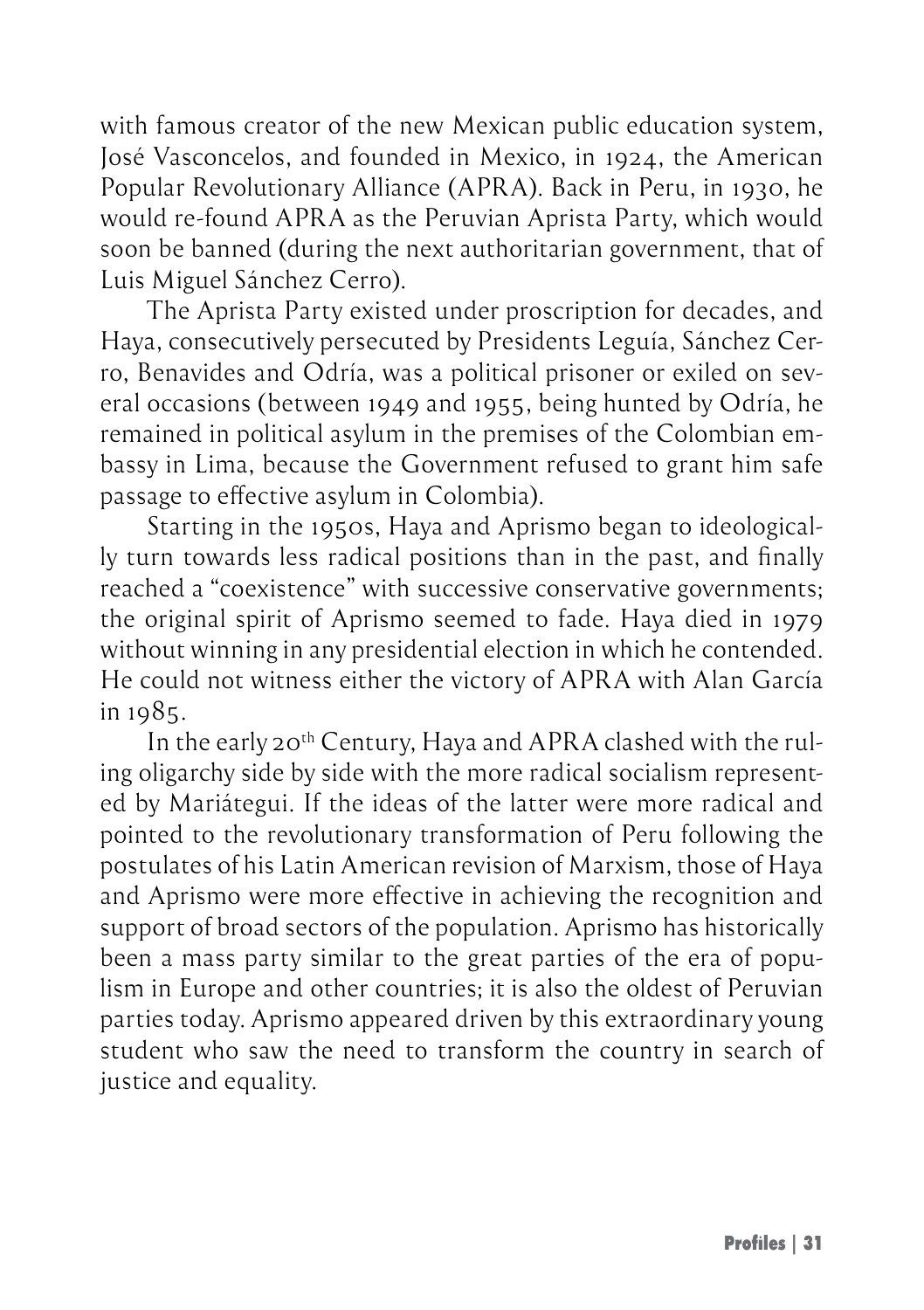# Ángela Ramos

<span id="page-31-0"></span>

One of the most renowned professionals in the history of Peruvian journalism; a symbol of feminist struggles as well as of social movements against exploitation and a protector of those persecuted and of prisoners, to whose dignified treatment she dedicated part of her intense activity. Her commitment to social causes is a model of active responsibility before the community to which we belong, in addition to having left a pioneering legacy in professional research journalism and in genres such as the in-depth interview and the chronicle.

Ángela Ramos Relayze was born in El Callao in 1896 and grew up in that environment, where she attended basic and secondary school. An early reader — thanks to her father, who worked for a powerful British shipping company in the port — she strengthened her learning process within books and began writing as a teenager. After graduating from school, she worked as a secretary in the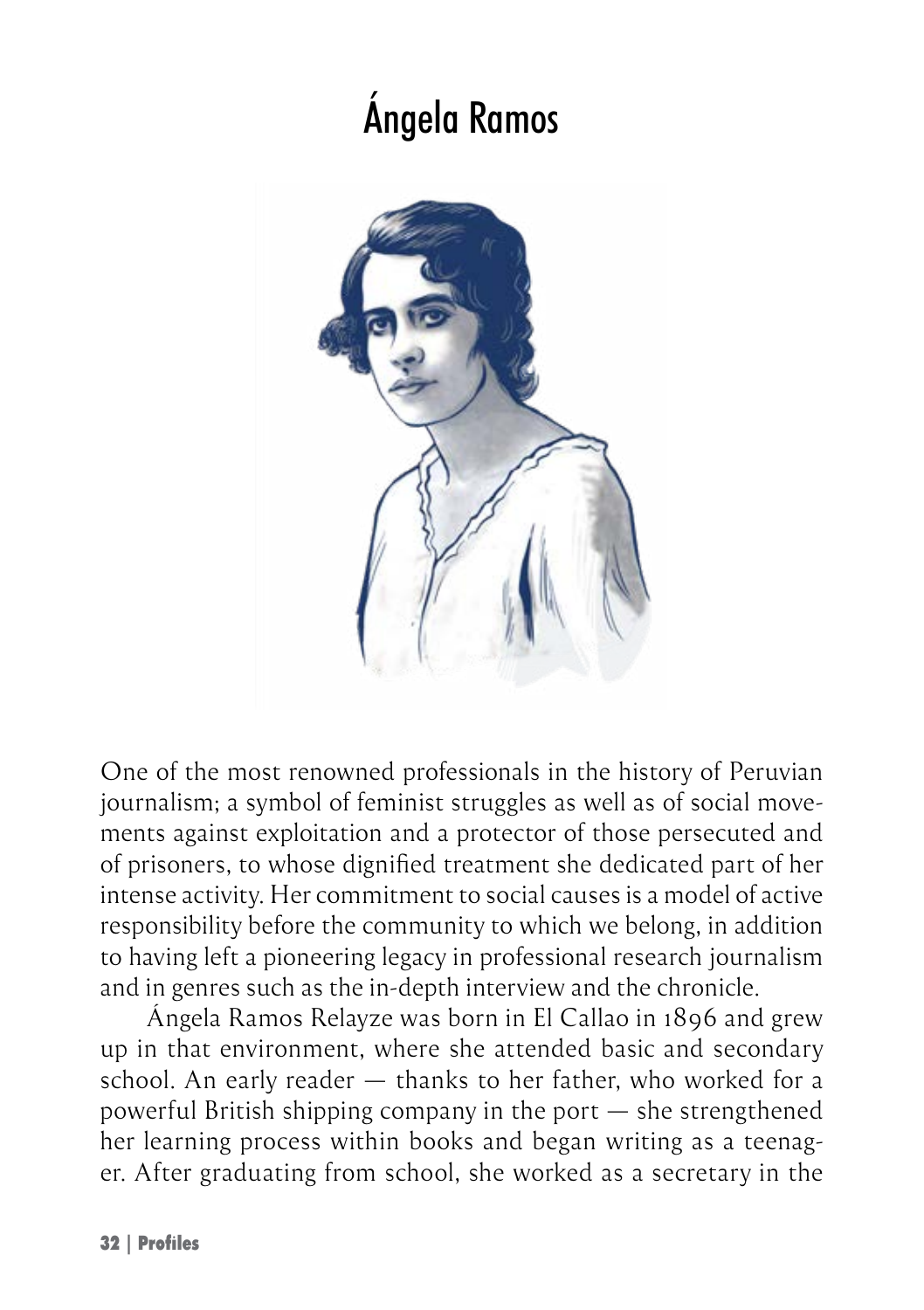same company where her father worked, and witnessed not only the despotic treatment he received, but also the injustices that working women suffered. She soon had a role in actions demanding better wages. A letter of complaint that she wrote to the heads of the company who — following their despotic style — were reluctant to make any change, was finally published in *El Comercio*. Ángela's career as a journalist began.

The articles she published in *La Crónica* formed what she called "campaigns" for example, dignified treatment of inmates in prisons, fair working conditions for factory and transport laborers (the rising working classes of Peru), or abolition of the systems of servitude that the peasants lived in. She opposed to such authoritarian norms as the "vagrancy law," which condemned to forced labor anyone found drunk or without occupation on the streets. Regarding this law, Angela wrote: "It is a horrible felony, because it reduces man to the condition of a slave, a human beast, since he is forced into labor, he is not paid even the smallest wage, and he is whipped in naked body."

Her interviews are legendary. The one that she made to Mariátegui, published in *Mundial*, is an essential part of the Amauta's biography. Her journalistic stories, which appeared in most of the media of the time, would become solid teachings for generations of journalists to come.

She belonged to Mariátegui's circle and committed herself to socialist struggle, both from *Amauta*'s and *Labor*'s pages, and from the ranks of the Peruvian Socialist Party. She was secretary for the International Red Aid and also defended her own colleagues by participating in the founding of the Peruvian Federation of Journalists. From these positions, she strengthened her written work with anarchist-style action: she was considered an "agitator" and experienced firsthand, among the ranks of the protesting masses, the violent repression unleashed against them.

Feminist, the finest journalist, playwright, critic: her legacy is inexhaustible. She died in Lima in  $1988 -$  she was  $92 -$  knowing that feminist struggle had only just begun.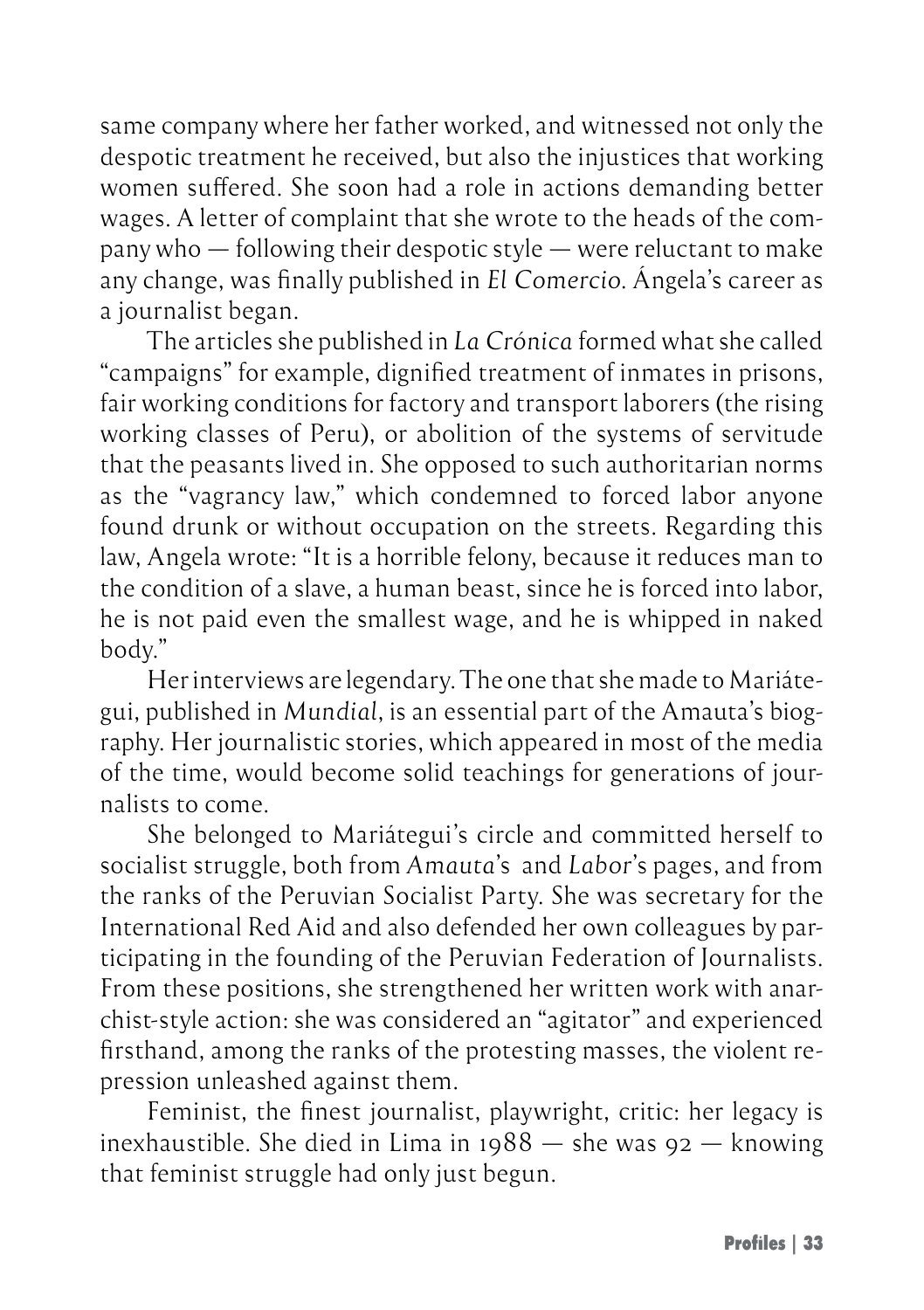# <span id="page-33-0"></span>Raúl Porras Barrenechea



Raúl Porras Barrenechea, born in Pisco in 1897, was a historian, literary critic, diplomat and public servant, a prolific writer, but above all, a teacher. His students, including personalities who would stand out in literature and politics in the second half of the 20<sup>th</sup> Century, believe that if the words spoken by Porras Barrenechea in classes and conferences had been published, a never-ending source of scholarship, of universal culture, of rigorous Peruvian history, of human knowledge, would have been compiled. So vast is his legacy that San Marcos University founded around him a Center for High Peruvian Studies and Research, the Institute that bears his name and that preserves his heritage.

He left behind a copious and extensive corpus of work on different issues and areas. Although, perhaps the most important is the attention he paid to the chronicles of the Conquest and coloni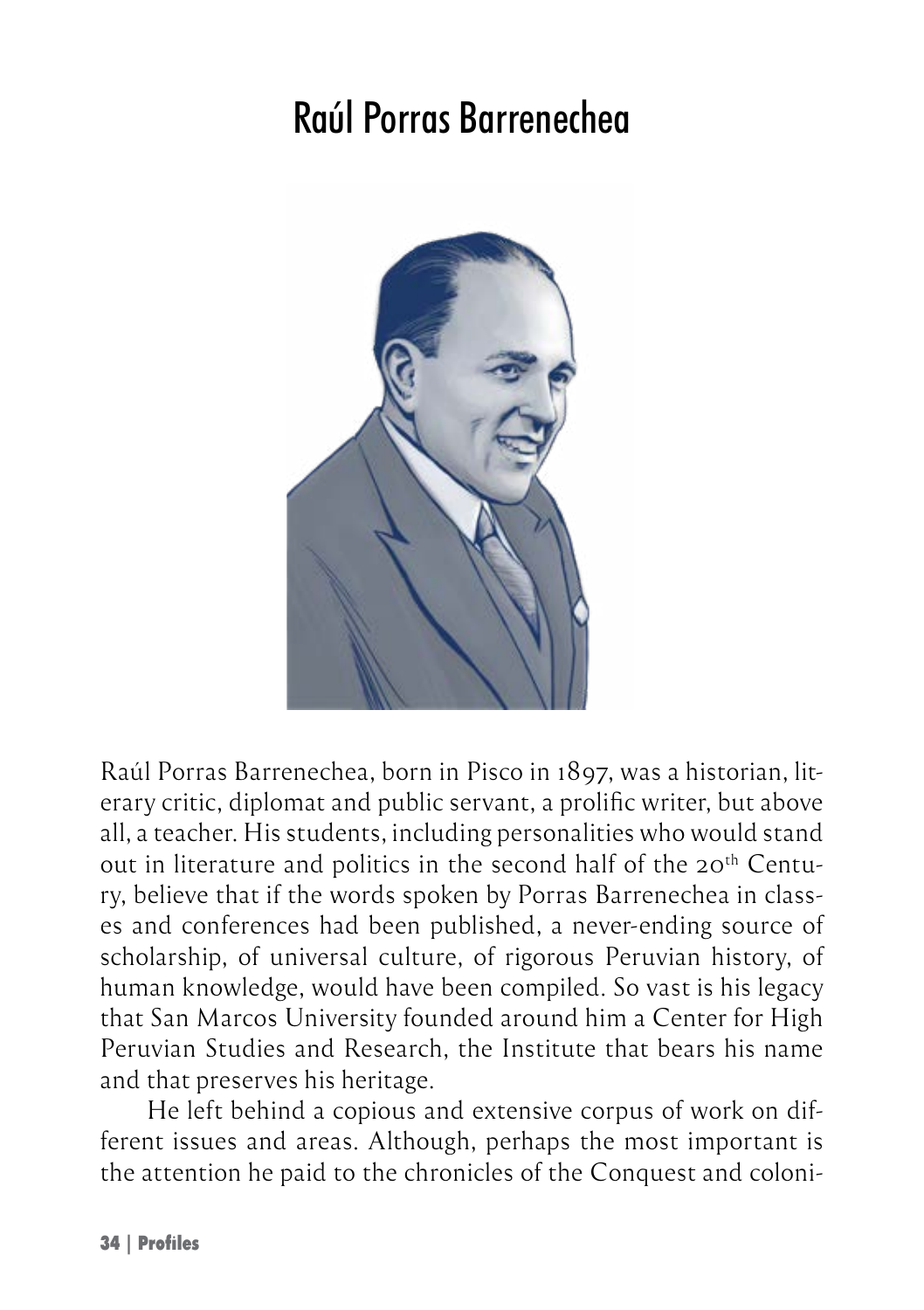zation of Peru. His *Cronistas del Perú* (1962, posthumous edition) is one of the most important studies on those historical documents with which we reconstruct part of our history before the Conquest.

As a student in San Marcos, he was one of the most committed promoters of the University Reform, a movement in search of better conditions and wider access to higher education. The movement, which started in Cordoba, Argentina, spread throughout the continent. It was necessary to replace the stagnant elitist structure that positivism had left, and open the institution to a plural humanism and an inclusive practice that could give rise to the demands for higher education of a growing population. He obtained his Law degree in 1922 and a PhD in History in 1928.

In his youth he devoted many pages to commenting on the literature of his time, with an elegant and precise style of literary criticism, the most recognized characteristic of his prose. But later on, in his capacity as a San Marcos professor, he turned most of his efforts to historical research, applying a rigorous scientific method, but without ever losing the correct, elegant and lucid prose that characterized his writing.

With an amazing work capacity, his research was not interrupted as he developed as a public servant and diplomat. While being in charge of the Boundaries Archive of Foreign Affairs Ministry, he wrote a history of the movements of the country's borders. As a diplomat, he represented Peru before the League of Nations and was ambassador to Spain, among other positions that included the Ministry of Foreign Affairs. Almost at the end of his life, interrupted in 1960 by a heart condition, at the age of 63, in the Organization of American States, he opposed the blockade that the United States established against the triumphant Cuban Revolution.

His disciple Jorge Puccinelli wrote: "Raúl Porras reveals himself to us in all his work as a true humanist, as a mind open to all fields of knowledge, and particularly to literature, history, linguistics and art."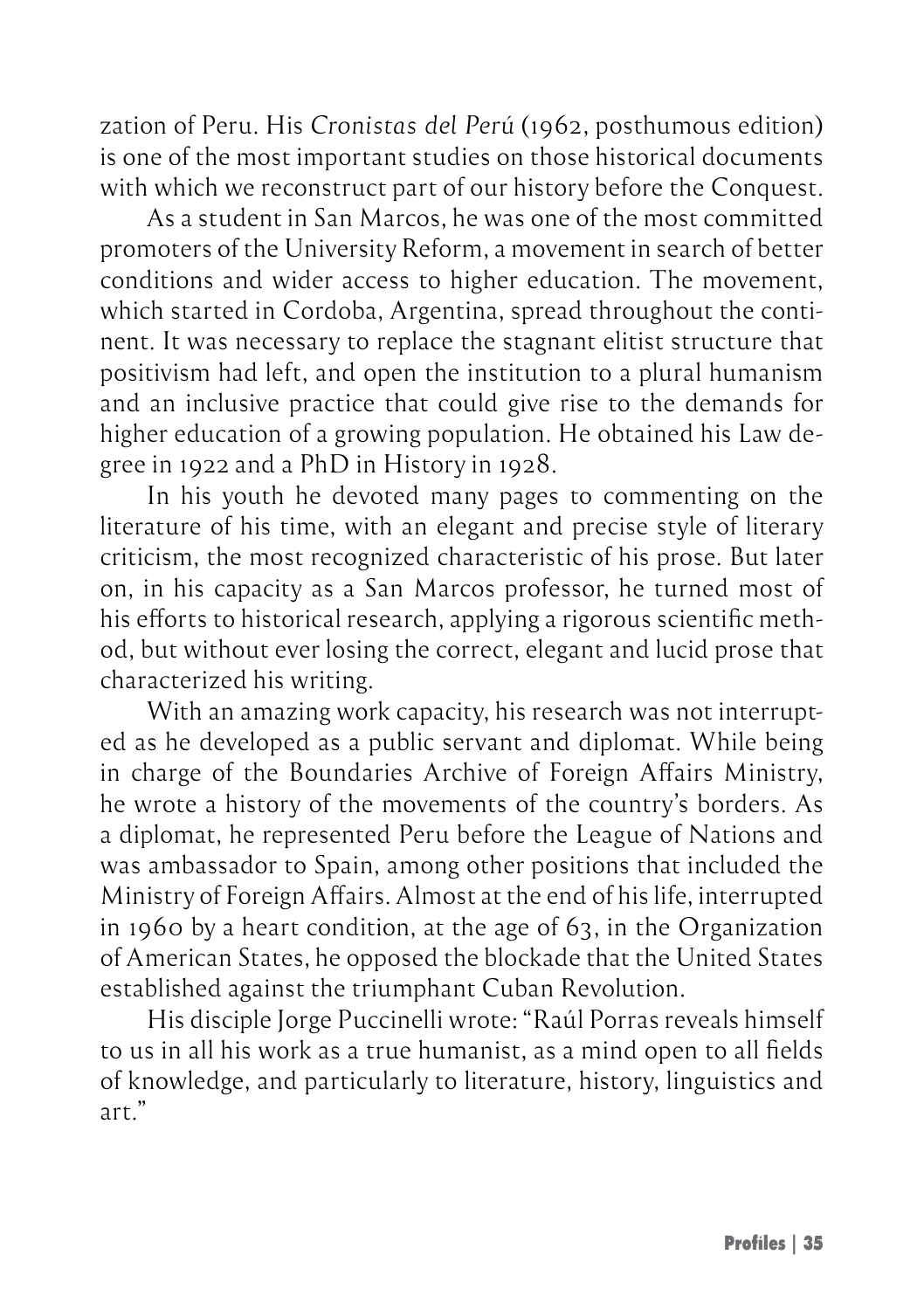## Magda Portal

<span id="page-35-0"></span>

"Female emblem of social poetry in contemporary Peru," César Toro begins with these words Magda Portal's entry in his *General Dictionary of Peruvian Literature*. Author of avant-garde poetry, she was also a tireless social fighter who brought her ideas and her commitment to social demands to essay as well as to the platform of political struggle and debate.

María Magdalena Julia del Portal Moreno was born in Barranco, Lima, in 1900, almost besides the sea, a character that would persistently inhabit her poetry. The early death of his father left the family in a precarious economic situation that even led to eviction from the house where they lived, a fact that contributed to her vision of the use of power in the society in which she lived. The family moved to El Callao, where Magda went to school. But, as a writer, she was self-taught. A commercial job in her youth brought her close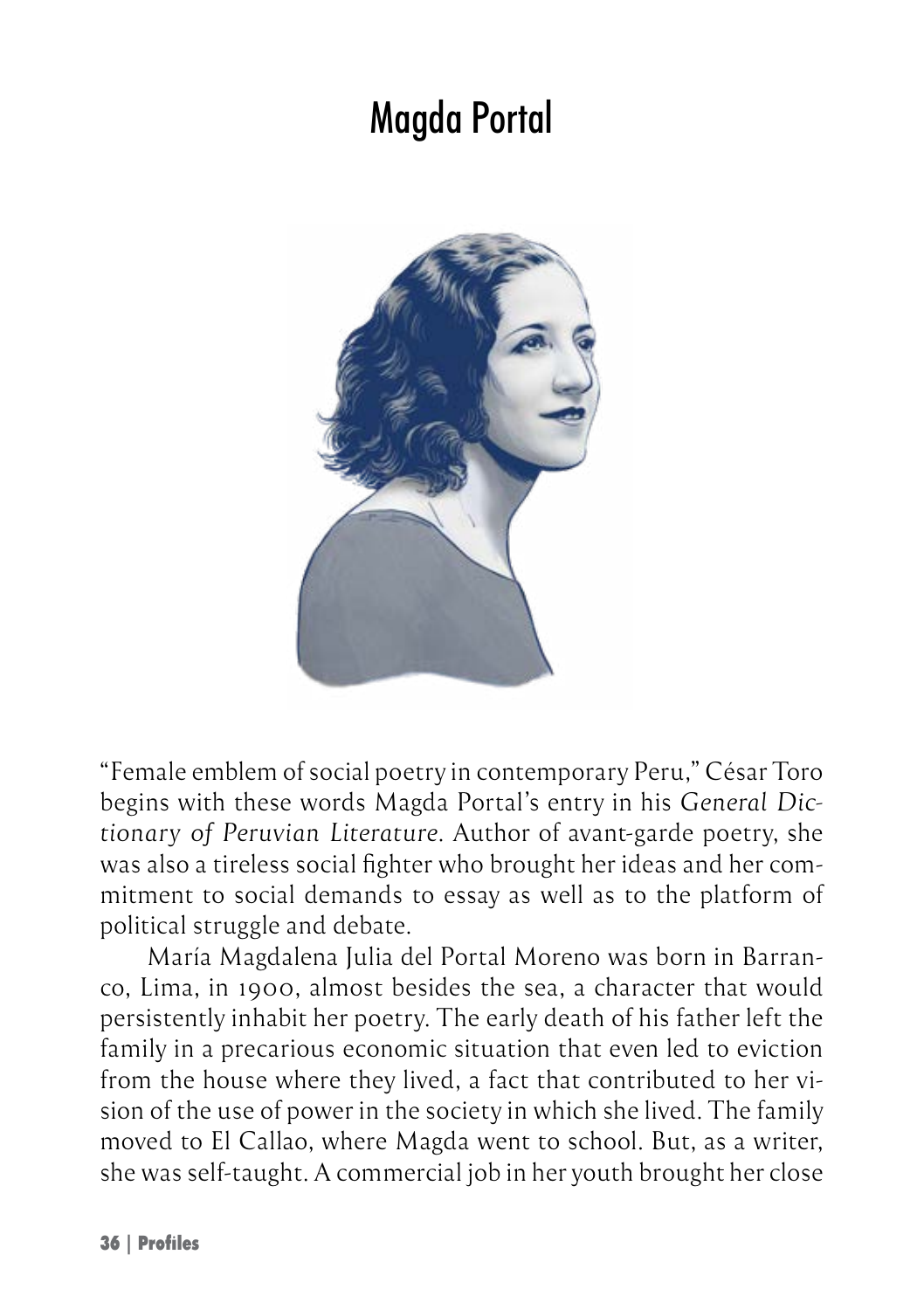to San Marcos University, where she used to hang out, although she was not a formal student: "As soon as I came out from my job I went to the Casona de San Marcos. The boys accepted me as if I were a student."

At that time, 1923, her collection of poems *Nocturnos* won San Marcos' Floral Games. Magda refused to receive the award when she learned that it would be President Augusto B. Leguía himself, recently reelected, who would deliver it. Magda was part of the group working around *Hangar-Timonel-Rascacielos-Trampolín*  magazine, in which the renovation of Peruvian poetry was forged through the language of the avant-gardes. In the mid-1920s she related to Mariátegui's circle; Minerva published the poetry book *Una esperanza y el mar*, praised by Mariátegui and mentioned by him in his *7 Essays of Interpretation of the Peruvian Reality*. She would be a constant contributor to the pages of *Amauta*.

In 1926, Leguía's rule unleashed persecution against Magda and her husband, Serafín Delmar, who was accused of conspiring against the President. They went into exile, first in Cuba and later in Mexico. There they met other Peruvian exiles such as Víctor Raúl Haya de la Torre. Magda participated in the ranks of APRA and faced persecution, detention, imprisonment and exile. Her political activity led her to feminism; she pioneered the struggle for women's vote at a time when even some progressive intellectuals seemed unsure of its need.

She broke with APRA in the late 1940s, convinced that the party had betrayed the hopes of the people. The essays *El Partido Aprista frente al momento actual* and *Quiénes traicionaron al pueblo* (1950), and the novel *La Trampa* (1967) give account of that experience. She died in 1989, at the age of 89, leaving behind a literary and political struggle thread that shines to this day as an example of social commitment of the artist and of art itself.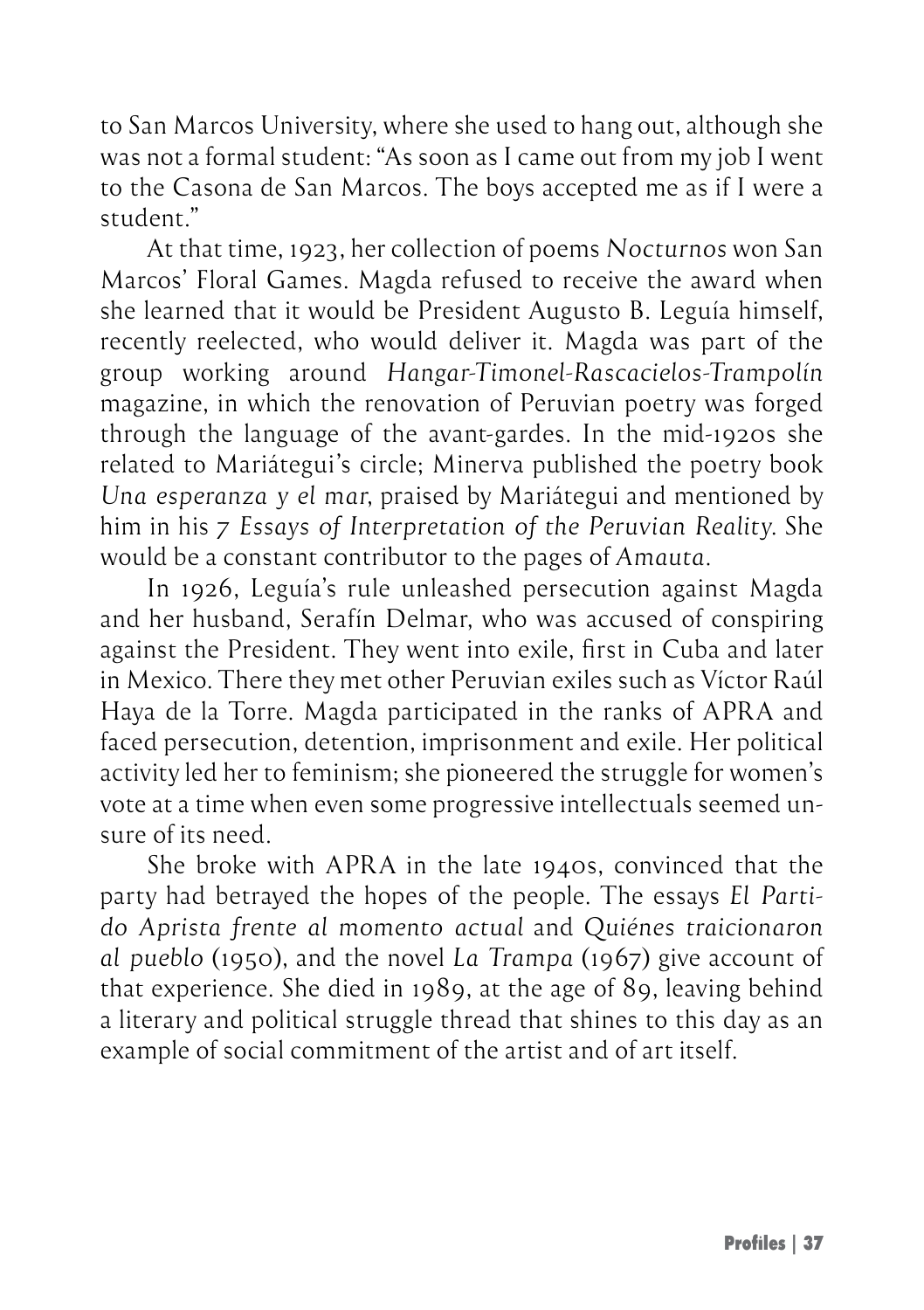# César Moro

<span id="page-37-0"></span>

César Moro's work stands against the trends of his time: in the face of specialization, Moro was a painter, a writer, a poet; against academicism, Moro is an antiacademic surrealist — who then moves towards decadentism, symbolism, cubism and even geometric abstraction, — in Lima's cultural imposed canon, Moro emigrated to Mexico and France and wrote in French.

Alfredo Quízpez Asín was born in Lima in 1903. His brother Carlos Quízpez Asín would be a notable painter trained in Spain and an important teacher in the School of Fine Arts, but Alfredo, who would soon begin to sign his works, both visual and poetic, as César Moro, preferred to develop on the sidelines of the academies. In 1925 he moved to Paris and there he created for eight years together with the main representatives of surrealism, of which he himself is an important part. Moro applies the surrealist techniques of reflection from dreams and the unconscious, the reality beyond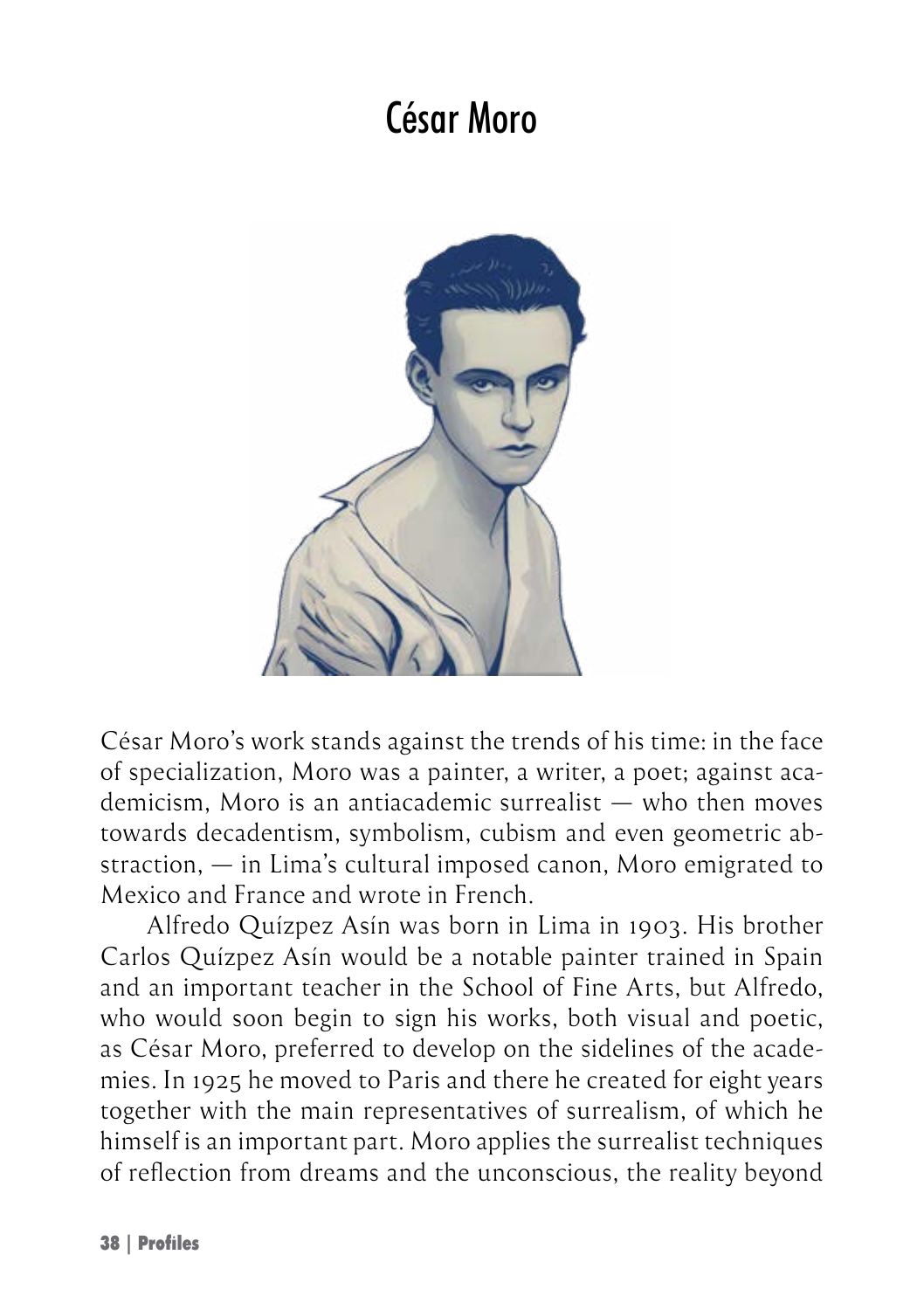the real, both to his painting and to his poetry, and intensively dialogues with artists such as Breton, Picabia, Aragon, Duchamp, Eluard and De Chirico. He even translates some of them into Spanish (while writing his own work in French), to become, after his return to Peru in 1935, the most important disseminator of surrealism in Latin America (a task that would take him to Mexico, where he lived another long period). In Mexico he will also perform, as before in Lima, some of the first exhibitions with which surrealism was made known in those lands.

His poetry reaches the peaks of the avant-garde poets in the 20s and 30s: it lies next to Vallejo's, Eguren's and Oquendo's; it approaches the Andean avant-gardes and establishes a conflictive dialogue with those from Chile and Argentina. Moro's tone is unique, lyrical and human, fantastic, surreal and explosive. His *La tortuga ecuestre*, a collection of poems written in Spanish, contains some of the most daring passages of avant-garde poetry and can take the reader into a dream state. From that powerful poetic evidence, he criticized the work of other avant-garde artists of the time that he considered "minor", including the Chilean Vicente Huidobro and the French surrealist Paul Eluard. Moro did not stop when he knew that he should criticize old practices and dusty respectabilities.

On the occasion of one of the exhibitions he organized in Mexico, Moro said that "surrealism is the magic word of the Century", and he insisted on living his life as he thought art should be: not separated from its creator, but fused with him: life itself as a work of art. He also ventured into dance and left photographs that announced what would later become *performance*, and his influence extends to artists such as Fernando de Szyszlo and Jorge Eduardo Eielson. For Ricardo Silva-Santisteban, "Moro is a Peruvian poet, but an exiled poet, not only from his mother tongue… but, above all, because he felt isolated and dissatisfied in his own land… A rebellious and segregated poet", and concludes: "Now we prefer to see in him, perhaps as he would have liked, rather than a writer or a poet, an explosion, a cataclysm, a planet of fire burning in the endless night of the universe."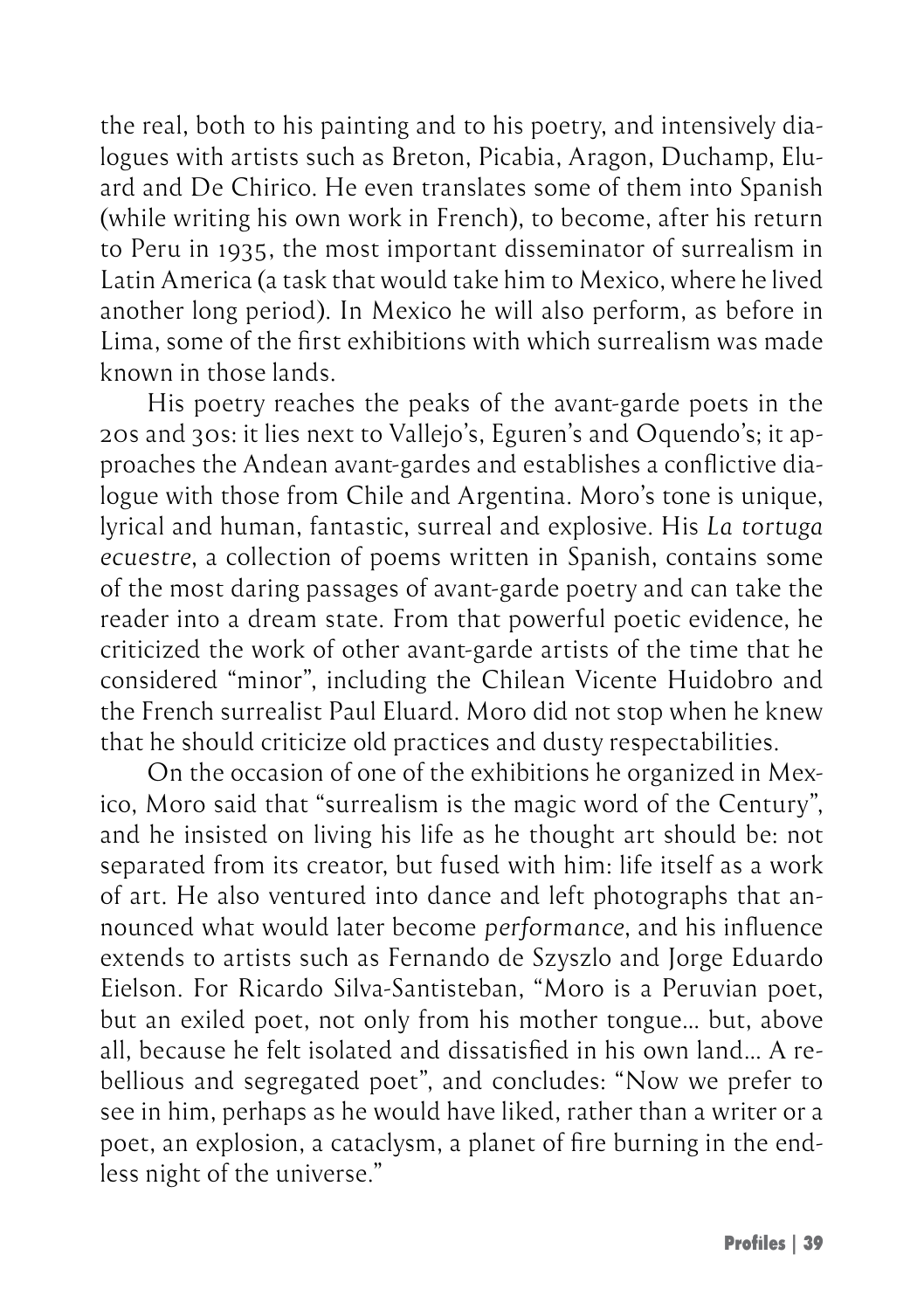### Jorge Basadre

<span id="page-39-0"></span>

Historian *par excellence* of modern Peru, and at the same time a model of a public servant dedicated to his duty, Jorge Basadre's heritage is one of the most important for the building up of our contemporary identity. His historical research, exemplary rigorous, clearly drew the environment and context, the set of relationships that produced what we are today, especially throughout the troubled 19<sup>th</sup> Century. His *History of the Republic of Peru [1821-1933]* is still the basic document to understand our recent past and to be able to design our future humanely and with justice.

Jorge Alfredo Basadre Grohmann was born in Tacna in 1903, when this territory was still under Chilean rule (the wait for the plebiscite through which it would return to Peruvian sovereign-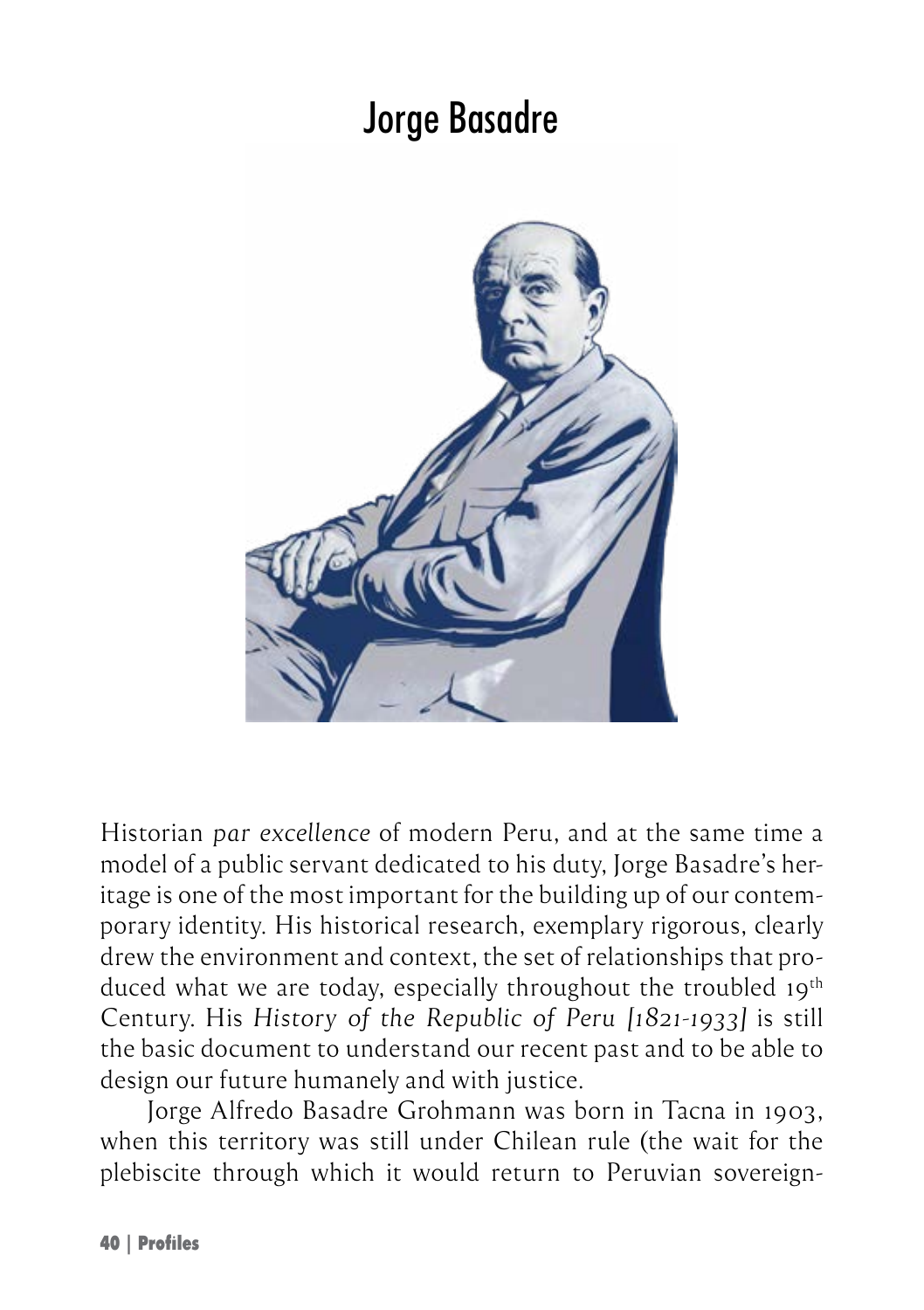ty, marked the historian's childhood). After his father's death, the family moved to Lima, where Jorge completed his primary and secondary education. Before entering San Marcos University, his first approach to historical writing was a speech on the Battle of Arica. In 1919 he entered San Marcos and became acquainted with Raúl Porras Barrenechea and Luis Alberto Sánchez, who encouraged his vocation as a historian. During the 1920s he carried out various archival and documentary research projects on the 19<sup>th</sup> Century, so that his interest developed in compiling a complete historiography of the first stage of independent Peru. As of 1928 he is appointed professor at the university, and his research continued: the *History of the Republic of Peru* was taking shape. It's first two volumes were published in 1939; soon there were six; the historian will constantly review the work until he reached the 16 volumes reissue of 1968 (the portentous work has continued to see posthumous editions). Basadre himself was surprised that, upon reaching the second edition, the work, originally intended for the academy, found a great demand among the general public, both in Peru and abroad.

During the initial years he worked at the National Library, alternating with teaching. He was in charge of the reconstruction of the National Library after it was severely damaged by a fire in 1943, but before that he would be Minister of Education during José Luis Bustamante y Rivero's Government, a portfolio that he reoccupied in the 1950s. These heavy tasks made him interrupt his research, postponing new studies and revised editions of older ones.

In addition to his extensive research on the Republican period, Basadre wrote literary criticism, history of Inca literature, biographies, monographics on various topics, Law history, essays of humanist and philosophical reflection, autobiographical sketches, political comments; a vast work of central importance to us, to our self-knowledge, as we begin our third Century of independent life.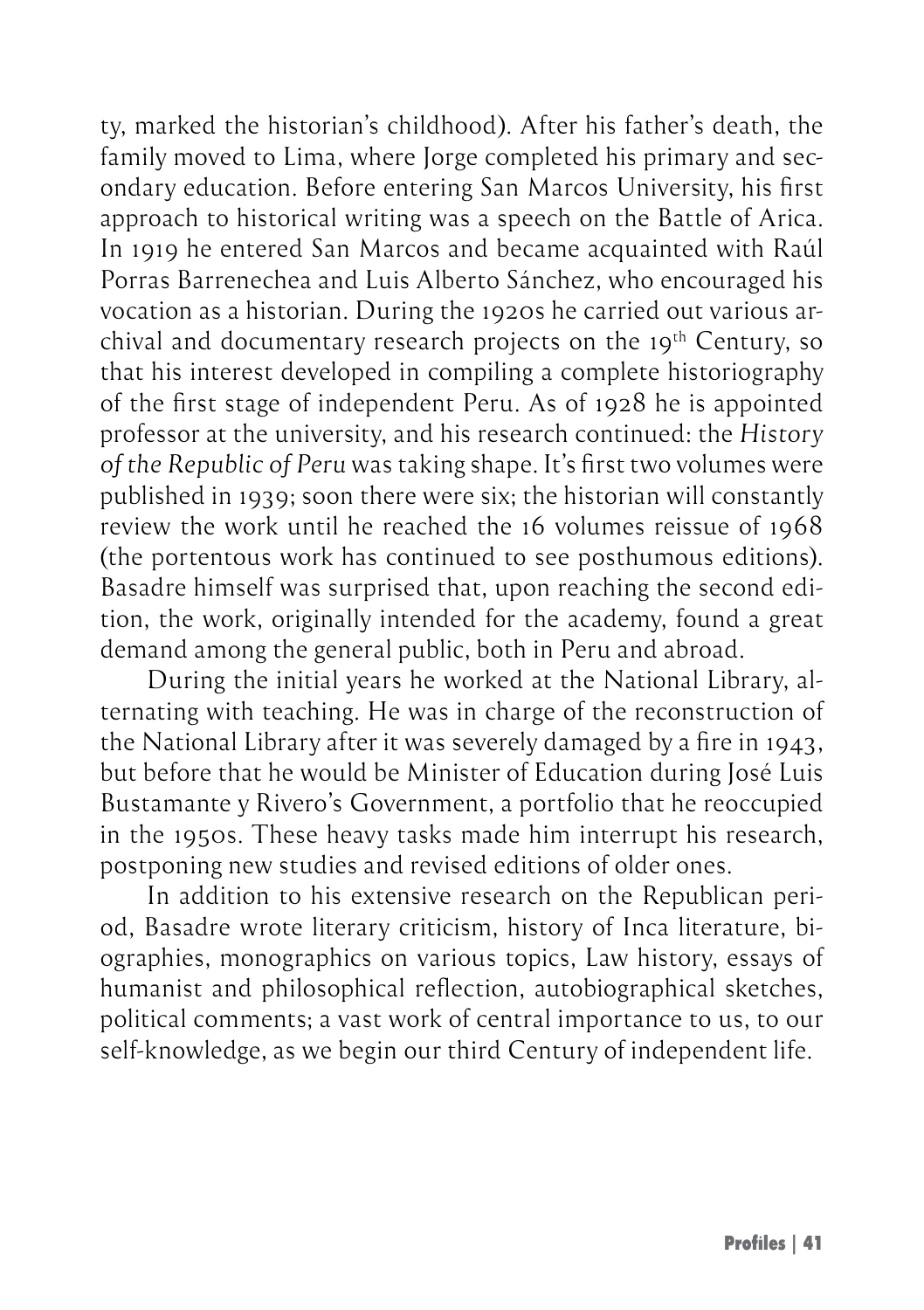#### Rebeca Carrión Cachot

<span id="page-41-0"></span>

One of the first Peruvian women scientists, Rebeca Carrión Cachot extended the archaeological investigations of her teacher, Julio C. Tello, to a series of new discoveries, and also continued Tello's founding work of dissemination of pre-Columbian historical knowledge, through conservation and research within the framework of museums.

Rebeca Carrión Cachot, "the first Peruvian woman archaeologist", was born in Lima in 1907, daughter of Colonel Pedro José Carrión, hero of the War of the Pacific, and of Isabel Cachot, soloist and composer. Rebeca recognized her teacher Elvira García y García as responsible for having guided her intellectually. She studied in San Marcos University and graduated as a Bachelor of Arts in 1924. Shortly after, her interest in Archaeology led her to collaborate with Julio C. Tello, of whom she became a regular disciple and assistant, until the teacher's death in 1947. Since 1928 she held the position of curator of the Museum of San Marcos University, and accompanied Tello in training and management activities for the Museum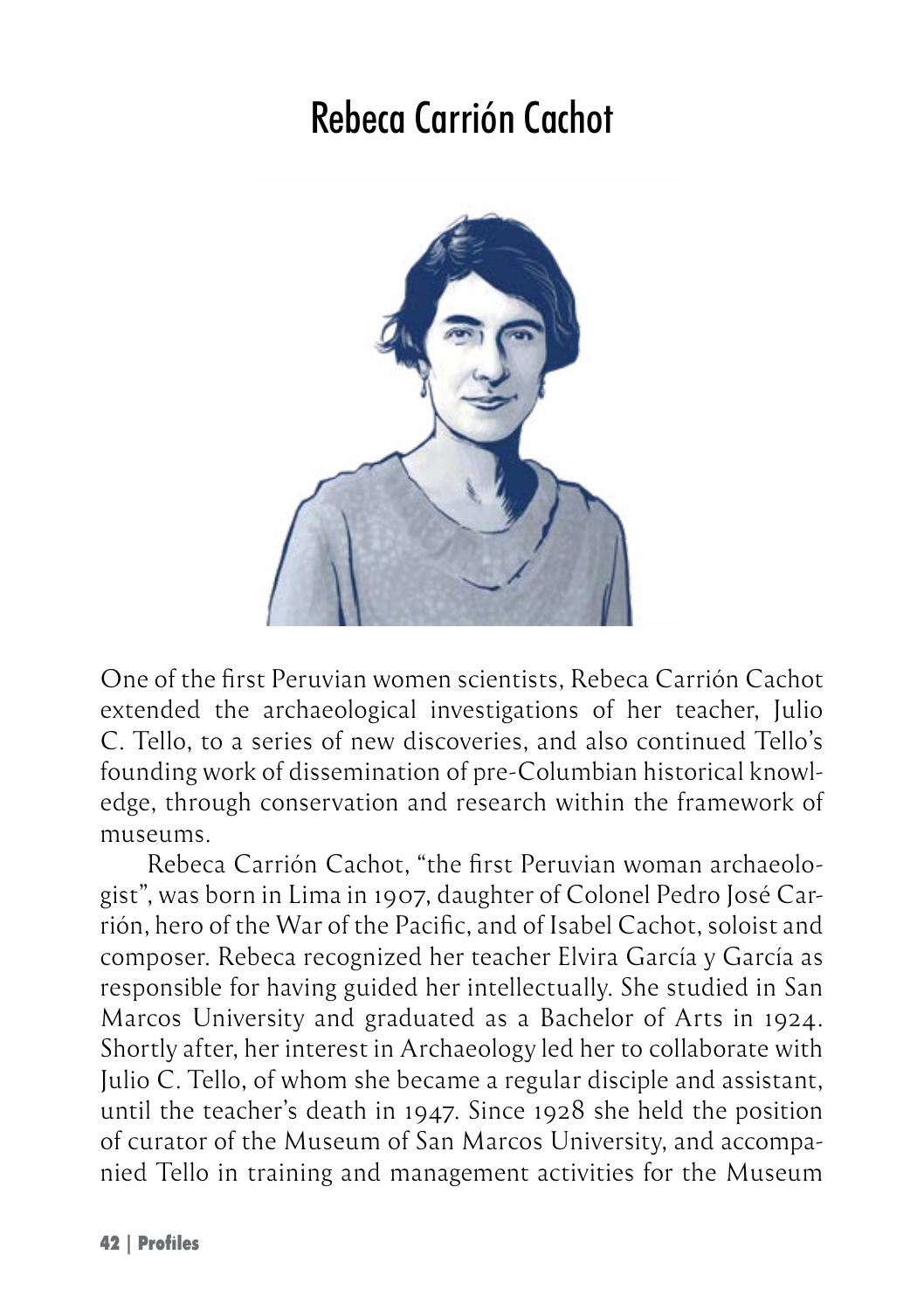of Peruvian Archeology. She graduated with a PhD in History and Literature with the thesis *Clothing in Ancient Paracas*.

In addition to archaeological research carried out by this notable scientist, she served in the university museum field between 1947 and 1955, and was an adviser in the area of Archaeology for the Senate of the Republic.

Her field studies in Ancón and Paracas produced journalistic articles and popular books. She was a regular contributor to Tello's magazine *Wira Kocha*, with articles which informed of her archaeological research. Among her most important works are *The Cult of Water in Ancient Peru*, *Religion in Ancient Peru*, *Paracas*, *The Chavín Culture: Two New Colonies, Kuntur Wasi and Ancón*. She left unpublished works such as *Chavín Civilization*, *Navigation on the Coast of Ancient Peru*, *Agriculture in the Chavín Period and Generalities about the Forest Environment*.

Rebeca Carrión was one of the first women to hold a university chair in Peru, as well as management positions in institutional museums. In these positions, traditionally held by men, she faced discrimination and discredit promoted by the stiff machismo. Rebeca's effectiveness and strength, her dedication and her knowledge, always carried her forward. She taught courses in pre-Columbian art and Archaeology in San Marcos, and participated in the Summer School from 1942 to 1945. At the Pontifical Catholic University of Peru, she taught the course of History of Peruvian Art. She was incorporated into many national and international scientific societies, and received awards and recognitions for her work both in Peru and abroad.

Her contributions and discoveries of our pre-Columbian history, added to those of Julio C. Tello, have made a great contribution to identifying and understanding the roots of our history and our multiple identities.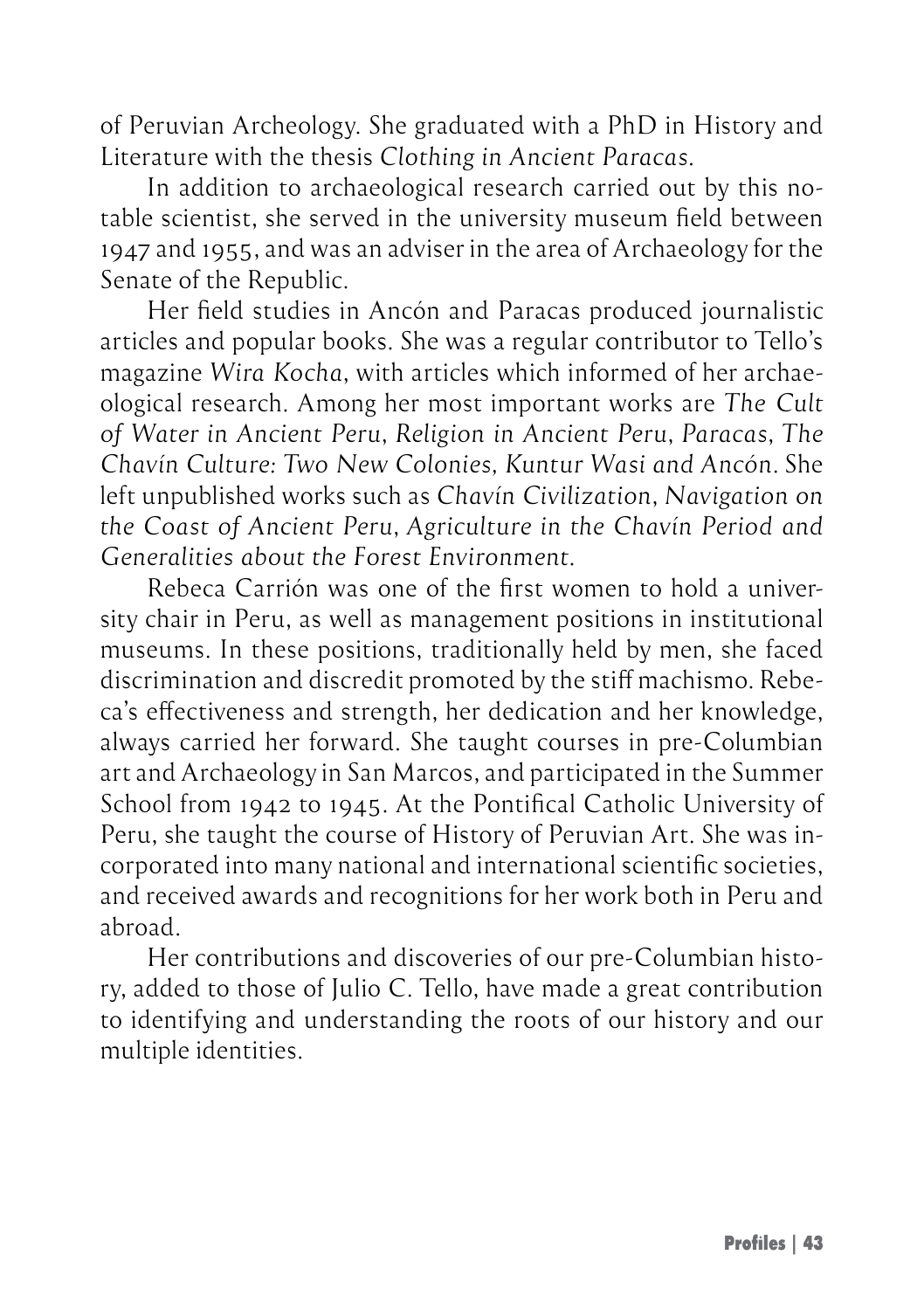## Cota Carvallo

<span id="page-43-0"></span>

If in this generation of plural, versatile, universal intellectuals, there is one who embodies the encompassing spirit of the Renaissance, this is Cota Carvallo: writer (pioneer of modern Peruvian children's literature), journalist, painter, musician, playwright. What field of the arts did she not visit? And she did it, in addition, with the avant-garde spirit of the time.

Carlota Clara Carvallo Wallstein was born in Lima in 1909, but the family soon moved to Huacho, where she spent her childhood between nature and the port. Initially educated at home, from a young age she turned to reading and soon began to write: she would keep a diary from the age of 13 throughout her life. Also as a child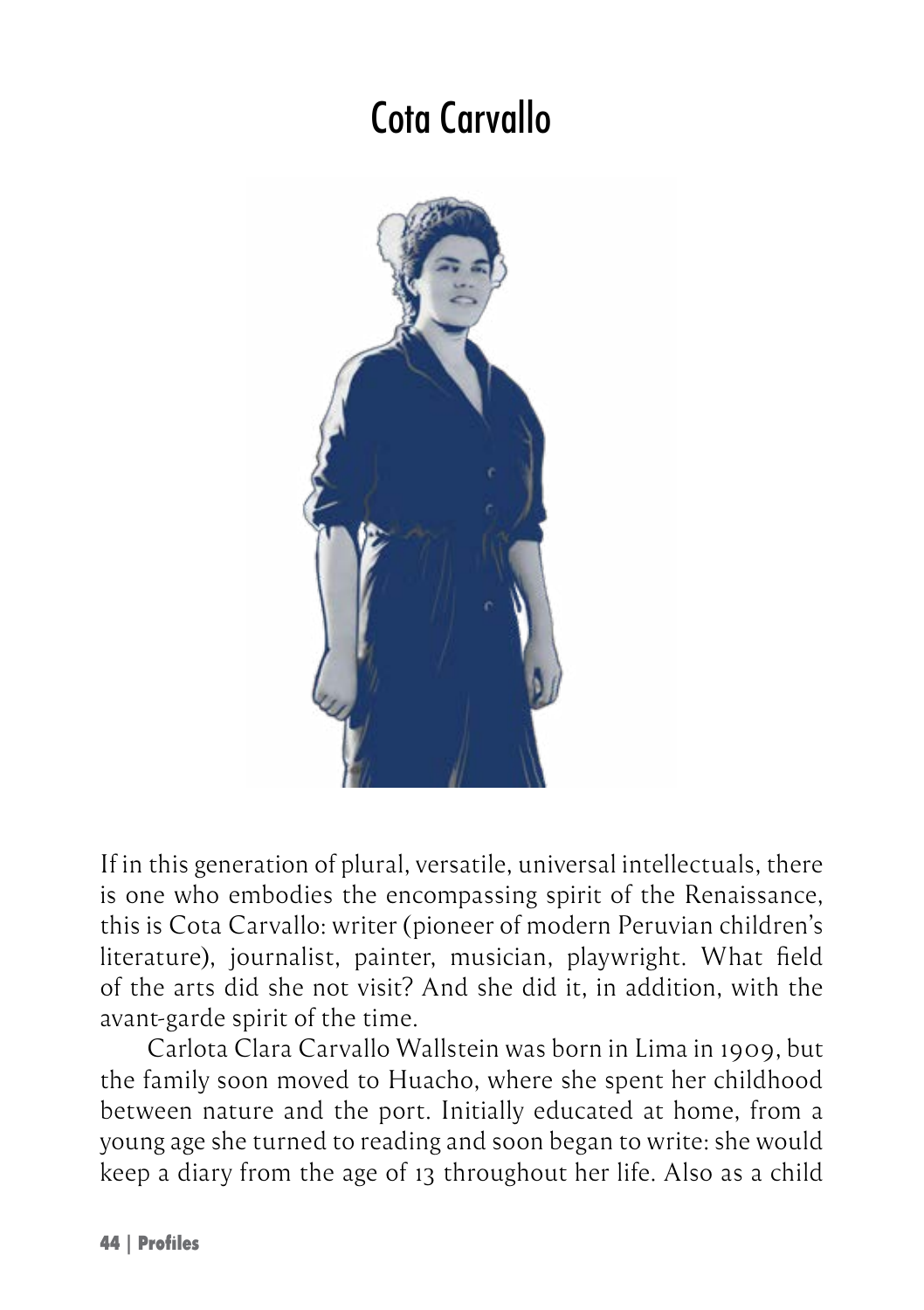she became interested in painting, and when a piano arrived at her house, she showed exceptional abilities for music. Being young she played and composed, drew and painted, and wrote, in addition to her diary, small theater pieces that she presented to the family with her sisters, with costumes made up by their mother, from where she would also learn to create through sewing.

She ran adventures with her father, traveling the surrounding landscapes, horseback riding, fishing and hunting, and getting to know deeply both nature and the peasant and working communities with whom she lived. These knowledge will later lead to her painting and her written work. When she was 16, she decided to study Painting in the School of Fine Arts. Her father chose to move to Lima to support Cota's decision. In Bellas Artes she studied with Daniel Hernández and José Sabogal. She was encouraged by the Indigenist movement together with Julia Codesido, and other disciples of the founder of this avant-garde.

She graduated from the School of Fine Arts in 1933 and married the literary critic Estuardo Núñez. She recovered interest in literature and learnt about the discoveries of the literary avant-gardes. Traveling the Southern Andes, Cota painted the sierra in oil and watercolors, and her painting began to separate from the indigenist canon, becoming closer to symbolism and surrealism. Later she traveled to the Amazon, where she was filled with new knowledge and creative motives that will eventually build one of her most important works, the children's novel *Rutsí, el pequeño alucinado*. The novel represents the coming of age of Peruvian children's literature; a work that manages to establish local and national issues for children — the indigenista influence — in an era dominated by fairy tales and Western fantasy, aliens to the local culture. The Ministry of Education published *Rutsí* for distribution in every school of the country.

Cota also wrote theater. Among her pieces, *La tacita de plata*  stands out (she produced it with her children in a puppet theater). Other unforgettable story is *Oshta y el duende*, and there are so many more, forming a classic and pioneering work in Peruvian children's literature.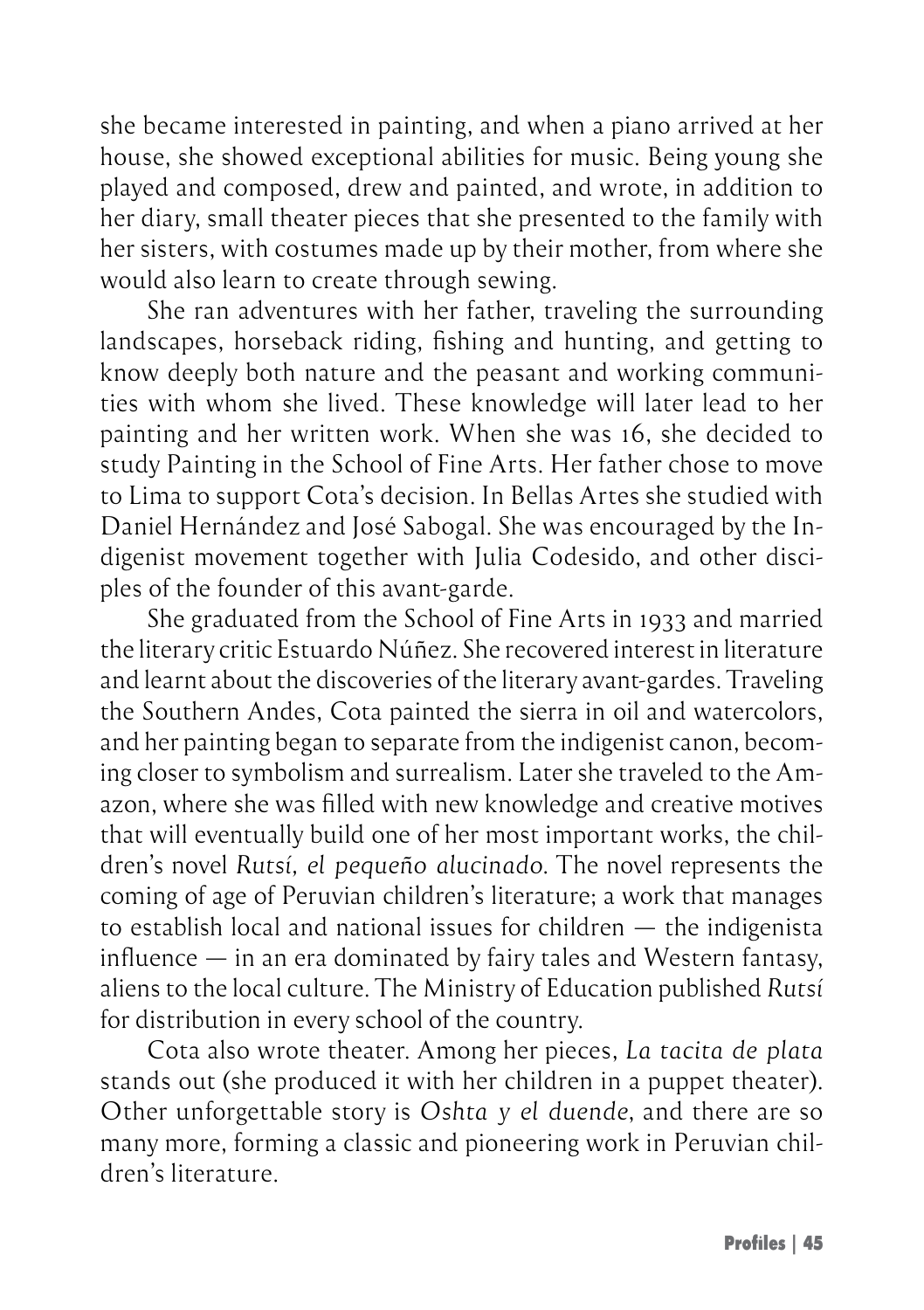#### Rosa Arciniega

<span id="page-45-0"></span>

Rosa Arciniega's literary and historical work is surprising, and has very particular characteristics, quite her own, such as the personality of this exceptional creator was. She wrote novels that predicted many forms of later science fiction, but were generated from leftwing, progressive, revolutionary thinking.

Rosa Arciniega was born in Lima in 1903, and received basic education there, but traveled tirelessly from a young age. She settled in Spain between 1928 and 1936, and she published there her first works of fiction while participating in the literary circles of *Revista de Occidente* and José Ortega y Gasset.

Her first two novels, *Engranajes* and *Jaque mate* (both from 1931), published in Spain, were well received. They were followed by numerous stories, a radio drama and articles on various topics in media such as *Nuevo Mundo*, *Negro y Blanco*, *La Gaceta Literaria*, *Ahora*, and others.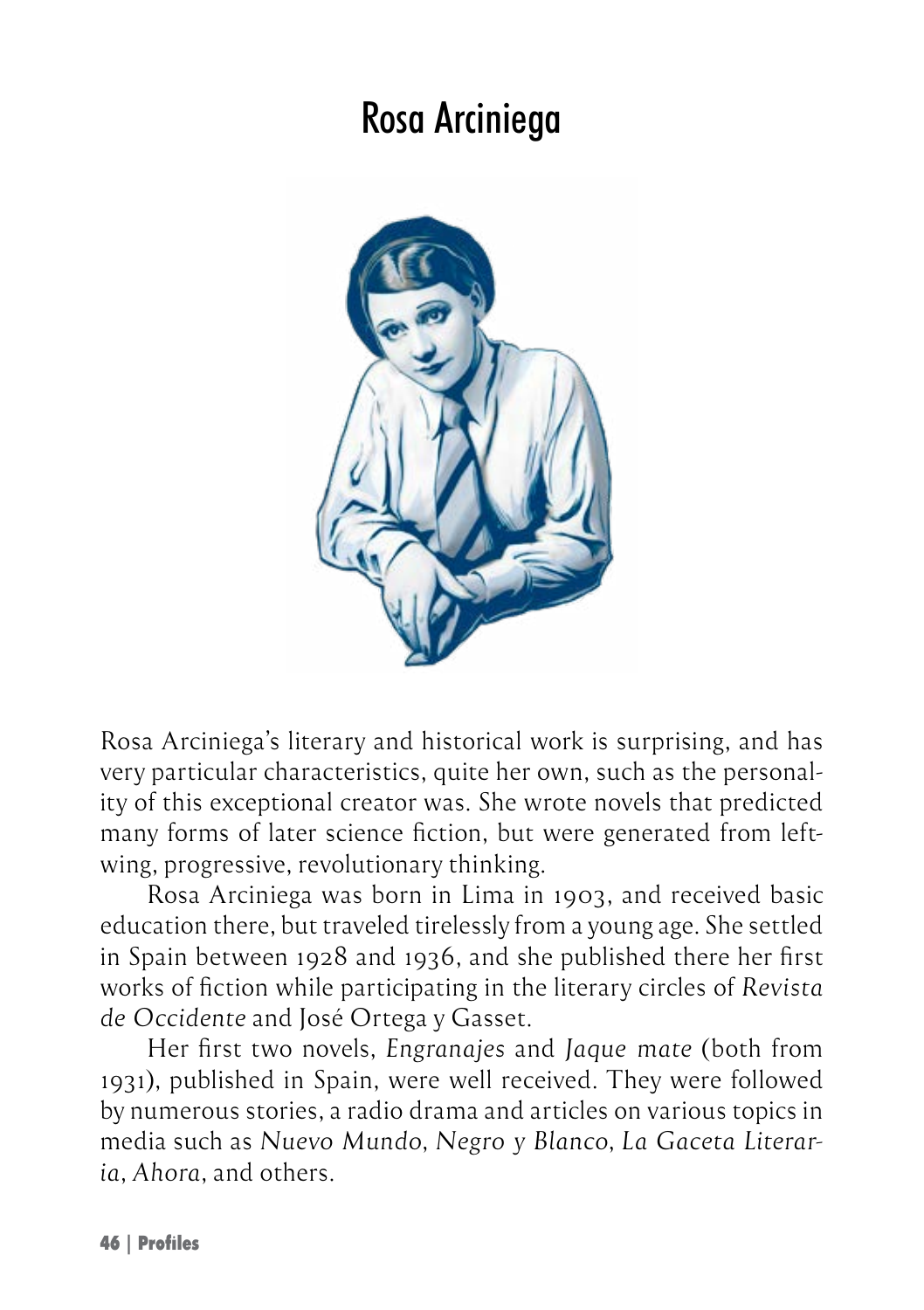Her third novel, *Mosko-Strom. El torbellino de las grandes metrópolis* (1933), takes its title from the legendary whirlpool also known as *Maelstrom* ("current that shreds"), an oceanic phenomenon that occurs on the coasts of the islands and fiords of northern Norway. Andrea Cabel describes the language of this novel as "highly poetic, figurative and visual." The whirlpool that crushes is in the novel a metaphor of modern life, especially of economic greed that seems to be drowning the world and mechanizing it without remedy. It must be remembered that Rosa Arciniega's ideological spirit is socialist. To a large extent, her vision from a perspective that was not yet recognized as "science fiction" foreshadows reflections that will come after World War II in the work of thinkers like Herbert Marcuse.

Back in Peru, she traveled the country, and then, frequently moved between Buenos Aires and Lima, trips in which she collected the documentation and the setting with which she would forge her biographies of *Conquistadores*. He had already published *Pizarro* in Spain. Later the works on other protagonists of the *Conquista* will show the outstanding psychological perspective with which she explains the characters.

More narrative books would come (the novels *Vidas de celuloide* and *La novela de Hollywood*; the short stories collection *Playa de vidas*, which was published in Colombia). Rosa alternated writing with adventure: she was an aviator in Peru and Spain, even participating in the Aviation School in Valencia.

Her journalistic work continued to be intense, with articles appearing in *El Tiempo* (Bogotá), *La Crónica* (Buenos Aires), *El Universal* (Caracas), *El Telégrafo* (Guayaquil), *El Diario* (New York), *La Prensa* (San Antonio, Texas ) and *La Opinion* (California), as well as media in the cities where she lived (Lima, Santiago de Chile and Buenos Aires). She actively participated in the Congress for the Freedom of Culture (1950-1967); signed the *Manifesto in defense of Hungary* by American intellectuals in 1957; and was the first woman accredited as a diplomat to a foreign Government, as Cultural Aggregate of Peru in Argentina. In 1986, Peru recognized her by granting a "grace pension." She died in Buenos Aires in 1999.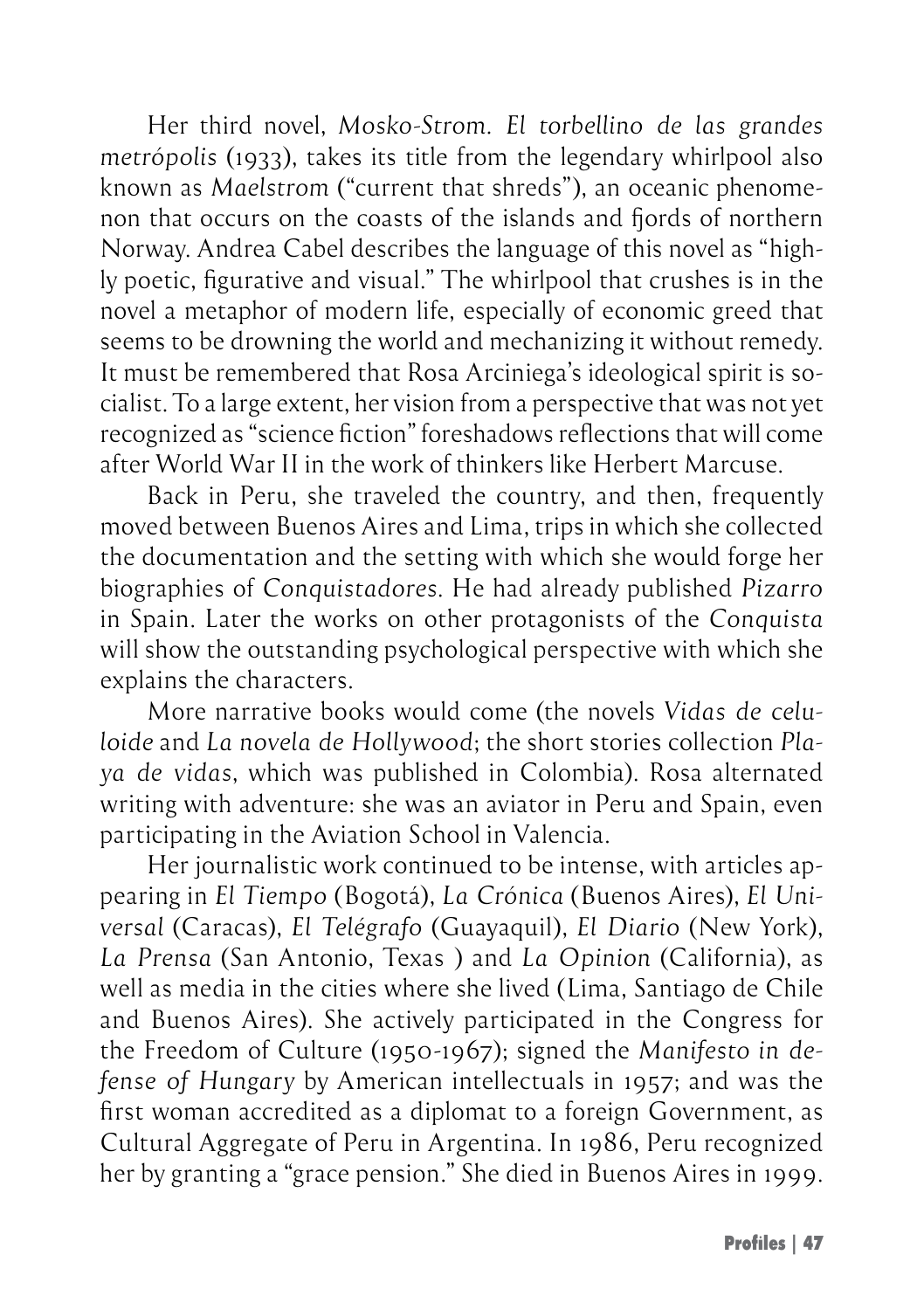## José María Arguedas

<span id="page-47-0"></span>

While separating our 21 intellectuals into groups by "discipline" or "area", we very much doubted whether to include Magda Portal in the group of political activists, and Arguedas in that of humanists and researchers, because both creators stood out first and foremost in literature. Our decision was more for the acknowledgment of their secondary facet because we do not doubt that we all recognize them first of all for their aesthetic work. If Arguedas' legacy is central in the recognition of the cultural plurality that Peru is today, this is not only due to his role as an anthropological researcher, but to the meaning of his fabulous fictional narrative, novels and short stories that have provided the foundation for understanding contemporary Peru.

He was born in Andahuaylas, Apurímac, in 1911, and attended high school between Huancayo, Ica and Lima. He studied at San Marcos' Faculty of Literature in the early 1930s, although he obtained a Bachelor's degree until 1957 and a PhD on Ethnology and Archaeology in 1963. During his initial stage in San Marcos, when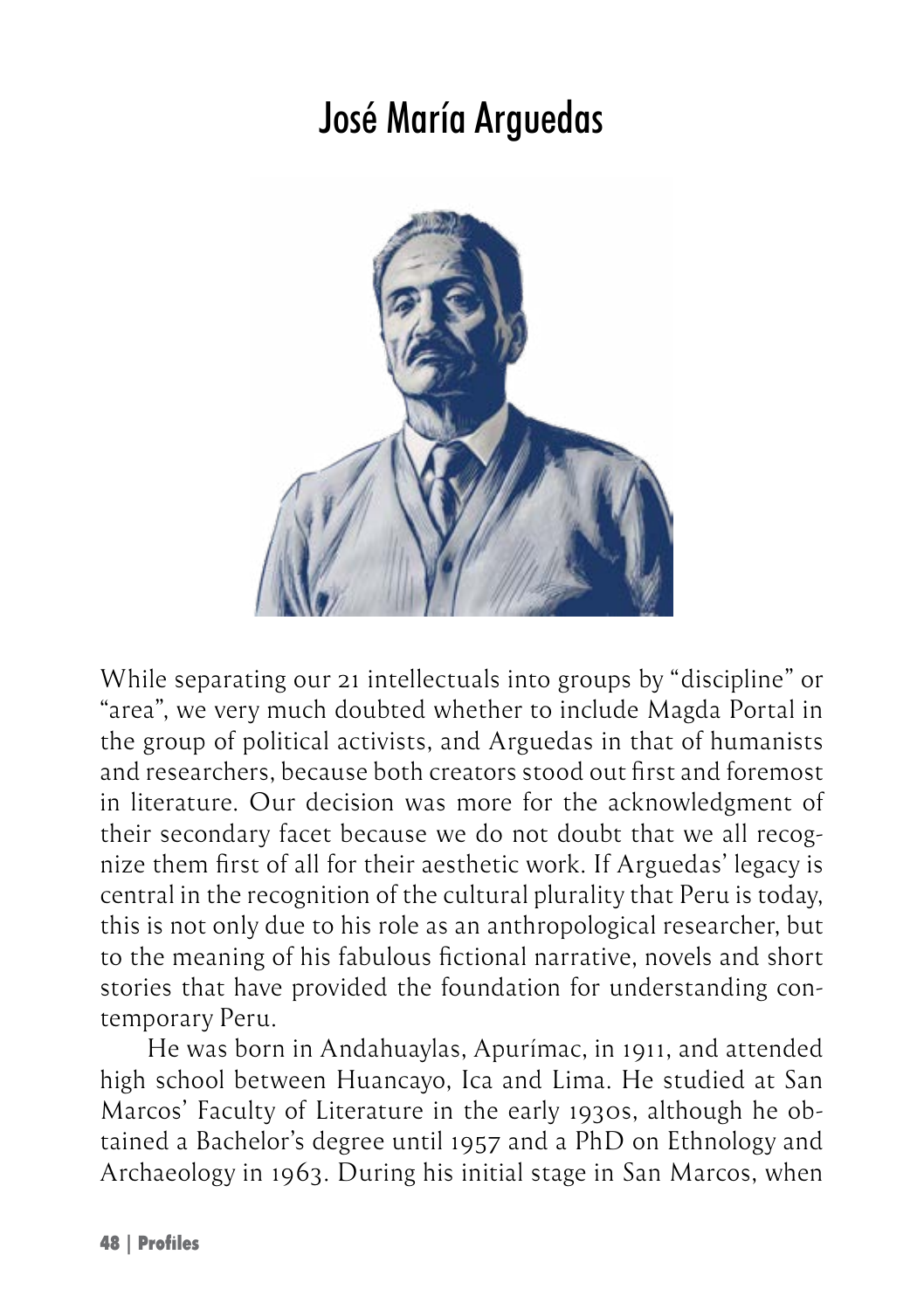participating in an anti-fascist student protest, he was arrested and imprisoned. From that experience came his novel *El Sexto*, which crudely narrates the ignominious treatment received by inmates in prisons, which Ángela Ramos had already denounced in previous years.

In the early 1940s, Arguedas worked in the Ministry of Education, and in 1942 he attended the Inter-American Indigenista Congress held in Pátzcuaro, Mexico, where the headquarters of the Inter-American Indigenista Institute had been installed. These activities represent in Arguedas and his work, the moment in which *indigenismo* ceases to describe only a plastic style of the visual arts and opens an entire field of research on indigenous cultures in the continent. Arguedas' role here will be central, although academics often question his unorthodox approach, mediated by a sensitive and aesthetic humanism. Between 1947 and 1952 he carried out a titanic task of registering indigenous traditional cultural expressions (which were still recognized as "folklore" at that time), and he was in charge of the section of the Ministry of Education dedicated to this subject. He would then direct the Ethnological Studies section of the Museum of Peruvian Culture, and later he would be director of the House of Culture of Peru.

In addition to the dozens of books and articles on Peruvian Ethnology, traditional arts and folklore, Arguedas left behind a literary work that provided a new identity to a country in transformation. Based on the stories collected in *Agua* (1935), he began to build a novel of the indigenous in Peru that finally gave real life to the communities, and left behind the "stony" vision of the mountains drew by previous writers such as López Albújar and Ventura García Calderón, who saw the mountains from the coast. Arguedas contributed the vision of the mountains by themselves and finally filled its presence with dignity. His main novels are the testament to this legacy: *Yawar Fiesta* (1941), *Los ríos profundos* (1958), *El Sexto* (1961), *Todas las sangre*s (1964) and the posthumous and unfinished *El zorro de arriba y el zorro de abajo*.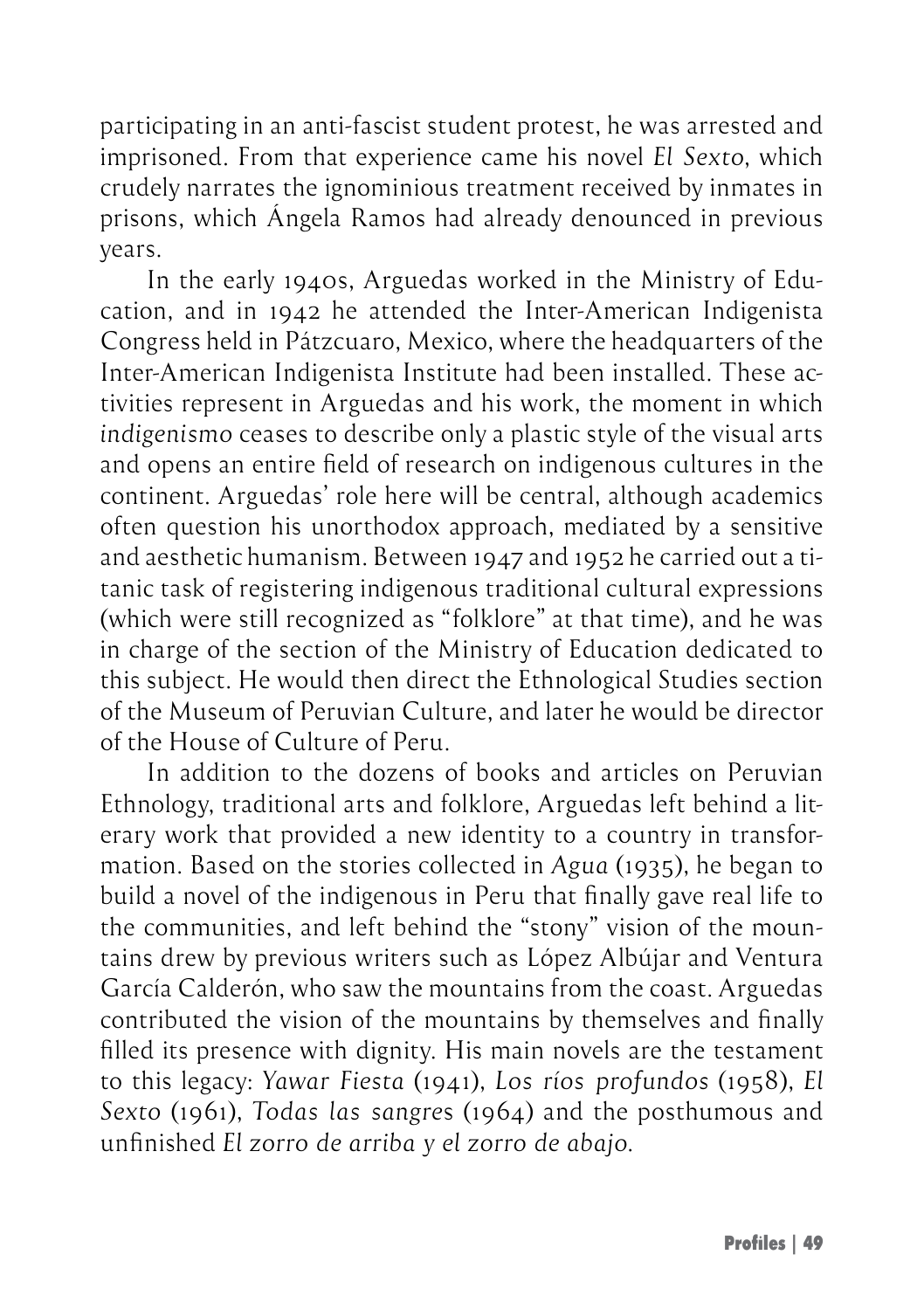## José Portugal Catacora

<span id="page-49-0"></span>

Under the transforming influence of the Puno avant-garde of *Boletín Titikaka*, and with the tools of pedagogic training promoted by educator José Antonio Encinas, José Portugal Catacora, a rural teacher, undertook one of the most successful experiences in the history of education in Peru; an experimental trial of linking training and production, and of joining the universal and the local inspired by dignity, respect and preservation of local traditions, and trust in education for the solution of society's problems.

He was born in Ácora, Puno, on the shores of Titicaca Lake, and studied basic education in Puno. He was trained as a teacher in the Pedagogic School annexed to the Glorious San Carlos de Puno School, founded by a Bolívar's decree in 1825. By 1945 his studies had reached the appointment of First Category Teacher. Carlos Escalante reports that Portugal "attended the conference on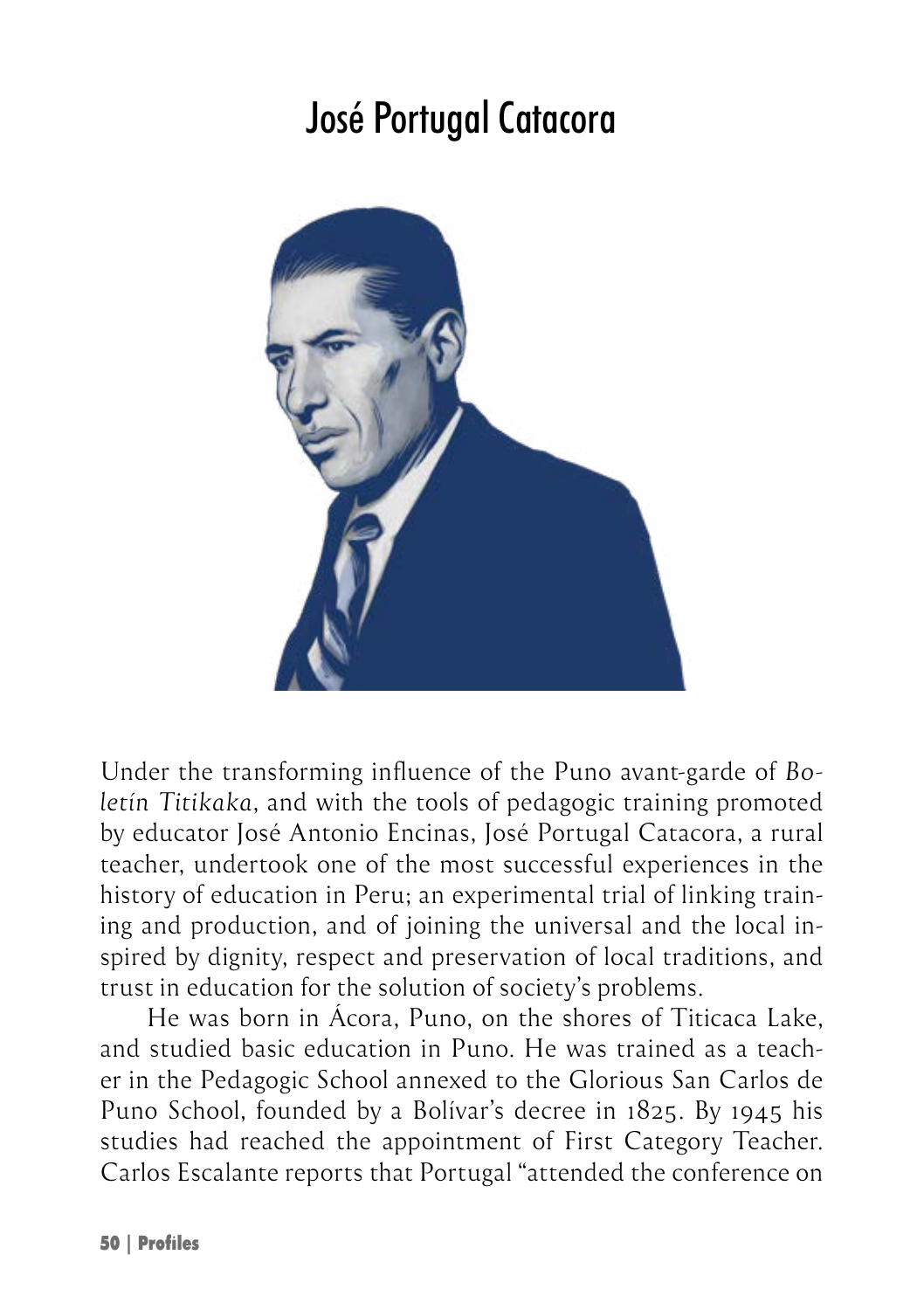Rural Education of Peru and Bolivia, in Huarizata, Bolivia… where an agreement was signed for the organization of 'Núcleos Escolares Campesinos,' that were implemented in great measure thanks to him". In 1947 he was appointed director of the new Experimental Institute of Education of Puno, where he remained until 1958 and where he undertook his surprisingly advanced education project. It used the "School Organization System by Levels of Learning Maturity" theory, developed by Encinas, which sought the comprehensive training of students. In 1957, almost at the end of his term at the Institute, he presented the experience in Lima, at the La Cantuta Higher Pedagogic School, today National University of Education.

After the experience at the Institute, Portugal Catacora continued his career in other areas of the educational system, dedicated to planning and representation tasks. He traveled to different countries carrying the Peruvian experience, and bringing back a dialogue with foreign peers that fed the national educational project. He was an ambassador of dialogue, a builder of relationships, a hub between worlds. He reached his retirement in 1967 but remained close to his schools and his students for many more years, until his death 30 years later in 1998.

But he not only devoted his energy to teaching and management: he published pedagogic dissemination magazines such as *El educador andino*, *Puno pedagógico* and *Repertorio pedagógico*, and wrote a vast series of specialized publications on education and pedagogy, as well as a literary work consisting of short stories, legends and popular traditions in which he embodied for his students a vision of Andean man and woman. He collaborated with Arguedas and learned from him the task of recording and preserving traditional and popular cultural manifestations. In the prologue to his *Niños del Kollao* (1937), Emilio Vásquez reviews: "What José Portugal intends is precisely this: to educate the child of today in such conditions that tomorrow he will be the true architect of his work, the pilot of his destiny, the Pygmalion of its rocks and the Proteus of his multiplying soul."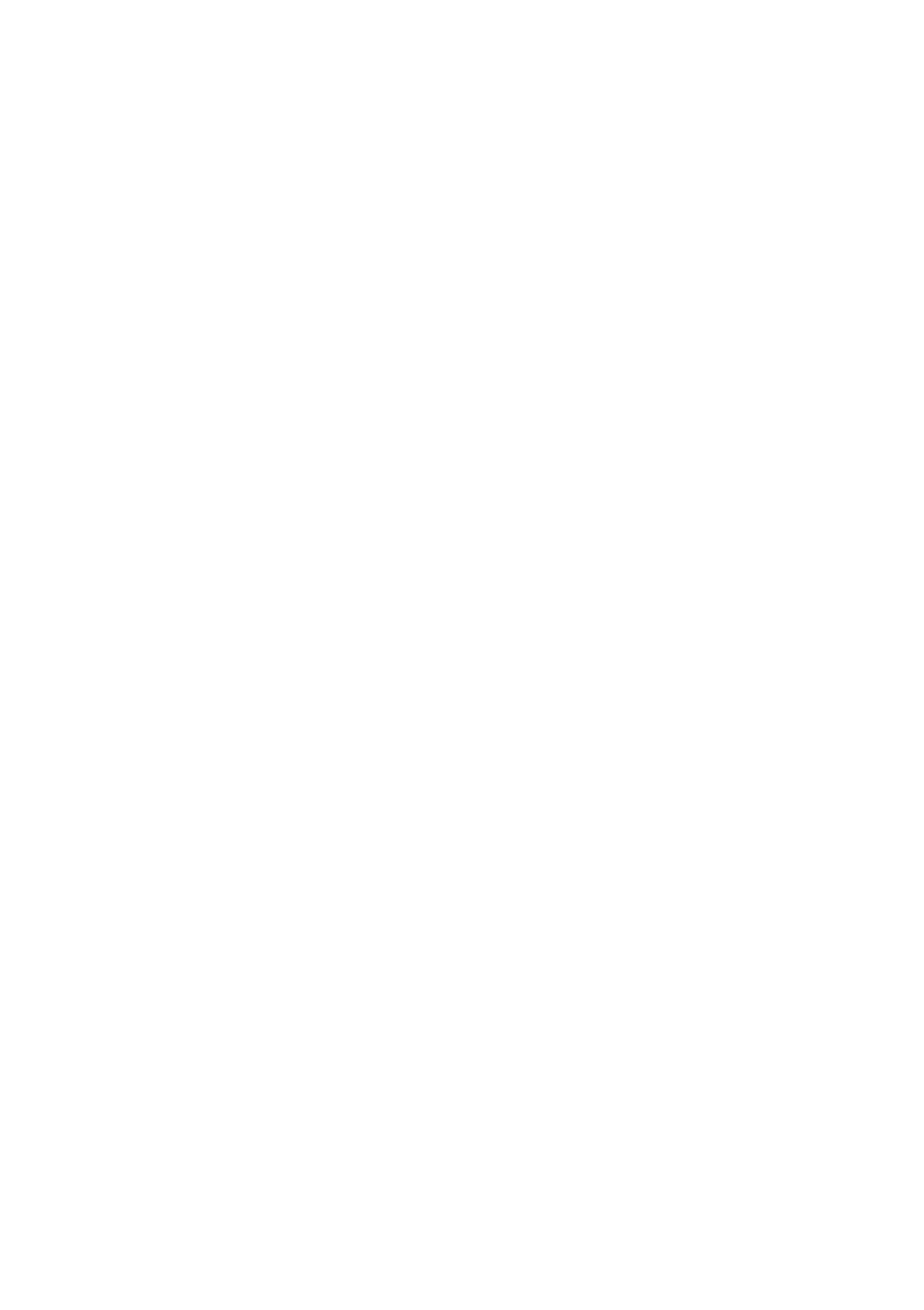This virtual exhibition shows a plurality of views on the decades of 1920 and 1930, the views of 21 personalities whose lives and works incarnated the transformations that were taking place in History and in their present: the dreams and hopes of a great country. If today, as Peru reaches the Bicentennial, we are better prepared to face the challenges of equality, diversity, justice and democracy — the Banners of the Bicentennial — it is largely thanks to the legacy of these transforming, revolutionary generations, that we have tried to synthesize in the lives of 11 extraordinary women and 10 extraordinary men.